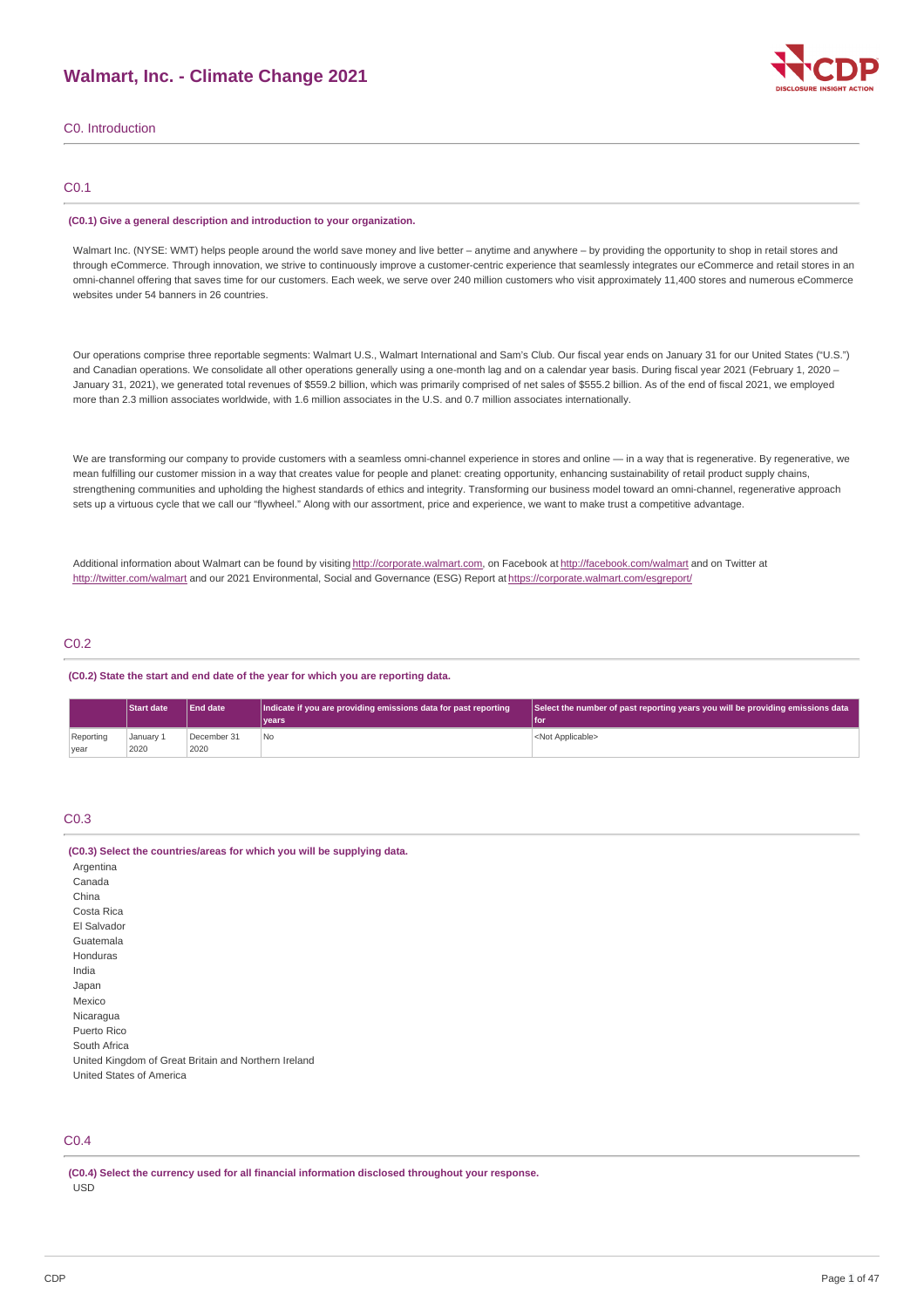### C0.5

(C0.5) Select the option that describes the reporting boundary for which climate-related impacts on your business are being reported. Note that this option should **align with your chosen approach for consolidating your GHG inventory.** Operational control

## C1.1

**(C1.1) Is there board-level oversight of climate-related issues within your organization?** Yes

### C1.1a

### (C1.1a) Identify the position(s) (do not include any names) of the individual(s) on the board with responsibility for climate-related issues.

|               | Position of Please explain                                                                                                                                                                               |
|---------------|----------------------------------------------------------------------------------------------------------------------------------------------------------------------------------------------------------|
| individual(s) |                                                                                                                                                                                                          |
| Director on   | Leadership of ESG issues starts with our CEO — with oversight from committees of our Board of Directors — and cascades across our enterprise. Walmart's Chief Sustainability Officer (CSO) helps         |
| board         | define the ESG agenda and provides dedicated management and oversight of Walmart's global ESG initiatives and goals. The CSO reports to our Executive Vice President of Corporate Affairs and            |
|               | provides updates on our ESG agenda and progress to the Nominating and Governance Committee of the Walmart Board of Directors and to the Walmart executive leadership team. Board                         |
|               | committees also have oversight responsibility for particular ESG issues. Walmart business leaders shape and deliver ESG strategies relevant for their segments and functions. For example, the Real      |
|               | Estate team leads renewable energy initiatives, and the People team leads human capital initiatives. The Walmart corporate sustainability team leads the development of the company's climate            |
|               | strategy, working with a cross-functional team including finance, real estate, operations, merchandising, strategy, and public policy. The strategy is reviewed at least annually by Walmart's executive |
|               | leadership team and the Nominating and Governance Committee (NGC) of the Walmart Board of Directors. The NGC is made up of members of the board of directors and chaired by a director on                |
|               | the board. The NGC charter is available on our corporate website. (http://stock.walmart.com/investors/corporate-governance/board-of-directors-committee-information/nominating--governance-              |
|               | committee/).                                                                                                                                                                                             |

### C1.1b

### **(C1.1b) Provide further details on the board's oversight of climate-related issues.**

| <b>Frequency with</b><br>I which climate-<br>scheduled agenda are integrated<br>litem | Governance<br>mechanisms into which Iboard-<br>related issues are a climate-related issues                                                                                                                                                     | l level<br> oversight       | Scope of Please explain                                                                                                                                                                                                                                                                                                                                                                                                                                                                                                                                                   |
|---------------------------------------------------------------------------------------|------------------------------------------------------------------------------------------------------------------------------------------------------------------------------------------------------------------------------------------------|-----------------------------|---------------------------------------------------------------------------------------------------------------------------------------------------------------------------------------------------------------------------------------------------------------------------------------------------------------------------------------------------------------------------------------------------------------------------------------------------------------------------------------------------------------------------------------------------------------------------|
| Scheduled - some<br>meetings                                                          | Reviewing and quiding<br>strategy<br>Reviewing and quiding<br>annual budgets<br>Monitoring<br>implementation and<br>performance of objectives<br>Monitoring and<br>overseeing progress<br>against goals and targets<br>for addressing climate- | $<$ Not<br>Applicabl<br>e > | The Nominating and Governance Committee of the board of directors (NGC) meets at least bi-annually in conjunction with regularly scheduled board<br>meetings. Among other things, the NGC reviews and advises management on Walmart's initiatives, including monitoring progress towards goals and<br>targets and reviewing annual budgets for addressing climate-related issues at least once a year as part of a discussion of our Environmental, Social<br>and Governance (ESG) initiatives covered in our 2021 ESG Report (https://corporate.walmart.com/esqreport/). |
|                                                                                       | related issues                                                                                                                                                                                                                                 |                             |                                                                                                                                                                                                                                                                                                                                                                                                                                                                                                                                                                           |

### C1.2

### **(C1.2) Provide the highest management-level position(s) or committee(s) with responsibility for climate-related issues.**

| Name of the position(s) and/or<br>committee(s)       |                        | <b>Reporting line Responsibility</b>                                   | Coverage of<br>responsibility | Frequency of reporting to the board on climate-related<br>lissues |
|------------------------------------------------------|------------------------|------------------------------------------------------------------------|-------------------------------|-------------------------------------------------------------------|
| Chief Executive Officer (CEO)                        | $<$ Not<br>Applicable> | Both assessing and managing climate-related risks and<br>opportunities | <not applicable=""></not>     | Annually                                                          |
| Chief Sustainability Officer (CSO)                   | $<$ Not<br>Applicable> | Both assessing and managing climate-related risks and<br>opportunities | <not applicable=""></not>     | Annually                                                          |
| Other committee, please specify (Board<br>Committee) | $<$ Not<br>Applicable> | Both assessing and managing climate-related risks and<br>opportunities | <not applicable=""></not>     | Annually                                                          |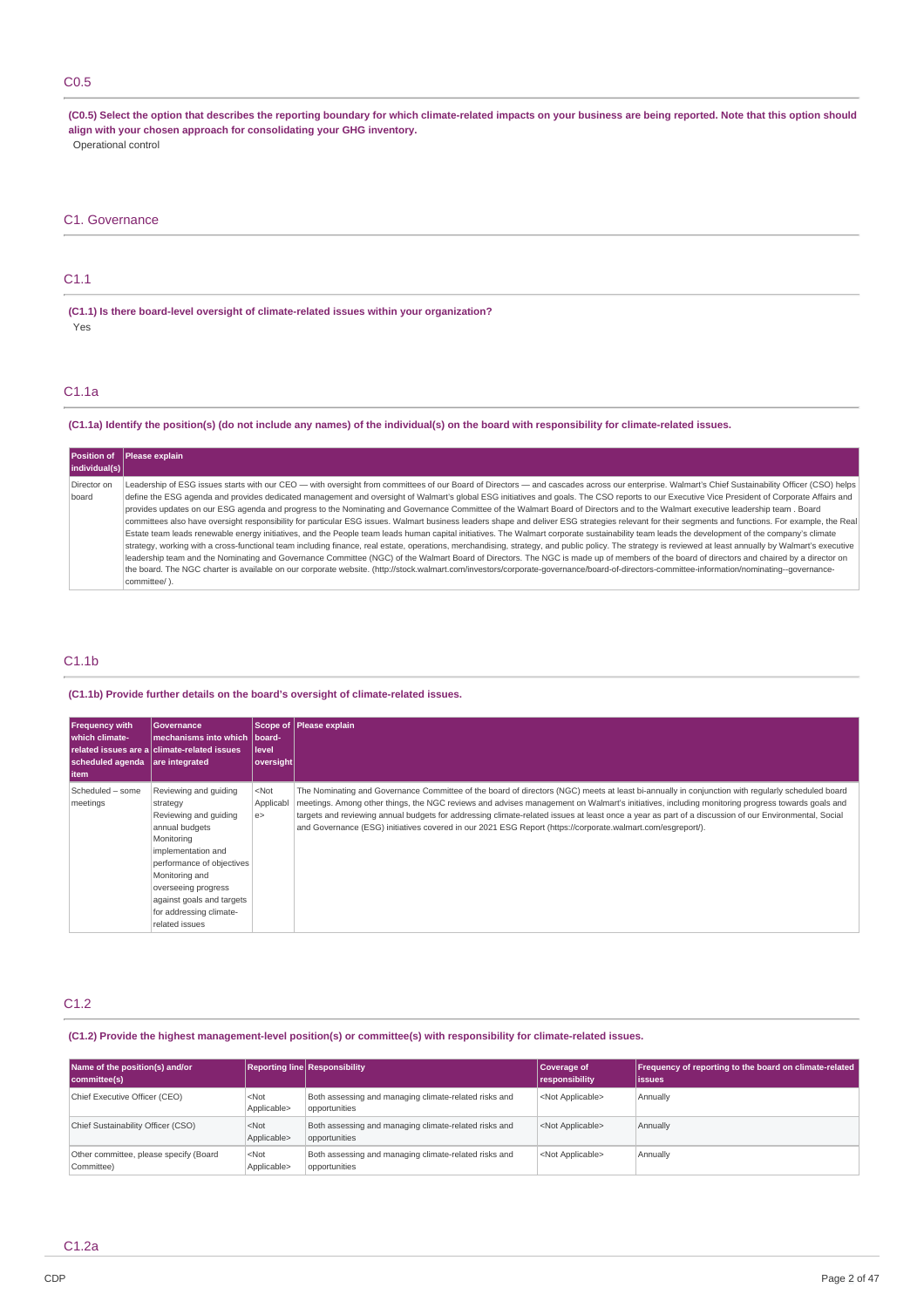### (C1.2a) Describe where in the organizational structure this/these position(s) and/or committees lie, what their associated responsibilities are, and how climate**related issues are monitored (do not include the names of individuals).**

Climate strategy is a key part of Walmart's ESG strategy. The Walmart corporate sustainability team leads the development of the company's climate strategy, working with a cross-functional team, including finance, real estate, operations, merchandising, strategy, and public policy. Our climate strategy is overseen by the ESG Committee and reviewed at least annually by both the Walmart executive leadership team and Nominating and Governance Committee of the Board of Directors (NGC).

The company assesses climate risk annually as part of its Enterprise Risk Management process. Periodically, we conduct an in-depth scenario-based climate risk assessment (first completed in 2017; updated in 2020).

Walmart's Chief Sustainability Officer (CSO) and Executive Vice President of Corporate Affairs (who reports directly to the company CEO) provide oversight of Walmart's ESG initiatives, which includes climate-related issues, strategies, goals and targets. The CSO also assesses the risks and opportunities that climate-related issues pose for the company. The CSO engages the business units to identify the potential impacts to their areas of the business and to develop management strategies in response. The CSO position was selected because of their access to executive leadership and business unit leaders who can act on the opportunities and risks identified.

Climate mitigation and adaptation initiatives are incorporated into the annual operating plans of each relevant function, and business leaders are held accountable for hitting operational targets.

## C1.3

(C1.3) Do you provide incentives for the management of climate-related issues, including the attainment of targets?

|       | Provide incentives for the management of climate-related issues |  |
|-------|-----------------------------------------------------------------|--|
| Row 1 | Yes<br>$\sim$ $\sim$                                            |  |

### C1.3a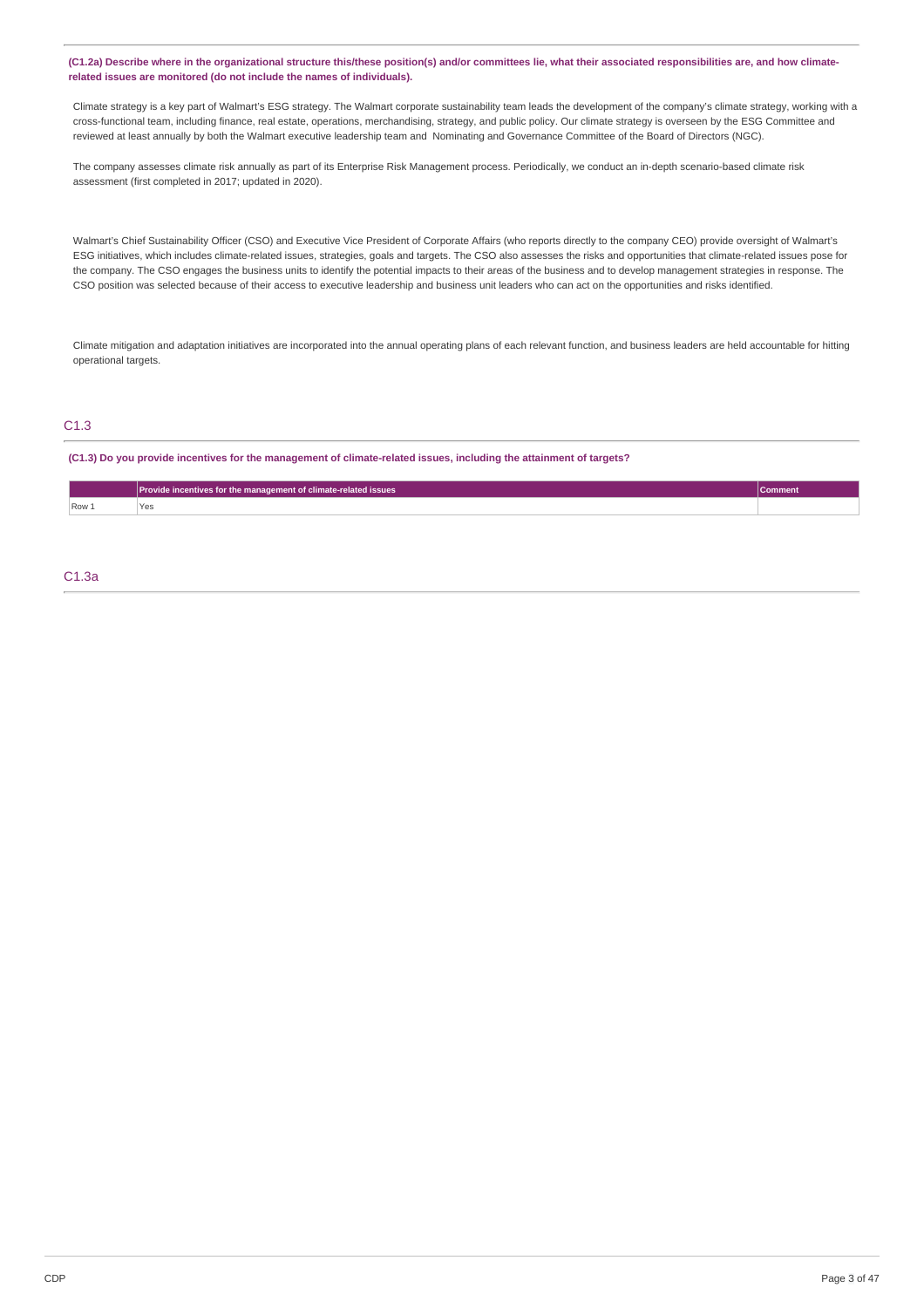### (C1.3a) Provide further details on the incentives provided for the management of climate-related issues (do not include the names of individuals).

| <b>Entitled to</b><br>incentive          | <b>Type of</b><br>incentive | <b>Activity</b><br>inventivized                                                                                         | <b>Comment</b>                                                                                                                                                                                                                                                                                                                                                                                                                                                                                                                                                                                                                                                                                                                                                                                                                                                                                                                                                                                                                                                                                                                                                                                                                                                                                                                                                                                                                                                                                                                                                                                                                                                                                                                                                                                                                                                                                                                                                                                                                                                                                                                                                                                                                                                                                                                                                                                                                                                                         |
|------------------------------------------|-----------------------------|-------------------------------------------------------------------------------------------------------------------------|----------------------------------------------------------------------------------------------------------------------------------------------------------------------------------------------------------------------------------------------------------------------------------------------------------------------------------------------------------------------------------------------------------------------------------------------------------------------------------------------------------------------------------------------------------------------------------------------------------------------------------------------------------------------------------------------------------------------------------------------------------------------------------------------------------------------------------------------------------------------------------------------------------------------------------------------------------------------------------------------------------------------------------------------------------------------------------------------------------------------------------------------------------------------------------------------------------------------------------------------------------------------------------------------------------------------------------------------------------------------------------------------------------------------------------------------------------------------------------------------------------------------------------------------------------------------------------------------------------------------------------------------------------------------------------------------------------------------------------------------------------------------------------------------------------------------------------------------------------------------------------------------------------------------------------------------------------------------------------------------------------------------------------------------------------------------------------------------------------------------------------------------------------------------------------------------------------------------------------------------------------------------------------------------------------------------------------------------------------------------------------------------------------------------------------------------------------------------------------------|
| Corporate<br>executive team              | Monetary<br>reward          | Emissions<br>reduction<br>target<br>Environmenta<br>criteria<br>included in<br>purchases<br>Supply chain<br>engagement  | Overall compensation for Walmart's Corporate Executive team is based on several business objectives. Among their objectives may be management of the<br>company's Environmental, Social, Governance (ESG) initiatives which includes performance on climate-related issues. However, Walmart does not have specific<br>bonus or compensation related solely to achieving emission or other climate-related targets. Walmart's ESG initiatives, covered in our 2021 ESG Report<br>(https://corporate.walmart.com/esqreport/), include targets for emission reduction in our own operations and supply chain, renewable energy use and increasing<br>transparency and trust by integrating environmental criteria into the purchasing decisions of our buyers and customers. Progress across the company (by market and<br>by division) is reported to the members of the Corporate Executive team at least once a year. Individuals are held accountable for supporting progress on these<br>climate-related initiatives within their areas of the business as part of their annual evaluation and compensation. The Walmart Executive team includes segment Chief<br>Executive Officers (CEO), functional Executive Vice Presidents (EVP), and their reports (whose responsibilities directly or indirectly affect energy and emissions<br>performance, for example). These include the President and CEO of Walmart U.S., President and CEO of Sam's Club, President and CEO of Walmart International,<br>CEO of Global eCommerce, the EVP and Chief Financial Officer, EVP of Global Governance and Secretary and EVP of Corporate Affairs.                                                                                                                                                                                                                                                                                                                                                                                                                                                                                                                                                                                                                                                                                                                                                                                                                                          |
| Chief<br>Sustainability<br>Officer (CSO) | Monetary<br>reward          | Emissions<br>reduction<br>target<br>Environmental<br>criteria<br>included in<br>purchases<br>Supply chain<br>engagement | Walmart's Chief Sustainability Officer (CSO) is responsible for developing and driving the company's global responsibility agenda, which includes many time-bound<br>targets and public commitments (including emissions reduction, sustainably sourcing food commodities and increasing trust and transparency with customers; see<br>2021 ESG Report for full set of commitments). The CSO's performance evaluation and compensation depend in part on the performance of her team and that of the<br>company in delivering on this agenda each year.                                                                                                                                                                                                                                                                                                                                                                                                                                                                                                                                                                                                                                                                                                                                                                                                                                                                                                                                                                                                                                                                                                                                                                                                                                                                                                                                                                                                                                                                                                                                                                                                                                                                                                                                                                                                                                                                                                                                |
| Chief Procurement<br>Officer (CPO)       | Monetary<br>reward          | Environmental<br>criteria<br>included in<br>purchases<br>Supply chain<br>engagement                                     | Walmart's Chief Sustainability Officer (CSO) is responsible for developing and driving the company's global responsibility agenda, which includes many time-bound<br>targets and public commitments (including emissions reduction, sustainably sourcing food commodities and in                                                                                                                                                                                                                                                                                                                                                                                                                                                                                                                                                                                                                                                                                                                                                                                                                                                                                                                                                                                                                                                                                                                                                                                                                                                                                                                                                                                                                                                                                                                                                                                                                                                                                                                                                                                                                                                                                                                                                                                                                                                                                                                                                                                                       |
| <b>Business unit</b><br>manager          | Monetary<br>reward          | Energy<br>reduction<br>target<br>Other (please<br>specify)<br>(renewable<br>energy target)                              | Walmart's Chief Merchandising Officer along with the SVP of Global Sourcing have sustainability objectives on their annual evaluations, which include targets for<br>emission reduction in our supply chain (i.e., Project Gigaton) and increasing transparency and trust by integrating environmental criteria into the purchasing decisions<br>of our buyers and customers. They are held accountable for supporting progress on these targets and initiatives within their areas of the business as part of their<br>annual evaluation and compensation.                                                                                                                                                                                                                                                                                                                                                                                                                                                                                                                                                                                                                                                                                                                                                                                                                                                                                                                                                                                                                                                                                                                                                                                                                                                                                                                                                                                                                                                                                                                                                                                                                                                                                                                                                                                                                                                                                                                            |
| Buyers/purchasers   Monetary             | reward                      | Supply chain<br>engagement                                                                                              | Buyers in the U.S. and leaders within our global sourcing network have sustainability objectives on their evaluations to encourage them to work with our suppliers to<br>drive improvements in the supply chains of the products that we purchase. Merchants and other supporting teams are also recognized for their achievements through<br>office displays and during sustainability and business meetings.                                                                                                                                                                                                                                                                                                                                                                                                                                                                                                                                                                                                                                                                                                                                                                                                                                                                                                                                                                                                                                                                                                                                                                                                                                                                                                                                                                                                                                                                                                                                                                                                                                                                                                                                                                                                                                                                                                                                                                                                                                                                         |
| Energy manager                           | Monetary<br>reward          | Emissions<br>reduction<br>target                                                                                        | Designated associates in each of our global markets have responsibility for measurement, management, and reduction of energy consumption and associated<br>greenhouse gas emissions through design, construction, maintenance, monitoring, and operations. The individuals that bear direct responsibility for accomplishment<br>of these functions are held accountable for progress on our greenhouse gas goals.                                                                                                                                                                                                                                                                                                                                                                                                                                                                                                                                                                                                                                                                                                                                                                                                                                                                                                                                                                                                                                                                                                                                                                                                                                                                                                                                                                                                                                                                                                                                                                                                                                                                                                                                                                                                                                                                                                                                                                                                                                                                     |
| Management<br>group                      | Monetary<br>reward          | Emissions<br>reduction<br>target<br>Behavior<br>change<br>related<br>indicator                                          | Walmart provides indirect financial incentives and direct motivation for energy management at the store level. Store managers in every global market are responsible<br>for their individual P&Ls, which often include utility costs. Because their incentives are based on P&L performance, they have a monetary incentive to reduce energy<br>use, and therefore, associated greenhouse gases.                                                                                                                                                                                                                                                                                                                                                                                                                                                                                                                                                                                                                                                                                                                                                                                                                                                                                                                                                                                                                                                                                                                                                                                                                                                                                                                                                                                                                                                                                                                                                                                                                                                                                                                                                                                                                                                                                                                                                                                                                                                                                       |
| Other, please<br>specify (Suppliers)     | Non-<br>monetary<br>reward  | Environmental<br>criteria<br>included in<br>purchases<br>Supply chain<br>engagement                                     | We engage our direct suppliers on GHG emissions and climate change in several ways, including meetings, written correspondence and questionnaires, collaboration<br>projects, participation in industry association working groups and supplier summit meetings. In 2012, Walmart began asking suppliers to use the Sustainability Index,<br>recently renamed THESIS, a science-based, third-party survey tool developed by The Sustainability Consortium in collaboration with universities, NGOs, and<br>suppliers. THESIS enables suppliers to report on key performance indicators for the most relevant environmental and social issues across the lifecycle of a product<br>type. Walmart analyses the THESIS results to help engage suppliers in continuous improvement, targeted sustainability projects and helping drive a more<br>sustainable product portfolio. We continue to find different ways to recognize the suppliers that the Index indicates are performing well in their categories. Recognition<br>takes many forms including highlighting leading suppliers with sustainability awards during summits, offering speaking opportunities during Walmart sustainability<br>meetings, and featuring supplier stories on our website and in other communications. A recent example of our work with suppliers was the launch of Project Gigaton in<br>2017. Project Gigaton is a supplier engagement platform designed to catalyze and recognize emissions reductions across global value chains. More than 3,100<br>suppliers have formally signed on, making Project Gigaton one of the largest private sector consortiums for climate action. We have recognized 883 suppliers as Giga<br>Gurus, a title provided to project participants that have set SMART goals (Specific, Measurable, Achievable, Relevant and Time-limited), agreed to share them<br>publicly and reported avoiding emissions in the most recent reporting year. We've also recognized 490 suppliers as Sparking Change agents because they have<br>either set SMART goals and agreed to share them publicly or have reported avoiding emissions in the most recent reporting year. Under Project Gigaton, suppliers<br>report having avoided more than 186 MMT of CO2e in 2020, for a cumulative total of more than 416 MMT of CO2e avoided since 2017 (Calculated in accordance<br>with Walmart's Project Gigaton Accounting Methodology, available on the Walmart Sustainability Hub). |

## C2. Risks and opportunities

### C2.1

(C2.1) Does your organization have a process for identifying, assessing, and responding to climate-related risks and opportunities? Yes

## C2.1a

**(C2.1a) How does your organization define short-, medium- and long-term time horizons?**

|             | From (years) | To (years) | <b>Comment</b> |
|-------------|--------------|------------|----------------|
| Short-term  |              |            |                |
| Medium-term |              | 10         |                |
| Long-term   | 10           |            |                |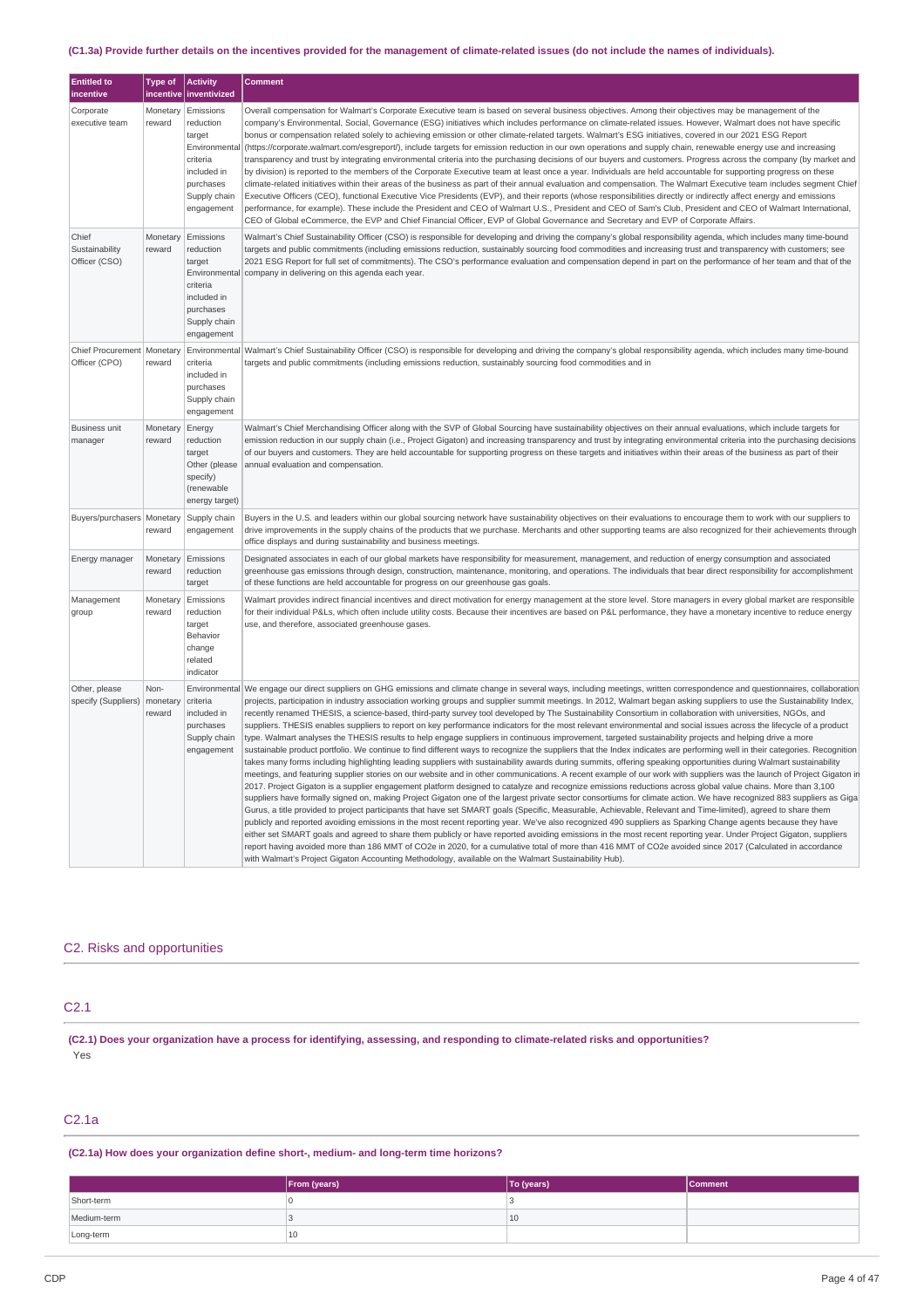#### **(C2.1b) How does your organization define substantive financial or strategic impact on your business?**

Definition of material and substantive impact: For the purposes of evaluating our mitigation plans associated with climate risk for the CDP survey, what constitutes material impact, also referred to as substantive impact, can depend on several factors. In the context of climate-related issues and this response, a substantive impact can be described as a measurable financial impact that may be on the order of one or more percentage points of the company's annual net income and then evaluated against attenuating factors. These factors could include expected time horizon it will likely occur, the range of uncertainty in its magnitude, the likelihood of occurrence and our ability to mitigate the risk.

### C2.2

**(C2.2) Describe your process(es) for identifying, assessing and responding to climate-related risks and opportunities.**

**Value chain stage(s) covered** Direct operations Upstream

### **Risk management process**

Integrated into multi-disciplinary company-wide risk management process

### **Frequency of assessment**

More than once a year

#### **Time horizon(s) covered**

Short-term Medium-term Long-term

### **Description of process**

Climate issues are identified within the company's risk management processes at several levels. First, at an enterprise level, on an annual basis, the company's Ethics and Compliance and Corporate Strategy teams conducts an Enterprise Risk Management process that considers strategic, reputational, financial and regulatory and compliance risks. The assessment receives input from various Segment and Functional teams in the business (e.g., Sourcing, Corporate Affairs and Technology). The company assesses climate risk annually as part of this Enterprise Risk Management process. Periodically, we conduct an in-depth scenario-based climate risk assessment (first completed in 2017) aiming to align with the scenario guidance set forth by the Task Force on Climate-related Financial Disclosure (TCFD). We updated the physical risk analysis in 2020 with the help of a third-party consultant, considering climate-related risks in the short-, medium- and long-terms. To assess physical risk, we used representative concentration pathway (RCP) 8.5, a scenario that assumes the absence of further decarbonization on the planet. We analyzed the impact of five associated climate effects—flood (riverine and coastal), heat, drought, extreme precipitation, and extreme winds—across five key geographies (Canada, China, India, Mexico, and the United States) for 2030 and 2050. We evaluated direct impacts of climate change on Walmart's physical assets (retail stores and retail-related facilities), supply chain and communities. Insights provided by the climate risk assessment help us set long-term strategy and drive innovation. Leaders from across the company, including merchandising, real estate, operations and supply chain discussed the results of the physical risk assessment and incorporated findings into their operating plans. Second, individual business segments and functions also assess climate-related issues as part of developing their annual strategic and operating plans. These initiatives are cascaded down through the organization through team goals and individual performance goals and evaluations and day-to-day operations management processes. For instance, Walmart's Emergency Management Department uses predictive analytics to gauge the path and likely severity of seasonal weather events that can impact operations and supply lines. The Emergency Management team helps our operations and supply chain teams prepare for and minimize the effects of such events. If disaster strikes, the Emergency Management team operates out of Walmart's Emergency Operations Center, engaging associates, local governments, NGOs and others as needed. They deploy associates with specialized expertise as well as mobile generators, fuel resources, trucks and other resources to manage crises on the ground. Our merchants use a variety of tools to manage volatility and surety of supply day-to-day. For commodities that have a short shelf life and are susceptible to weather events (e.g., drought or changes in temperature), such as produce, our sourcing teams manage food commodity supply risks by building upstream capacity, diversifying our sourcing regions and exploring new technology and innovation (e.g. controlled environment production). As another example, our merchants use predictive weather data to adjust product deployment and replenishment rates in the short term, as well as leverage historical data on sales performance and customer buying patterns to inform product assortment shifts over time, to help ensure that as climate changes we continue to offer the right products for our customers at the right time. Criteria for prioritizing: Risks are generally prioritized based on the immediacy of the risk and the potential impact to the company's operations of taking action versus taking no action. For example, an immediate regulatory requirement mandating a certain level of carbon emission performance requires immediate action to ensure compliance. A potential regulatory change that may have impacts years into the future, but that does not currently impact our facilities, is monitored but does not necessarily drive short-term actions. Case study for transition risk: We have increasingly linked our public policy positions and strategy to our regenerative commitments. We are prioritizing identifying the critical policy levers that are necessary to accelerate our transition to zero emissions operations. This is an iterative process, but we work to vet solutions across criteria that recognizes the importance flexible compliance pathways to emissions reduction, offers regulatory certainty, cost-effectiveness and convenience to the customer and business. Walmart has established an internal energy and environment policy councils (EEPC) to assess potential new legislation/regulations and commitments within and across key markets. The policy councils include internal stakeholders from various parts of the organization (e.g., gov't affairs, legal, real estate, communications, compliance, supply chain, legal, tax and others) and meet monthly and is staffed by our Global Public Policy division. Case study for physical risk at the asset level: We have prioritized incorporating energy efficiency into new store designs and upgrading older equipment where economically feasible with higher-efficiency technology which will help us adapt to a warming climate. We also use technology to monitor and optimize energy use in our buildings. Energy costs are typically the second- or third-largest operating expense for our business; a few degrees of rise or fall in average temperature can translate to considerable costs, as HVAC and refrigeration systems must work longer and harder to keep temperatures in stores and product cases at optimal levels. When designing facilities in storm-prone locations, we incorporate certain precautionary measures to help facilities withstand storms and recover as quickly as possible with minimal disruption in service. To help sustain access to electrical power when we need it most, we have invested in a fleet of permanent and mobile generators to support our distribution centers, stores and clubs during hurricanes, wildfires, winter storms, and day-to-day power surges. For example, given the probability of impacts to stores in the U.S. Gulf Coast and along the eastern seaboard, nearly all stores within certain range of the coast have a generator or quick connects for mobile generators. In addition to generators, which are not financially justifiable at all stores, we also take other measures, such as pre-planning and coordination, to reduce the time it takes to respond to power outages. Such measures reduce food loss by avoiding hours of power loss. As climate-related events increase in frequency and severity, we aim to stay in front of issues by preparing for what lies ahead.

### C2.2a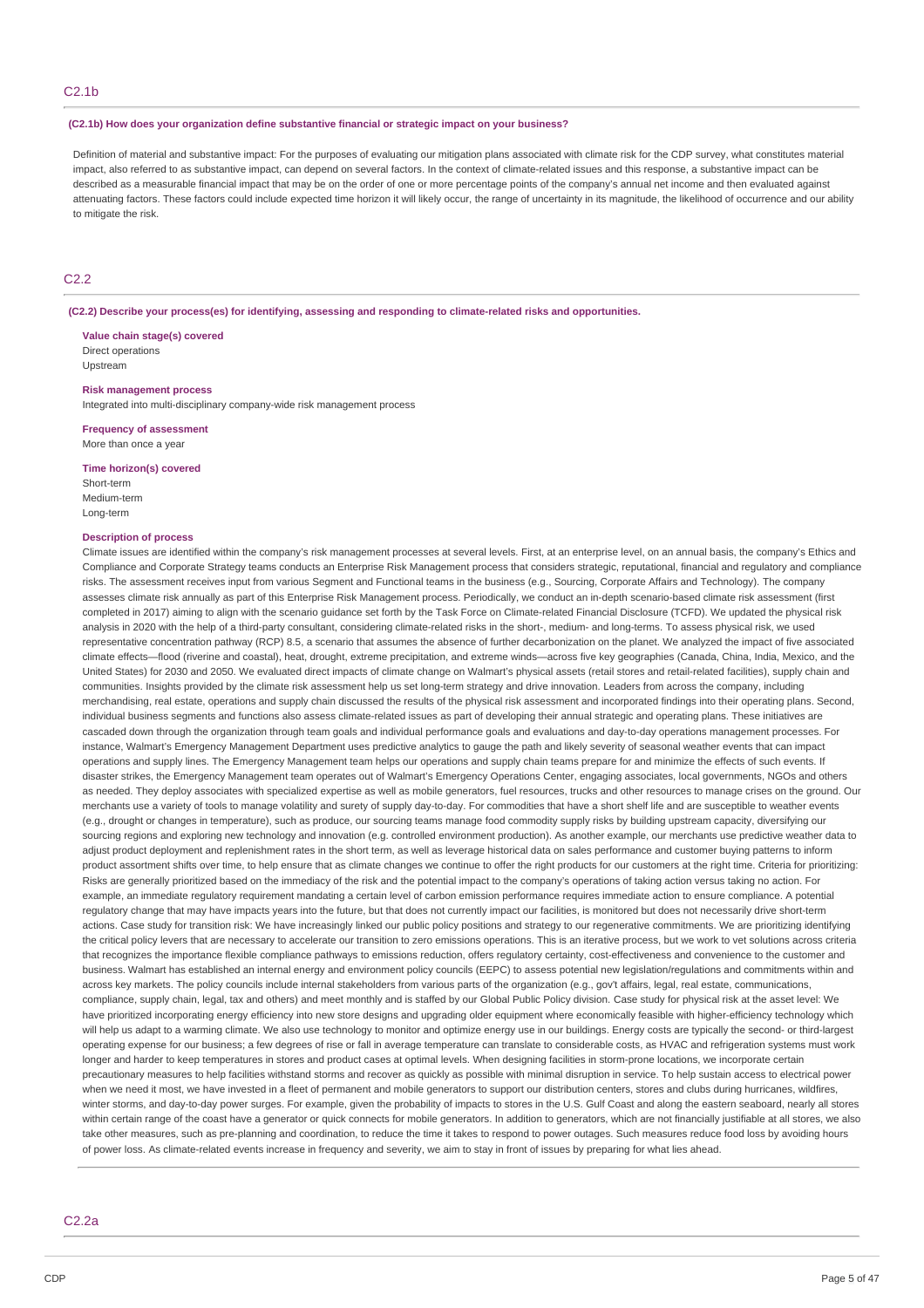### **(C2.2a) Which risk types are considered in your organization's climate-related risk assessments?**

|                        | &                                            | Relevance Please explain                                                                                                                                                                                                                                                                                                                                                                                                                                                                                                                                                                                                                                                                                                                                                                                                                                                                                                                                                                                                                                                                                                                                                                                                                                                                                                                                                                                                                                                                                                                                                                                                                                                                                                                                                                                                                                                                                        |
|------------------------|----------------------------------------------|-----------------------------------------------------------------------------------------------------------------------------------------------------------------------------------------------------------------------------------------------------------------------------------------------------------------------------------------------------------------------------------------------------------------------------------------------------------------------------------------------------------------------------------------------------------------------------------------------------------------------------------------------------------------------------------------------------------------------------------------------------------------------------------------------------------------------------------------------------------------------------------------------------------------------------------------------------------------------------------------------------------------------------------------------------------------------------------------------------------------------------------------------------------------------------------------------------------------------------------------------------------------------------------------------------------------------------------------------------------------------------------------------------------------------------------------------------------------------------------------------------------------------------------------------------------------------------------------------------------------------------------------------------------------------------------------------------------------------------------------------------------------------------------------------------------------------------------------------------------------------------------------------------------------|
| Current<br>regulation  | inclusion<br>Relevant,<br>always<br>included | Current regulation often affects costs in our operations and value chain. For example, reviewing current carbon pricing mechanisms (i.e., carbon taxes, tariffs and cap-and-trade schemes)<br>in the markets where we operate is important to understand our current exposure and plan strategies in the near-term to reduce risk or capitalize on opportunities. These regulatory risks are<br>monetized and included in the company's climate-related transition risks assessments. Examples - Changes to carbon pricing regimes (e.g., RGGI, CA AB 32, WCI, and country level<br>carbon taxes) - State and Federal Level energy targets and requirements (e.g., Renewable Portfolio Standard (RPS)) - Changes to subsidies and incentives related to demand-side energy<br>management and renewable energy generation (e.g., U.S. ITC, PTC, feed-in-tariffs) Approaches to managing risk - Policy monitoring and modeling; integration into business and financial<br>planning - Engagement in stakeholder forums associated with regulatory processes and rule-making - Emissions reduction initiatives; energy efficiency, renewables, phasing out of HFC<br>refrigerants, transitioning to zero emission vehicles, Project Gigaton                                                                                                                                                                                                                                                                                                                                                                                                                                                                                                                                                                                                                                                                        |
| Emerging<br>regulation | Relevant,<br>always<br>included              | We follow emerging regulations at the international, federal, state and even city level to understand the possible future implications for our costs and ability to operate. For example, we<br>incorporate the expected future price of carbon in future regulatory scenarios, each with different implications for costs and return on investment. These emerging regulatory risks are<br>monetized included in the company's climate-related transition risks assessments using a best to worst case range of regulation scenarios. Example: - Changes to HFC refrigerant<br>regulations (e.g., Kigali Agreement, U.S. AIM Act, E.U. F-Gas) - Policy targets, fuel and engine standards associated with increasing usage of zero emissions vehicles (CA ACT rule,<br>Interstate ZEV MOU) - Changes to energy and water efficiency standards for buildings and equipment - Introduction of product taxes, labeling regulations, and design standards for carbon-<br>or water-intensive product categories (e.g., meat, dairy, nuts, produce, appliances)                                                                                                                                                                                                                                                                                                                                                                                                                                                                                                                                                                                                                                                                                                                                                                                                                                                      |
| Technology             | Relevant,<br>sometimes<br>included           | Technology risks are an important consideration in how we determine our ability to manage costs and emissions in our operations and value chain. One example of how we incorporate<br>technology into assessments is by modeling the emissions emitted and or avoided by choosing different new assets and retrofits of current assets (e.g., evaluation and testing of electric<br>vehicles and electric charging infrastructure within our transport fleet). Examples - Advances in fossil-fuel mining and petroleum production that keep fossil-fuels prices low, adversely<br>affecting the economics of emission reduction initiatives - Changes in low-carbon technology and manufacturing that cause existing assets to decrease in value, competitiveness or become<br>absolute (e.g., onsite EV chargers become underutilized, if hydrogen becomes dominant for passenger vehicles) - Advances in low-carbon and renewable generation and manufacturing<br>that bring down the levelized cost of energy (LCOE) making existing long term power purchase agreements less valuable in comparison (e.g., older generation wind farms) Approaches to<br>managing risk - Monitoring technology trends and forecast scenarios - Building flexibility into infrastructure changes - Leasing assets rather than investing directly                                                                                                                                                                                                                                                                                                                                                                                                                                                                                                                                                                             |
| Legal                  | Relevant<br>always<br>included               | Legal risk can often affect costs in our operations and value chain. Walmart monitors and assesses regulations and legal risks on an ongoing basis. As a global company, legal teams<br>within and across markets follow emerging issues, addressing implications for Walmart and in some cases for our supply chains. These legal risks, when possible, are included in the<br>company's climate-related risks assessments. Examples - Patchwork of disparate city or state level regulations (e.g., energy regulations) rather than consistent, national regulations,<br>making compliance more complex and costly - Risk of events in the wake of climate-related extreme weather events, such as looting, harm to employees or customers, and shareholder<br>concerns Approaches to managing risk - Monitoring and assessing regulations and legal risks on an ongoing basis - Advocating for consistent, science-based, environmentally, and<br>economically effective federal level climate policy                                                                                                                                                                                                                                                                                                                                                                                                                                                                                                                                                                                                                                                                                                                                                                                                                                                                                                        |
| Market                 | Relevant,<br>always<br>included              | Understanding market trends helps us assess markets cost exposure and make more informed decisions for long-term renewable energy contracts and capital investments. We work with<br>consulting and market analysts to understand relevant trends and add data into scenario analysis. These market risks are monetized and included in the company's climate-related<br>transition risks assessments. Examples - Changes in energy and commodity prices driven by climate-related weather events, consumption behaviors and policies, resulting in higher costs<br>Changes in refrigerant pricing and supply volumes affecting costs and availability - Changes in consumer demand for low carbon products and services - Changes in demand for gasoline<br>and automotive replacement parts (e.g., motor oil) due to shifts in transportation technology mix (e.g., rising penetration of electric vehicles) - Prolonged climate-related events affecting<br>macroeconomic conditions with knock-on effects on consumer spending and confidence - Changes in investment preference towards companies with environmental and emissions<br>performance Approaches to managing risk - Monitoring market trends - Emission and energy reduction initiatives; energy efficiency, renewables, phasing out of HFC refrigerants,<br>transitioning to zero emission vehicles - Scenario modeling as part of energy/emissions opex and capex planning - Closely monitoring consumer trends - Report climate and environmental<br>performance to investors                                                                                                                                                                                                                                                                                                                                                               |
| Reputation             | Relevant.<br>sometimes<br>included           | Reputation is an important consideration for any consumer-facing company. Our corporate affairs teams continuously monitor reputational risks and opportunities. We take stakeholder<br>perspectives (e.g., views of our customers, investors, associates) into account when developing our approach to climate issues. In general, we find most stakeholders support climate<br>action, while they have mixed feelings about specific proposals related to carbon pricing. Examples - Customer perception of climate issues and Walmart's climate action, including how we<br>design and run our stores and the products we offer, affecting customer loyalty - Stakeholder perception of Walmart's response to climate-related crisis (e.g., hurricanes, floods, fires, power<br>outages) at community and national levels - Stakeholder perception of our engagement in climate-related policies, affecting license to operate - Associate perception of Walmart climate<br>action and management of climate-related issues, affecting our ability to recruit and retain talent Approaches to managing risk - Monitoring customer, investor and stakeholder sentiment<br>via digital and traditional media engagement and coverage - Engaging regularly with stakeholders to understand and address their perspectives, build awareness regarding climate strategy<br>into communications and marketing initiatives - Continuously improving Walmart capabilities in climate mitigation and adaptation                                                                                                                                                                                                                                                                                                                                                                                                       |
| Acute<br>physical      | Relevant,<br>always<br>included              | We consider acute physical risks, such as those caused by severe weather events (e.g., hurricanes, tornadoes, and floods) in our assessments as they can pose a threat to our assets, the<br>supply chain and communities where our associates and customers live. Potential impact of physical risks can include costs of maintenance and repair of damaged buildings, loss of sales<br>from store closures, inventory loss from damage and spoiled food during power outages, and increased transportation costs to meet store needs during storms. To the extent possible we<br>track the damages caused by such events each year and incorporate findings into future scenario planning. Acute physical risks and their financial impact are included in the company's<br>climate-related risks assessments. We also modeled the potential impact of several climate variables on Walmart U.S. store communities: flooding (from either coastal or riverine sources);<br>heat; and extreme wind (e.g., hurricanes). If these areas become less inhabitable, people could be forced to relocate - creating challenges to physical, financial, and emotional well-being<br>for our customers and associates, not to mention potentially requiring shifts to our store and e-commerce footprint. A community's financial well-being may deteriorate due to loss of jobs<br>and homes after a hurricane, and in some vulnerable U.S. counties, there could be an up to 230% increase in household power costs. Retail stores and retail-related facilities - Increased<br>heating and cooling cost - Damage to buildings and inventory Supply chain - Disruption in production and distribution of products reliant on agriculture (e.g., cotton textiles) Communities -<br>Displaced associates and customers, reducing proximity to retail stores - Physical and mental health impacts - Financial well-being |
| Chronic<br>physical    | Relevant,<br>always<br>included              | Our climate effects assessment includes chronic physical risks such as temperature changes due to climate change. For example, the gradual increase or decrease in temperature could<br>affect our energy costs by requiring our air conditioning and refrigeration systems to work harder or longer – using more energy to maintain comfortable temperatures in our facilities. We<br>also analyze the potential climate exposure of commodities. For the 11 goods that face the highest overall impact from climate change, we assessed three factors: land suitability, farming<br>conditions for animal products and heat stress for workers Chronic physical risks and their estimated financial impact are included in the company's climate-related risks assessments.<br>Retail stores and retail-related facilities - Increased heating and cooling cost Supply chain - Commodity shortages due to temporary or permanent yield reductions (e.g., coffee, cotton, and<br>cocoa) Communities - Displaced associates and customers - Financial well-being                                                                                                                                                                                                                                                                                                                                                                                                                                                                                                                                                                                                                                                                                                                                                                                                                                                |

### C2.3

(C2.3) Have you identified any inherent climate-related risks with the potential to have a substantive financial or strategic impact on your business? No

### C2.3b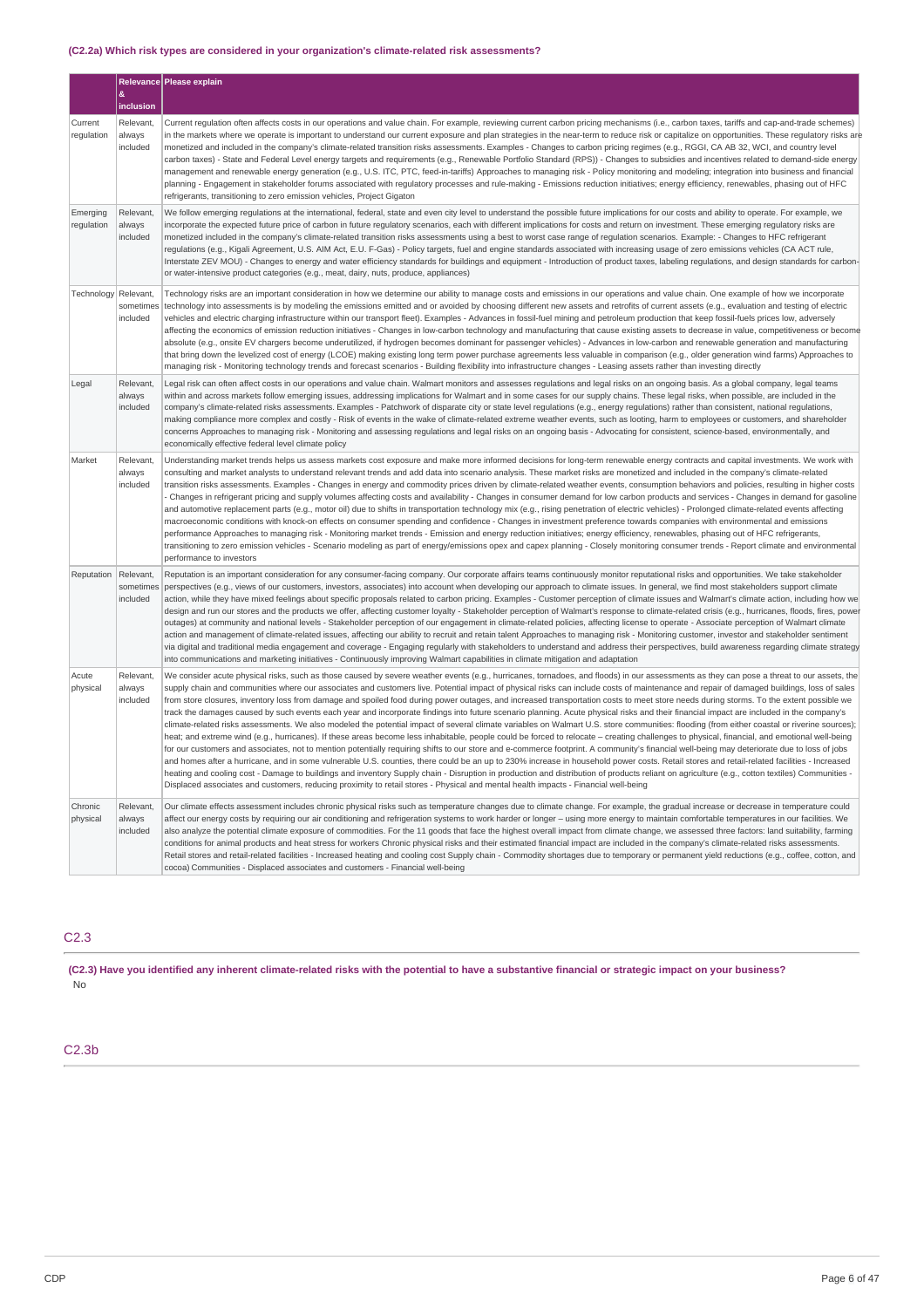(C2.3b) Why do you not consider your organization to be exposed to climate-related risks with the potential to have a substantive financial or strategic impact on **your business?**

| Primary<br>reason                                                                                    | Please explain                                                                                                                                                                                                                                                                                                                                                                                                                                                                                                                                                                                                                                                                                                                                                                                                                                                                                                                                                                                                                                                                                                                                                                                                                                                                                                                                                                                                                                                                                                                                                                                                                                                                                                                                                                                                                                                                                                                                                                                                                                                   |
|------------------------------------------------------------------------------------------------------|------------------------------------------------------------------------------------------------------------------------------------------------------------------------------------------------------------------------------------------------------------------------------------------------------------------------------------------------------------------------------------------------------------------------------------------------------------------------------------------------------------------------------------------------------------------------------------------------------------------------------------------------------------------------------------------------------------------------------------------------------------------------------------------------------------------------------------------------------------------------------------------------------------------------------------------------------------------------------------------------------------------------------------------------------------------------------------------------------------------------------------------------------------------------------------------------------------------------------------------------------------------------------------------------------------------------------------------------------------------------------------------------------------------------------------------------------------------------------------------------------------------------------------------------------------------------------------------------------------------------------------------------------------------------------------------------------------------------------------------------------------------------------------------------------------------------------------------------------------------------------------------------------------------------------------------------------------------------------------------------------------------------------------------------------------------|
| Row Risks exist.<br>but none<br>with<br>have a<br>financial or<br>strategic<br>impact on<br>business | Walmart's climate-risk assessments suggest that in the long term (2030, 2050), the company faces multiple physical and transition risks such as increased days requiring heating and cooling of<br>facilities, commodity shortages due to drought, facilities damage due to more intense weather events and rising carbon taxes. These risks are not unique to Walmart but would affect most food<br>and general merchandise retailers around the world. While these risks are relevant to the business and substantive for individual teams, none of the risks is financially material at the aggregate<br>potential to  level for Walmart because of our scale and scope (in the range of \$550 billion in revenue across 26 countries and hundreds of product categories). It is also difficult to project the ultimate<br>consequences of specific climate risks (such as impact of drought on availability of lettuce or corn) considering potential second- and third-order effects (e.g., drought may affect commodity<br>substantive pricing as well as shortages, and/or it could result in demand substitution that reduces impact of shortages), preventive and mitigating measures taken by Walmart and many other stakeholders in<br>the system (e.g., shifting production to other regions; implementing water-saving technology), and offsets from positive impacts elsewhere in the system (e.g., increased production of crops in<br>regions with more water). One example of how specific risks can be relevant to business teams but not "substantive" or financially material at the total company level is the cost of damage from<br>intense storms. During and eight year period Walmart U.S. filed insurance claims averaging \$20 million per year due to severe weather. Even if this doubled due to increased storm intensity<br>under climate scenarios the cost is likely immaterial to a company the size of Walmart. The same can be said about transition risks. In contrast, companies with only a handful of facilities, could |
|                                                                                                      | find these to be material impacts. While no single climate risk appears to be financially material for Walmart due to the long-term nature of the risks and Walmart's relatively large scale, taken<br>together they paint a sobering picture of potential impact to people and planet and underscore the need for immediate business action to help prevent the worst effects of climate change.                                                                                                                                                                                                                                                                                                                                                                                                                                                                                                                                                                                                                                                                                                                                                                                                                                                                                                                                                                                                                                                                                                                                                                                                                                                                                                                                                                                                                                                                                                                                                                                                                                                                |

## C2.4

(C2.4) Have you identified any climate-related opportunities with the potential to have a substantive financial or strategic impact on your business? No

### C2.4b

### **(C2.4b) Why do you not consider your organization to have climate-related opportunities?**

| <b>Primary</b> | Please explain                                                                                                                                                                                                |
|----------------|---------------------------------------------------------------------------------------------------------------------------------------------------------------------------------------------------------------|
| reason         |                                                                                                                                                                                                               |
|                | Row Opportunities While climate effects may create opportunities for individual business teams in particular regions, we do not anticipate opportunities that could be considered financially material at the |
| exist, but     | aggregate level for Walmart overall. For example, changes in average temperature and precipitation could increase crop yields in particular regions that previously had short growing seasons                 |
| none with      | or limited water resources. These opportunities are not unique to Walmart but would affect most food and general merchandise retailers around the world. While these opportunities are relevant               |
| potential to   | to the business and substantive for individual teams (e.g., the Produce Sourcing team), none of the opportunities is financially material at the aggregate level for Walmart because of our scale             |
| have a         | and scope (in the range of \$550 billion in revenue across dozens of countries and hundreds of product categories). It is also difficult to project the ultimate benefits of specific climate                 |
| substantive    | opportunities (such as sales of climate-friendly products) considering potential second- and third-order effects (e.g., customer preferences, supply and demand, competitor actions). Our                     |
| financial or   | approach to capturing opportunities resulting from climate effects mirrors our approach to managing risk. We aim to innovate our approaches to sourcing in particular to strengthen the resilience            |
| strategic      | of supply chains with respect to temperature, drought, storm intensity and other factors. Through our sourcing initiatives and our philanthropy, we aim to support farmers in adopting more                   |
| impact on      | sustainable farming practices, helping them to increase crop yields, lower costs and improve livelihoods. We also aim through such efforts to improve food security for customers and                         |
| business       | communities.                                                                                                                                                                                                  |

## C3. Business Strategy

### C3.1

**(C3.1) Have climate-related risks and opportunities influenced your organization's strategy and/or financial planning?** Yes, and we have developed a low-carbon transition plan

### C3.1a

(C3.1a) Is your organization's low-carbon transition plan a scheduled resolution item at Annual General Meetings (AGMs)?

|       | Is your low-carbon transition plan a scheduled resolution item at AGMs?                     | ∪omment |
|-------|---------------------------------------------------------------------------------------------|---------|
| Row 1 | No, and we do not intend it to become a scheduled resolution item within the next two years |         |

## C3.2

**(C3.2) Does your organization use climate-related scenario analysis to inform its strategy?** Yes, qualitative and quantitative

### C3.2a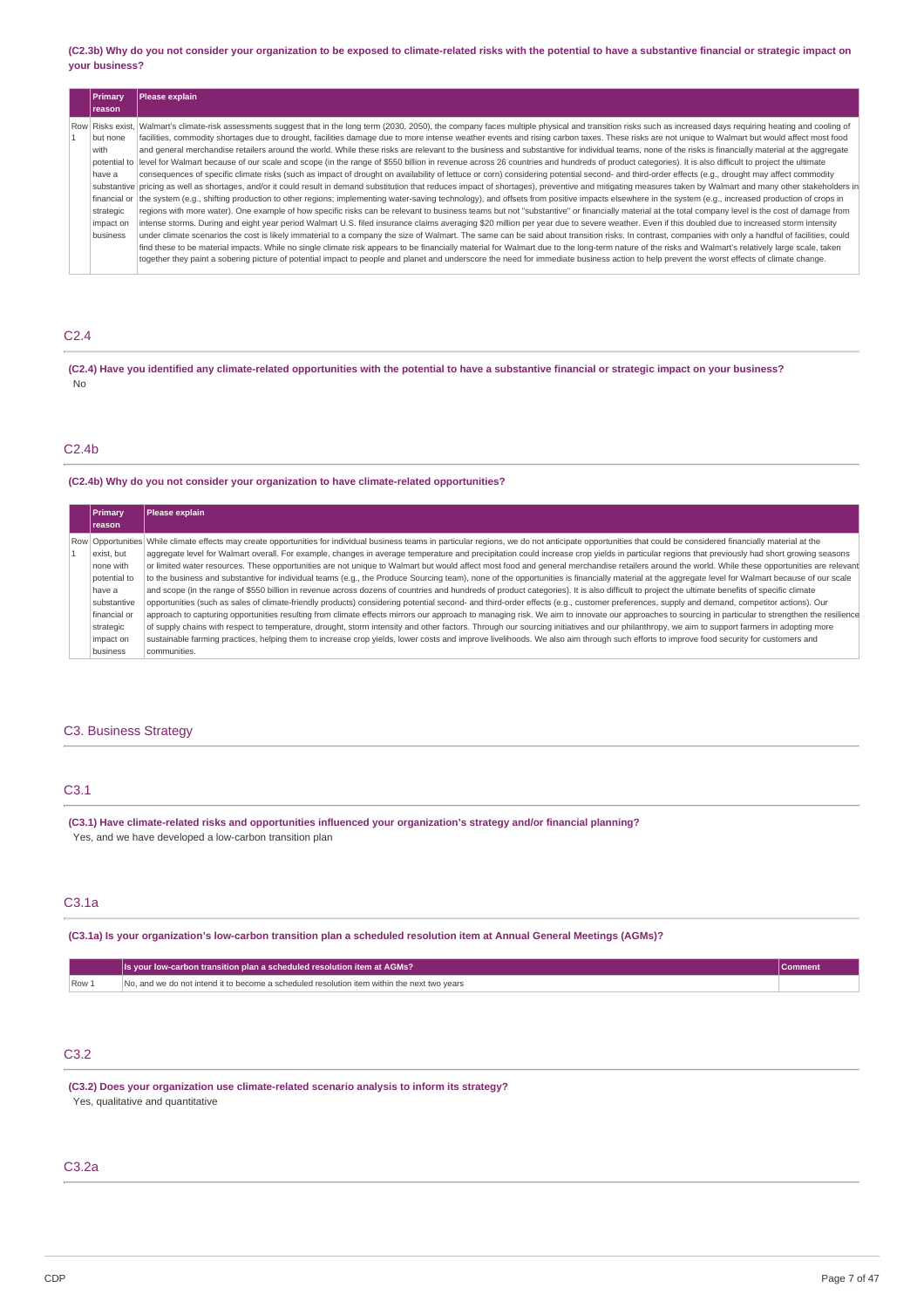## **(C3.2a) Provide details of your organization's use of climate-related scenario analysis.**

| Climate-<br>related              | <b>Details</b>                                                                                                                                                                                                                                                                                                                                                                                                                                                                                                                                                                                                                                                                                                                                                                                                                                                                                                                                                                                                                                                                                                                                                                                                                                                                                                                                                                                                                                                                                                                                                                                                                                                                                                                                                                                                                                                                                                                                                                                                                                                                                                                                                                                                                                                                                                                                                                                                                                                                                                                                                                                                                                                                                                                                                                                                                                                                                                                                                                                                                                                                                                                                                                                                                                                                                                                                                                                                                                                                                                                                                                                                                                                                                                                                                                                                                                                                                                                                                                                                                                                                                                                                                                                                                                                                                                                                                                                                      |
|----------------------------------|---------------------------------------------------------------------------------------------------------------------------------------------------------------------------------------------------------------------------------------------------------------------------------------------------------------------------------------------------------------------------------------------------------------------------------------------------------------------------------------------------------------------------------------------------------------------------------------------------------------------------------------------------------------------------------------------------------------------------------------------------------------------------------------------------------------------------------------------------------------------------------------------------------------------------------------------------------------------------------------------------------------------------------------------------------------------------------------------------------------------------------------------------------------------------------------------------------------------------------------------------------------------------------------------------------------------------------------------------------------------------------------------------------------------------------------------------------------------------------------------------------------------------------------------------------------------------------------------------------------------------------------------------------------------------------------------------------------------------------------------------------------------------------------------------------------------------------------------------------------------------------------------------------------------------------------------------------------------------------------------------------------------------------------------------------------------------------------------------------------------------------------------------------------------------------------------------------------------------------------------------------------------------------------------------------------------------------------------------------------------------------------------------------------------------------------------------------------------------------------------------------------------------------------------------------------------------------------------------------------------------------------------------------------------------------------------------------------------------------------------------------------------------------------------------------------------------------------------------------------------------------------------------------------------------------------------------------------------------------------------------------------------------------------------------------------------------------------------------------------------------------------------------------------------------------------------------------------------------------------------------------------------------------------------------------------------------------------------------------------------------------------------------------------------------------------------------------------------------------------------------------------------------------------------------------------------------------------------------------------------------------------------------------------------------------------------------------------------------------------------------------------------------------------------------------------------------------------------------------------------------------------------------------------------------------------------------------------------------------------------------------------------------------------------------------------------------------------------------------------------------------------------------------------------------------------------------------------------------------------------------------------------------------------------------------------------------------------------------------------------------------------------------------------------|
| scenarios                        |                                                                                                                                                                                                                                                                                                                                                                                                                                                                                                                                                                                                                                                                                                                                                                                                                                                                                                                                                                                                                                                                                                                                                                                                                                                                                                                                                                                                                                                                                                                                                                                                                                                                                                                                                                                                                                                                                                                                                                                                                                                                                                                                                                                                                                                                                                                                                                                                                                                                                                                                                                                                                                                                                                                                                                                                                                                                                                                                                                                                                                                                                                                                                                                                                                                                                                                                                                                                                                                                                                                                                                                                                                                                                                                                                                                                                                                                                                                                                                                                                                                                                                                                                                                                                                                                                                                                                                                                                     |
| and<br>models                    |                                                                                                                                                                                                                                                                                                                                                                                                                                                                                                                                                                                                                                                                                                                                                                                                                                                                                                                                                                                                                                                                                                                                                                                                                                                                                                                                                                                                                                                                                                                                                                                                                                                                                                                                                                                                                                                                                                                                                                                                                                                                                                                                                                                                                                                                                                                                                                                                                                                                                                                                                                                                                                                                                                                                                                                                                                                                                                                                                                                                                                                                                                                                                                                                                                                                                                                                                                                                                                                                                                                                                                                                                                                                                                                                                                                                                                                                                                                                                                                                                                                                                                                                                                                                                                                                                                                                                                                                                     |
| applied                          |                                                                                                                                                                                                                                                                                                                                                                                                                                                                                                                                                                                                                                                                                                                                                                                                                                                                                                                                                                                                                                                                                                                                                                                                                                                                                                                                                                                                                                                                                                                                                                                                                                                                                                                                                                                                                                                                                                                                                                                                                                                                                                                                                                                                                                                                                                                                                                                                                                                                                                                                                                                                                                                                                                                                                                                                                                                                                                                                                                                                                                                                                                                                                                                                                                                                                                                                                                                                                                                                                                                                                                                                                                                                                                                                                                                                                                                                                                                                                                                                                                                                                                                                                                                                                                                                                                                                                                                                                     |
| <b>RCP 8.5</b><br><b>RCP 2.6</b> | To assess physical risk, we used representative concentration pathway (RCP) 8.5, a scenario that assumes the absence of further decarbonization on the planet. We analyzed the impact of five<br>associated climate effects-flood (riverine and coastal), heat, drought, extreme precipitation and extreme winds-across five key geographies (Canada, China, India, Mexico and the U.S.) for 2030 and<br>2050. We evaluated direct impacts of climate change on Walmart's physical assets (retail stores and retail-related facilities), supply chain and communities. Such climate risks and potential impacts are<br>not unique to Walmart; they will affect food and general merchandise retailers as well as other businesses and communities around the world. While the limitations of the analysis mean it cannot be<br>used to predict the net impact on Walmart's financial results of operations or business operations, it nevertheless provides insights into the relative impact of various climate effects and the relevance of<br>Walmart's mitigation and adaptation strategies. And while no single climate risk appears to be material for Walmart due to the long-term nature of the risks and Walmart's relatively large scale, taken<br>together, they paint a sobering picture of potential impact to people and the planet and underscore the need for immediate business action to help prevent the worst effects of climate change. Insights<br>provided by the climate risk assessment help us set long-term strategy and drive innovation. Leaders from across the company, including merchandising, real estate, operations and supply chain<br>discussed the results of the physical risk assessment and incorporated findings into their operating plans. Retail The climate risk assessment identified variables likely to affect our facilities over the next<br>three decades: flooding and extreme storms, with potential damage to buildings and inventory; and temperature changes, which the modeling suggests could increase heating and cooling costs in two-<br>thirds of Walmart locations by 2030 and 80% of locations by 2050—underscoring the relevance of Walmart energy initiatives and other mitigation and adaptation initiatives. Supply By 2050, climate<br>change is likely to affect the production, distribution and (in some cases) the viability of food and other consumer products that depend on agriculture. We analyzed the potential climate exposure of 25<br>commodities. For the 11 goods that face the highest overall impact from climate change, we assessed three factors: land suitability, farming conditions for animal products and heat stress for people.<br>The analysis suggested that some commodities (e.g., coffee, cocoa and cotton) may face significant challenges due to future climate effects while others (e.g., avocados, animal feed, milk, oranges<br>and rice) may remain largely unaffected. Our merchants and global sourcing teams work with suppliers to implement practices that promote resilience, such as cultivating heat resistant crops to prevent<br>future sourcing challenges. The analysis underscores the relevance of Walmart sustainable commodity initiatives and other initiatives focused on enhancing the resilience of supply chains.<br>Communities We modeled the potential impact of several climate variables on Walmart U.S. store communities: flooding (from either coastal or riverine sources), heat and extreme wind (e.g.,<br>hurricanes). Our analysis suggests that ~50% of communities currently served by Walmart U.S. facilities may face significant, long-term disruption by 2050. If these areas become less habitable, people<br>could be forced to relocate—creating challenges to physical, financial and emotional well-being for our customers and associates, not to mention potentially requiring shifts to our store and eCommerce<br>footprint. The financial well-being of a community may deteriorate due to the loss of jobs and homes after a hurricane, and in some vulnerable U.S. counties, there could be an up to 230% increase in<br>household power costs.<br>In 2017 we conducted our first formal climate risk assessment. This assessment included the IPCC Representative Concentration Pathway Scenarios 2.6 (RCP 2.6) which is in line with the Paris |
|                                  | Agreement's stated 2°C limit/1.5°C aim. This RCP is consistent with ambitious reduction of GHG emissions, which would peak around 2020, then decline on a linear path and become net negative<br>before 2100. The scenario refers to for TCFD analysis and aligns with the IEA 450 Transition Scenario described below. Of the two climate change scenarios that we employed, physical hazard<br>analysis represented the "best-case" scenario as the physical risks were less than RCP 8.5. Inputs: Revenue, category mix, location of assets, energy consumption, commodity sourcing regions and<br>direct import regions and volumes. Assumptions: The analysis was limited to four primary physical hazards based on which hazards could potentially have the greatest impact to our operations and<br>value chains - temperature change, extreme weather events, drought and water stress and sea level rise. The areas of the company considered for this scenario include: Walmart Retail Operations,<br>Direct Imports and Food (five commodities - bananas, corn, lettuce, tomatoes and wheat) and non-food categories (cotton). Analytical Methods: Temperature - For temperature impacts on energy<br>expenses we used historical annual energy costs per format by state and non-U.S. countries, and applied the percentage increase in energy cost as determined by the heating and cooling days<br>analysis, assuming a 1 to 1 relationship between change heating and cooling days and energy expenses. Extreme Weather Events - For extreme weather impacts on operations we assessed the<br>projections of the annual probability of occurrence for Cat 1 to 5 hurricanes and extreme gale force winds for 32 extreme weather regions covering the seven major global hurricane basins and tornado<br>valley in the U.S. Drought and water stress - Similar approaches were used to evaluate drought and water stress impacts on direct imports, food and non-food categories and pre-tax earnings were<br>completed. An overlay of WRI's Aqueduct Water Stress projections and crop production areas and yields from EarthStat was performed. Sea Level Rise - Projections of sea level rise for the 2030s and<br>2050s were extracted from the NOAA sea level rise viewer. A proximity search of assets within a 2 mile radius was performed to identify potential vulnerable assets. Descriptions of the time horizons:<br>The scenario analysis was run for two time horizons 2030 and 2050. These time horizons were chosen to be consistent with the climate model data sets and to make results comparable with other<br>analysis. Summary of Results and Outcomes - This analysis helped to confirm what we already knew from previous investigations and validated our current business strategies and initiatives around<br>energy demand, commodity sourcing, value chain innovation, water management and resilience. This analysis was based on the latest climate model datasets and was intended to provide directional<br>insights regarding future long-term climate conditions and implications for business operations. Based on these data sets, the physical hazards analysis concluded that none of the individual impacts<br>were material for Walmart in aggregate 2030 and 2050. Case examples: Two examples help highlight how initiatives Walmart already has underway are positively influencing this analysis and are<br>reflected in Walmart's execution and business strategy. First, in our own operations we have rolled out glass doors for multi-deck refrigerated cases in several markets including the U.S. These medium<br>temperature cases used to be open; the doors help maintain cooling in the cases by reducing heat gain. Second, in the value chain we established a process to track and report continuous<br>improvement across environmental KPI's for 20 key agricultural commodities (e.g. tomatoes, corn, bananas, coffee, grapes etc.) by 2025.                                                                                                                                                                                                                                                                                                                                                                                             |
| <b>IEA 450</b>                   | In 2017 we conducted our first formal climate risk assessment. This assessment was conducted by an independent third-party consultant and aimed to align with the scenario guidance set forth by the<br>TCFD. This assessment included the IEA WEO 450ppm Scenario (projected to limit warming to 2°C). We used the International Energy Agency (IEA)'s World Energy Outlook (WEO) 450ppm Scenario<br>(IEA450) as a scenario to understand transition risk. This scenario was identified and selected to be used to identify transition risks because it represented the most aggressive global response to<br>climate action The WEO IEA 450 Scenario has become a widely-recognized benchmark for climate action and referred to for scenario analysis for TCFD. Inputs: Revenue, category mix, commodity<br>sourcing regions, location of assets, direct import volumes, annual GHG emissions (Scopes 1, 2 and 3), energy consumption by type and corporate emission reduction targets. Assumptions: The<br>transition impact analysis was limited to regulatory carbon pricing schemes and did not include energy price impacts out to the time horizons. Carbon price impacts related to Scope 3 emissions from<br>purchased goods and services reflected the top-10 import countries by volume and on available CDP data for selected suppliers. Scope 3 emissions data collected from CDP supply chain questionnaire<br>represents suppliers with 40 percent of Walmart's total sales. CDP total emissions and revenue data for Walmart suppliers (17% of total sales) were used to estimate Walmart Scope 3 emissions based<br>on relevant sales data. Analytical methods: The carbon price analysis evaluated a combination of scenarios considering the change in Walmart's emissions profile, projection in regulatory carbon price<br>and regulatory constraint of the electricity markets in emerging markets, such as China. The carbon price beyond 2017 considers the new policies scenario and 450 scenarios outlined in the<br>International Energy Agency (IEA) World Energy Outlook 2016. The Impacts of a Global Carbon Price on Consumption and Value Creation report by the Carbon Pricing Unlocked partnership studied<br>how carbon pricing affects global value chains by consumption categories. This was used to evaluate the likelihood of carbon price pass through from Walmart's suppliers based on the supplier's<br>business activity group and relevant consumption categories. Descriptions of the time horizons: The scenario analysis was run for two time horizons 2030 and 2050. These time horizons were chosen to<br>be consistent with the climate model data sets and to make results comparable with other analysis. Summary of Results: While this analysis was based on the latest publicly available carbon pricing<br>datasets, there is enough uncertainty that we have assumed the results provide broad directional insights rather than point-estimate predictions of the future. The analysis suggests that increased<br>global regulations related to carbon tax, cap-and-trade regimes and GHG emissions limits could impact Walmart's operating expenses (however, not likely to be material at the aggregate level).<br>Implications for Business Strategy: This outcome further validates the company's business strategy to manage its own emissions and work with suppliers to manage and reduce their emissions. These<br>strategies are not only good for mitigating climate change but are important to avoiding costs in the future. Case example: For example, in 2012, Walmart set out to reduce energy use intensity per<br>square foot by 20 percent for its stores, clubs and distributions centers. This was in anticipation of likely increases in energy costs, in part due to carbon price increases in many markets. Five years after<br>setting this target and through the investment in energy-efficient technologies and practices, Walmart has reduced its energy intensity. This reduction represents hundreds of millions of dollars a year in<br>avoided costs to the bottom line.                                                                                                                                                                                                                                               |
| <b>IEA NPS</b>                   | In 2017 we conducted our first formal climate risk assessment. This assessment was conducted by an independent third-party consultant and aimed to align with the scenario guidance of the TCFD.<br>This assessment included the EA WEO New Policies Scenario (projected to generate warming of 4°C). The New Policies scenario accounts for policy commitments and plans announced by countries<br>under the Paris Agreement. It considers national commitments related to GHG emissions reductions and plans related to fossil fuel policies scheduled to be implemented. This is considered as the<br>baseline scenario for the International Energy Agency (IEA) World Energy Outlook (WEO) and referred to for scenario analysis for TCFD. Inputs: Revenue, category mix, commodity sourcing regions,<br>location of assets, direct import volumes, annual GHG emissions (Scopes 1, 2 and 3), energy consumption by type and corporate emission reduction targets. Assumptions: The transition impact<br>analysis was limited to regulatory carbon pricing schemes and did not include energy price impacts out to the time horizons. Carbon price impacts related to Scope 3 emissions from purchased goods<br>and services reflected the top-10 import countries by volume and on available CDP data for selected suppliers. Scope 3 emissions data collected from CDP supply chain questionnaire represents<br>suppliers with 40 percent of Walmart's total sales. CDP total emissions and revenue data for Walmart suppliers (17% of total sales) were used to estimate Walmart Scope 3 emissions based on relevant<br>sales data. Analytical methods: The carbon price analysis evaluated a combination of scenarios considering the change in Walmart's emissions profile, projection in regulatory carbon price and<br>regulatory constraint of the electricity markets in emerging markets, such as China. The carbon price beyond 2017 considers the new policies scenario and 450 scenarios outlined in the International<br>Energy Agency (IEA) World Energy Outlook 2016. The Impacts of a Global Carbon Price on Consumption and Value Creation report by the Carbon Pricing Unlocked partnership studied how carbon<br>pricing affects global value chains by consumption categories. This was used to evaluate the likelihood of carbon price pass through from Walmart's suppliers based on the supplier's business activity<br>group and relevant consumption categories. Descriptions of the time horizons: The scenario analysis was run for two time horizons 2030 and 2050. These time horizons were chosen to be consistent<br>with the climate model data sets and to make results comparable with other analysis. Summary of Results: While this analysis was based on the latest publicly available carbon pricing datasets, there is<br>enough uncertainty that we have assumed the results provide broad directional insights rather than point-estimate predictions of the future. The analysis suggests that increased global regulations<br>related to carbon tax, cap-and-trade regimes and GHG emissions limits could impact Walmart's operating expenses (however, not likely to be material at the aggregate level). Implications for Business<br>Strategy: This outcome further validates the company's business strategy to manage its own emissions and work with suppliers to manage and reduce their emissions. These strategies are not only<br>good for mitigating climate change but are important to avoiding costs in the future. Case example: For example, in 2012, Walmart set out to reduce energy use intensity per square foot by 20 percent<br>for its stores, clubs and distributions centers. This was in anticipation of likely increases in energy costs, in part due to carbon price increases in many markets. Five years after setting this target and<br>through the investment in energy-efficient technologies and practices, Walmart has reduced its energy intensity. This reduction represents hundreds of millions of dollars a year in avoided costs to the<br>bottom line.                                                                                                                                                                                                                                                                  |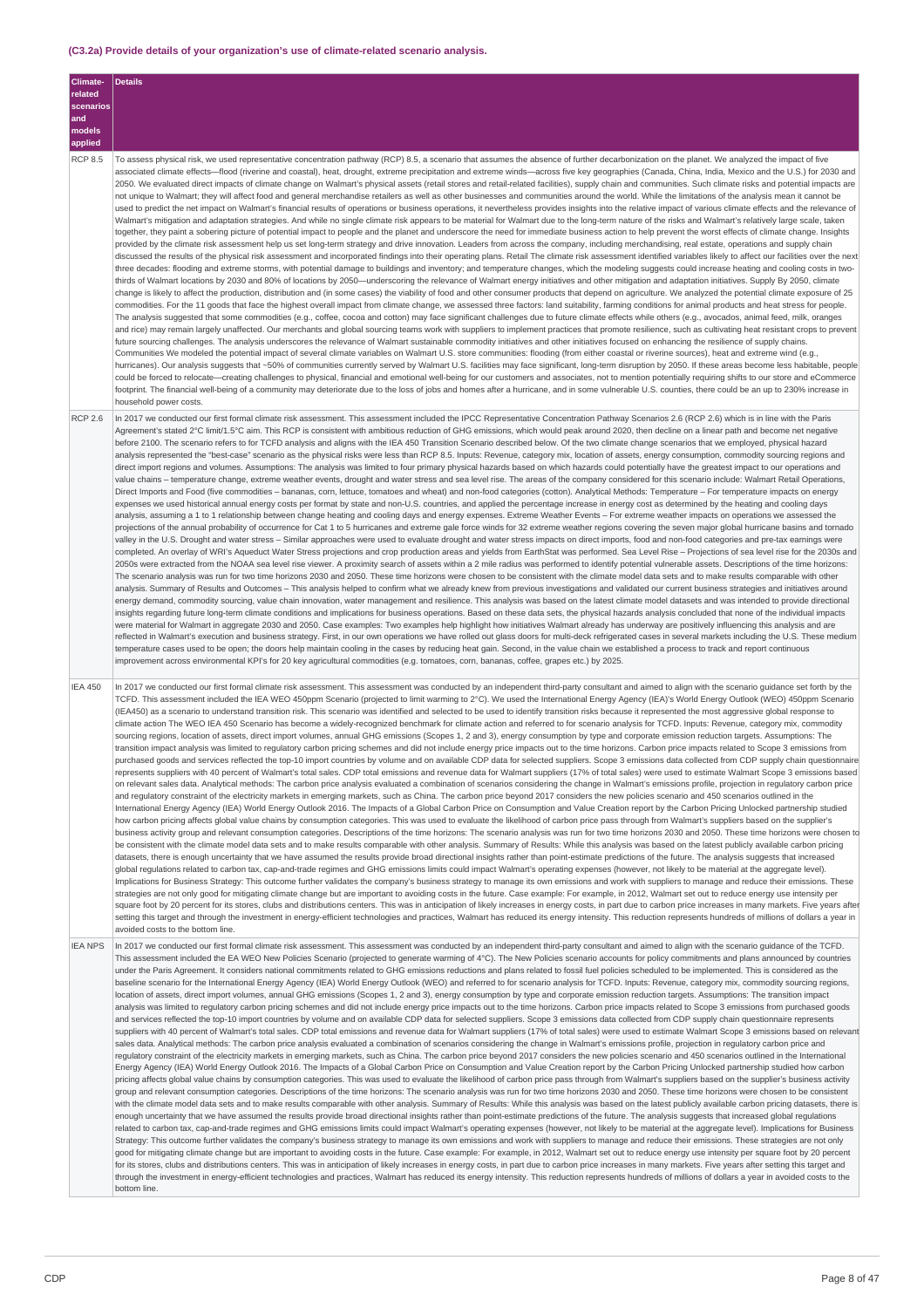## **(C3.3) Describe where and how climate-related risks and opportunities have influenced your strategy.**

|                                             | related risks<br>and<br>opportunities<br>influenced<br>your strategy<br>in this area? | Have climate-Description of influence                                                                                                                                                                                                                                                                                                                                                                                                                                                                                                                                                                                                                                                                                                                                                                                                                                                                                                                                                                                                                                                                                                                                                                                                                                                                                                                                                                                                                                                                                                                                                                                                                                                                                                                                                                                                                                                                                                                                                                                                                                                                                                                                                                                                                                                                                                                       |
|---------------------------------------------|---------------------------------------------------------------------------------------|-------------------------------------------------------------------------------------------------------------------------------------------------------------------------------------------------------------------------------------------------------------------------------------------------------------------------------------------------------------------------------------------------------------------------------------------------------------------------------------------------------------------------------------------------------------------------------------------------------------------------------------------------------------------------------------------------------------------------------------------------------------------------------------------------------------------------------------------------------------------------------------------------------------------------------------------------------------------------------------------------------------------------------------------------------------------------------------------------------------------------------------------------------------------------------------------------------------------------------------------------------------------------------------------------------------------------------------------------------------------------------------------------------------------------------------------------------------------------------------------------------------------------------------------------------------------------------------------------------------------------------------------------------------------------------------------------------------------------------------------------------------------------------------------------------------------------------------------------------------------------------------------------------------------------------------------------------------------------------------------------------------------------------------------------------------------------------------------------------------------------------------------------------------------------------------------------------------------------------------------------------------------------------------------------------------------------------------------------------------|
| Products<br>and<br>services                 | Yes                                                                                   | Walmart has prioritized efforts to enhance the sustainability of products and product supply chains, with a focus on environmental issues such as: climate, waste and natural capital.<br>Sourcing requirements, specifications, and supplier engagement efforts are ways we help send a "market signal" and build capabilities to produce more sustainable products. Issue-<br>specific policies & guidelines: To supplement our Standards for Suppliers, Walmart has developed sourcing policies and guidelines for particular categories and issues. We use these to<br>encourage our suppliers to adopt best practices and clarify our expectations relevant to priority sustainability issues. Certifications: Based on input from our NGO partners, we ask our<br>suppliers to certify that particular commodities such as palm oil, tuna, coffee and cotton have been produced with specific certifications. Certifications help certifying organizations<br>communicate to consumers that certain environmental or social practices deep in supply chains (e.g., farm or fishery) meet the certifying organization's standards. Product and<br>packaging specifications: We have set a goal to have 100% of our private brand packaging be recyclable, reusable or industrially compostable by 2025. Disaster response: When<br>climate-related disaster strike, such as the major wildfires in California and, flooding in Peru and hurricanes across the southern U.S. and Puerto Rico - our presence in 26 countries and<br>thousands of U.S. locations positions Walmart to provide support through product donations and supply chain operations. In addition to relief efforts, we also mobilize our associates.<br>For example, during Hurricane Harvey in 2017, Walmart embedded teams in Red Cross shelters to provide food, medication, and emergency assistance.                                                                                                                                                                                                                                                                                                                                                                                                                                                                         |
| Supply<br>chain<br>and/or<br>value<br>chain | Yes                                                                                   | To improve the sustainability of a given product supply chain, we start by listening to our customers and other stakeholders to set aspirations, such as emissions reduction or economic<br>inclusion, and prioritize improvements to the product supply chain system, such as farming practices or commodity traceability. To encourage progress on environmental and social<br>sustainability issues across product lifecycles, we ask our suppliers to report progress on KPIs through THESIS and other measurement platforms, such as CDP for GHG emissions and<br>forests. Approximately 70% of our U.S. net sales were represented by suppliers who reported to one or more sustainability surveys. We aim to improve the sustainability not only of<br>Walmart assortments but to also impact supply chain systems more broadly — for example, by improving traceability or supporting adoption of more sustainable farming practices.<br>Varying by product category, our strategies include actions related to product sourcing, collaborative projects with suppliers and NGOs, customer engagement, advocacy, and/or<br>philanthropy. An example of our work with suppliers was the launch of Project Gigaton in 2017. More than 3,100 suppliers have formally signed on, making Project Gigaton one of the<br>largest private sector consortiums for climate action. Under Project Gigaton, suppliers report having avoided more than 186 MMT of CO2e in 2020, for a cumulative total of more than<br>416 MMT of CO2e avoided since 2017. (Calculated in accordance with Walmart's Project Gigaton Accounting Methodology). Our merchants use a variety of tools to manage volatility<br>and surety of supply day-to-day. Our sourcing teams manage food commodity supply risks by building upstream capacity, diversifying our sourcing regions and exploring new technology<br>and innovation. As another example, our merchants use predictive weather data to adjust product deployment and replenishment rates in the short term, as well as leverage historical<br>data on sales performance and customer buying patterns to inform product assortment shifts over time, to help ensure that as climate changes we continue to offer the right products for<br>our customers at the right time.                                           |
| Investment Yes<br>in R&D                    |                                                                                       | Our plan is to transform our transportation network into one that is powered by emission-free sources. To achieve this, we need the support of many others, including the evolution of<br>necessary infrastructure to support the common business use of advancements in electrification and other zero emissions technologies. Zero emission vehicles are a new technology,<br>and we are working to pilot a variety of such applications to make sure we find the right fit for our needs. We remain technology agnostic and believe our networks and the unique<br>demands of our business will likely require a portfolio of different technologies, including but not limited to, renewable diesel, electric-battery and hydrogen fuels. We have already<br>started piloting vehicles in the U.S., and our businesses in India and China currently deliver items almost exclusively on electric motorcycles in many areas. When it comes to long-<br>haul/heavy-duty Class 8 tractors, the future is not as certain. Nonetheless, we are excited about the innovation potential here. Even though the capabilities of some of the emerging<br>technologies are still in early stages, Walmart is committed to being part of the solution. We will work with our trusted equipment manufacturers and others on finding and testing<br>solutions as soon as they are available.                                                                                                                                                                                                                                                                                                                                                                                                                                                                                                                                                                                                                                                                                                                                                                                                                                                                                                                                                                          |
| Operations Yes                              |                                                                                       | Building on our focus on climate and long-term goal of 100% renewable energy, in 2016 Walmart became the first retailer to set a science-based emissions target aligned with the 2-<br>degree pathway. This includes our goal to reduce our emissions by 18% in our company operations by 2025, to be powered by 50% renewable energy by 2025. In 2020, we updated our<br>science-based emissions target to align with the 1.5-degree pathway, targeting a 35% emissions reduction in our company operations by 2025. Between our 2015 calendar year baseline<br>and 2020, we reduced our absolute scopes 1 and 2 GHG emissions by 17.48% (equivalent to 3.48 million metric tons of CO2e), keeping us on track to achieve our SBT of 35%<br>reduction in operations by 2025. In order to achieve our emissions goals in our operations, we have incorporated emissions targets into our strategy in our operating segments and we<br>are measuring our progress to report and drive accountability annually. Programs that we are implementing to ensure we achieve our emissions targets in our operations include<br>investments in energy optimization initiatives such as installing LED lighting and energy management systems, installing more efficient HVAC, increasing our use of more sustainable<br>refrigerants, scaling new technologies and operational practices to reduce trucking fleet impacts, installing onsite renewable energy generation and purchasing of offsite renewable<br>energy. In order to achieve our longer-term emissions target, we must phase out high GWP refrigerant gases, including HFCs, to refrigerant gases with low- and ultra-low GWP for new<br>systems as they become commercially viable in each market where we operate. For example, in the U.S. and internationally we already operate hundreds of facilities (stores and<br>distribution centers) that utilize ultra-low GWP refrigerants, including carbon dioxide (CO2), glycol and ammonia (NH3) with more on the way. Within our business day-to-day, and over<br>the longer term, we monitor impacts related to weather and the changing climate in our operations and supply chains. For example, Walmart is constantly monitoring weather conditions<br>and taking action to ensure that we are prepared for weather related events and risks. |

### C3.4

**(C3.4) Describe where and how climate-related risks and opportunities have influenced your financial planning.**

| <b>Financial</b><br>planning<br>lelements<br><b>Ithat have</b><br>l been | <b>Description of influence</b>                                                                                                                                                                                                                                                                                                                                                                                                                                                                                                                                                                                                                                                                                                                                                                                                                                                                                                  |
|--------------------------------------------------------------------------|----------------------------------------------------------------------------------------------------------------------------------------------------------------------------------------------------------------------------------------------------------------------------------------------------------------------------------------------------------------------------------------------------------------------------------------------------------------------------------------------------------------------------------------------------------------------------------------------------------------------------------------------------------------------------------------------------------------------------------------------------------------------------------------------------------------------------------------------------------------------------------------------------------------------------------|
| l influenced<br>Capital<br>allocation                                    | Row Direct costs Programs we are implementing to ensure we achieve our emissions targets in our operations include investments in energy optimization initiatives (such as installing LED lighting and energy<br>management systems), installing more efficient HVAC, increasing our use of more sustainable refrigerants, scaling new technologies and operational practices to reduce trucking fleet impacts,<br>installing onsite renewable energy generation and purchasing of offsite renewable energy. Within our business day-to-day, and over the longer term, we monitor impacts related to weather and<br>the changing climate in our operations and supply chains. Walmart is constantly monitoring weather conditions and taking action to ensure that we are prepared for weather related events and<br>risks. These actions include investing in back-up power generation in hurricane and flood prone facilities. |

## C3.4a

(C3.4a) Provide any additional information on how climate-related risks and opportunities have influenced your strategy and financial planning (optional).

No additional information.

### C4. Targets and performance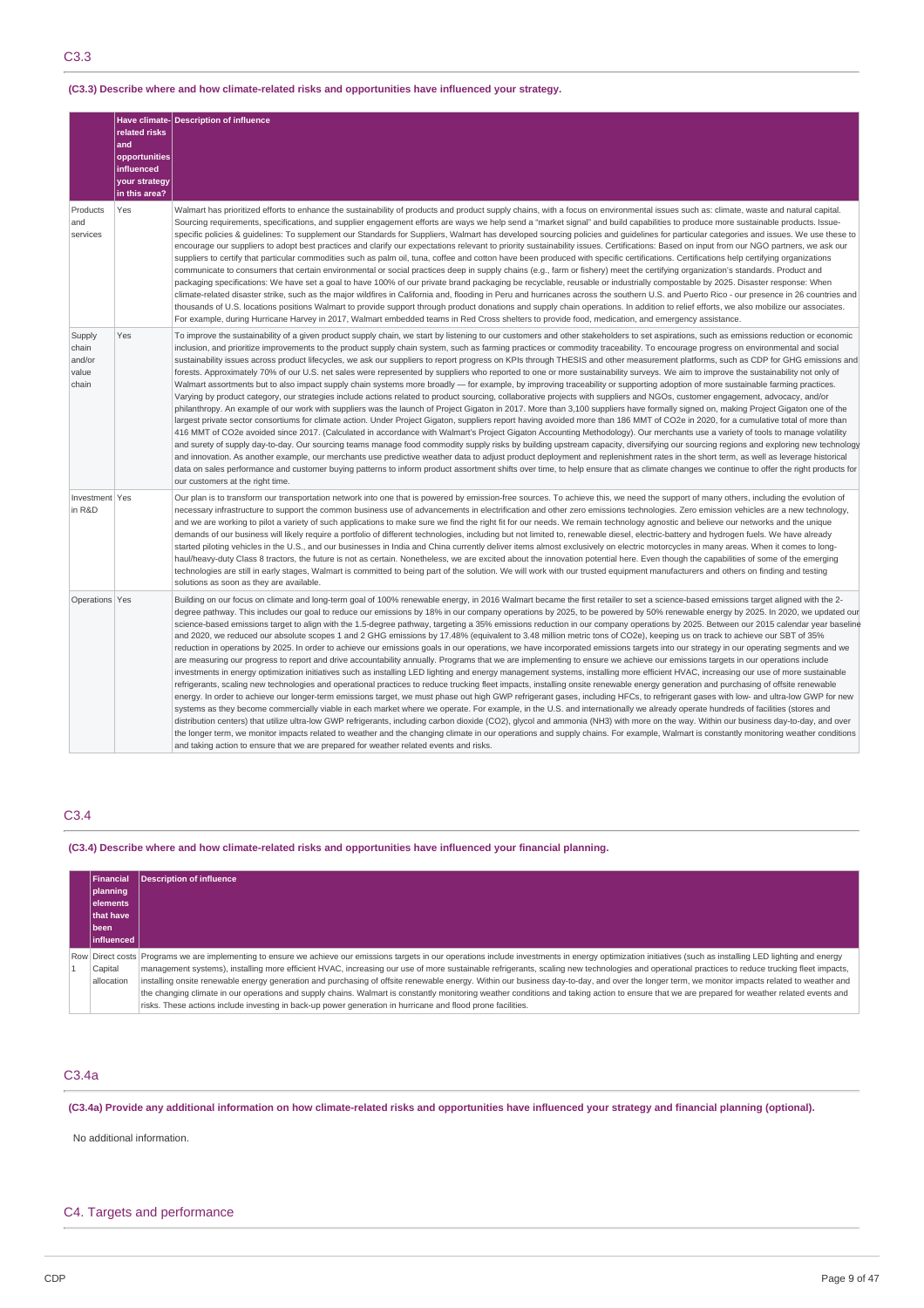### C4.1

**(C4.1) Did you have an emissions target that was active in the reporting year?** Absolute target

### C4.1a

**(C4.1a) Provide details of your absolute emissions target(s) and progress made against those targets.**

**Target reference number** Abs 1

**Year target was set** 2016

**Target coverage** Company-wide

**Scope(s) (or Scope 3 category)** Scope 1+2 (market-based)

**Base year** 2015

**Covered emissions in base year (metric tons CO2e)** 19905903

Covered emissions in base year as % of total base year emissions in selected Scope(s) (or Scope 3 category)

100

**Target year**

2025

**Targeted reduction from base year (%)** 18

**Covered emissions in target year (metric tons CO2e) [auto-calculated]** 16322840.46

**Covered emissions in reporting year (metric tons CO2e)** 16426836

**% of target achieved [auto-calculated]** 97.0975795471323

**Target status in reporting year** Underway

**Is this a science-based target?** Yes, and this target has been approved by the Science-Based Targets initiative

**Target ambition** 2°C aligned

#### **Please explain (including target coverage)**

Approved by the Science Based Targets initiative in October and announced publicly in November 2016. Approved goal language is as follows: Walmart commits to reduce its absolute scope 1 and 2 emissions 18% by 2025, from 2015 levels. Between our 2015 calendar year baseline and 2020, we reduced our absolute scopes 1 and 2 GHG emissions by 17.48% (equivalent to 3.48 million metric tons of CO2e), getting us close to achieving our original Science Based Target 2oC target of 18% by 2025 and on track to achieve our updated SBT1.5oC Target of 35% reduction in operations by 2025. On an adjusted basis, between 2015 and 2020, Walmart reduced its absolute Scope 1 and 2 emissions by 15.62%, equivalent to 3.04 million metric tons of CO2e. Several factors contributed to this reduction. These include, but are not limited to, reductions in electricity related emissions as a result of investments in energy efficiency and renewable energy sourcing.

**Target reference number**

Abs 3

**Year target was set** 2016

**Target coverage** Company-wide

**Scope(s) (or Scope 3 category)** Scope 3 (upstream & downstream)

**Base year** 2015

**Covered emissions in base year (metric tons CO2e)** 1000000000

Covered emissions in base year as % of total base year emissions in selected Scope(s) (or Scope 3 category)

100

**Target year**

2030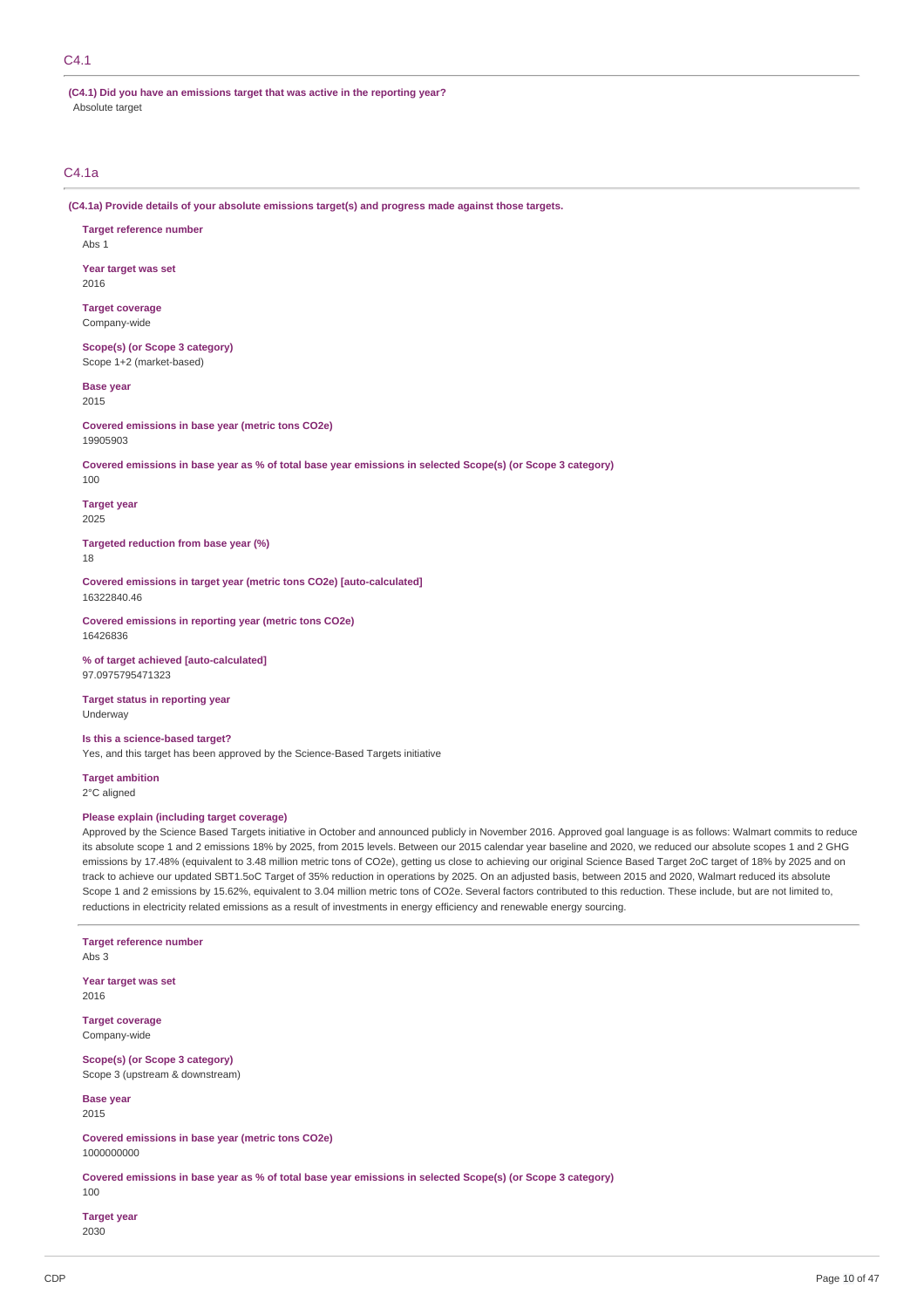#### **Targeted reduction from base year (%)** 100

**Covered emissions in target year (metric tons CO2e) [auto-calculated]**  $\theta$ 

**Covered emissions in reporting year (metric tons CO2e)** 584000000

**% of target achieved [auto-calculated]** 41.6

**Target status in reporting year** Underway

#### **Is this a science-based target?**

Yes, and this target has been approved by the Science-Based Targets initiative

**Target ambition** 2°C aligned

### **Please explain (including target coverage)**

Approved by the Science Based Targets initiative in October and announced publicly in November 2016. Approved goal language is as follows: Walmart will work to reduce CO2e emissions from upstream and downstream scope 3 sources by one billion metric tons between 2015 and 2030. This target is often referred to our Walmart's Gigaton Goal. Walmart launched Project Gigaton in April of 2017 to engage suppliers to commit to emissions reductions across pillars including energy, waste, packaging, deforestation and product use. Collectively, these actions can help us to achieve our science-based emissions target and to reduce or avoid emissions throughout our value chain by 1 billion metric tons by 2030. Since its launch three years ago, more than 3,100 suppliers have formally signed on, making Project Gigaton one of the largest private sector consortiums for climate action. Under Project Gigaton, suppliers report having avoided more than 186 MMT of CO2e in 2020, for a cumulative total of more than 416 MMT of CO2e avoided since 2017 (calculated in accordance with Walmart's Project Gigaton Methodology).

**Target reference number** Abs 2 **Year target was set** 2020 **Target coverage** Company-wide **Scope(s) (or Scope 3 category)** Scope 1+2 (market-based) **Base year** 2015 **Covered emissions in base year (metric tons CO2e)** 19905903

Covered emissions in base year as % of total base year emissions in selected Scope(s) (or Scope 3 category) 100

**Target year** 2025

**Targeted reduction from base year (%)** 35

**Covered emissions in target year (metric tons CO2e) [auto-calculated]** 12938836.95

**Covered emissions in reporting year (metric tons CO2e)** 16426836

**% of target achieved [auto-calculated]** 49.9358980528109

**Target status in reporting year New** 

**Is this a science-based target?**

Yes, and this target has been approved by the Science-Based Targets initiative

**Target ambition** 1.5°C aligned

### **Please explain (including target coverage)**

In 2020, we raised our aspiration to reduce emissions in our operations (scopes 1 & 2) by realigning our science-based target to a 1.5-degree Celsius trajectory, the highest ambition approved by the SBTi. Our goal is to achieve zero emissions across Walmart's global operations by 2040, reducing absolute scopes 1 and 2 GHG emissions by 35% by 2025 and by 65% by 2030 from our 2015 base year. Between our 2015 calendar year baseline and 2020, we reduced our absolute scopes 1 and 2 GHG emissions by 17.48% (equivalent to 3.48 million metric tons of CO2e), getting us close to achieving our original Science Based Target 2oC target of 18% by 2025 and on track to achieve our updated SBT1.5oC Target of 35% reduction in operations by 2025. On an adjusted basis, between 2015 and 2020, Walmart reduced its absolute Scope 1 and 2 emissions by 15.62%, equivalent to 3.04 million metric tons of CO2e. Several factors contributed to this reduction. These include, but are not limited to, reductions in electricity related emissions as a result of investments in energy efficiency and renewable energy sourcing.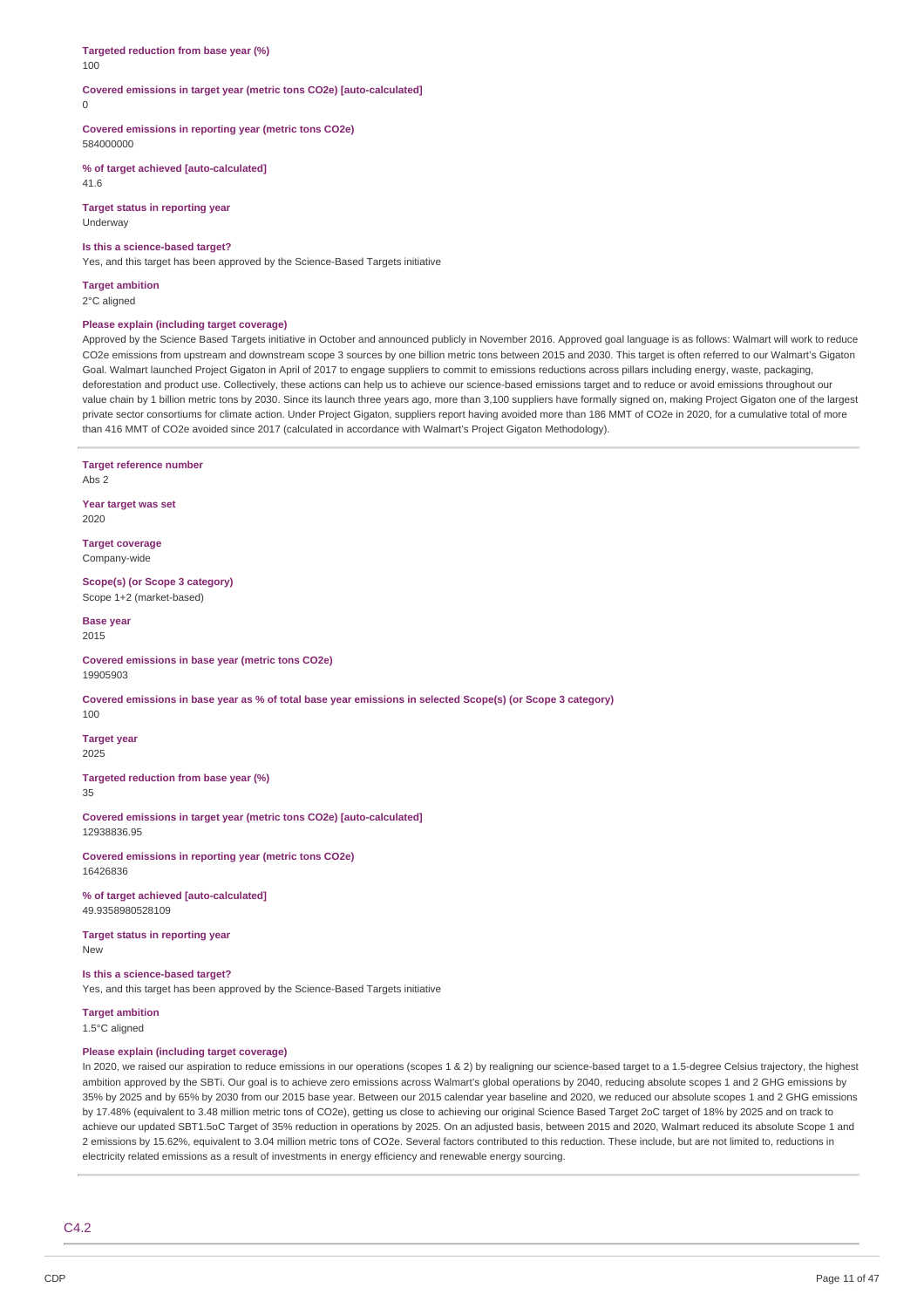**(C4.2) Did you have any other climate-related targets that were active in the reporting year?** Target(s) to increase low-carbon energy consumption or production

Net-zero target(s) Other climate-related target(s)

### C4.2a

**(C4.2a) Provide details of your target(s) to increase low-carbon energy consumption or production.**

**Target reference number** Low 1

**Year target was set** 2016

**Target coverage** Company-wide

**Target type: absolute or intensity** Intensity

**Target type: energy carrier** Electricity

**Target type: activity** Consumption

**Target type: energy source** Renewable energy source(s) only

**Metric (target numerator if reporting an intensity target)** MWh

**Target denominator (intensity targets only)** megawatt hour (MWh)

**Base year** 2015

**Figure or percentage in base year** 0.25

**Target year** 2025

**Figure or percentage in target year** 0.5

**Figure or percentage in reporting year** 0.36

**% of target achieved [auto-calculated]** 44

**Target status in reporting year** Underway

**Is this target part of an emissions target?**

Abs1 - Increasing the amount of renewable electricity used is part of our plan to achieve our emissions reduction target.

**Is this target part of an overarching initiative?** No, it's not part of an overarching initiative

#### **Please explain (including target coverage)**

This target was announced in November 2016. The target is officially stated as follows: To power half of our operations worldwide with renewable energy by 2025.

**Target reference number** Low 2

**Year target was set** 2020

**Target coverage** Company-wide

**Target type: absolute or intensity** Intensity

**Target type: energy carrier Electricity** 

**Target type: activity** Consumption

**Target type: energy source** Renewable energy source(s) only

**Metric (target numerator if reporting an intensity target)**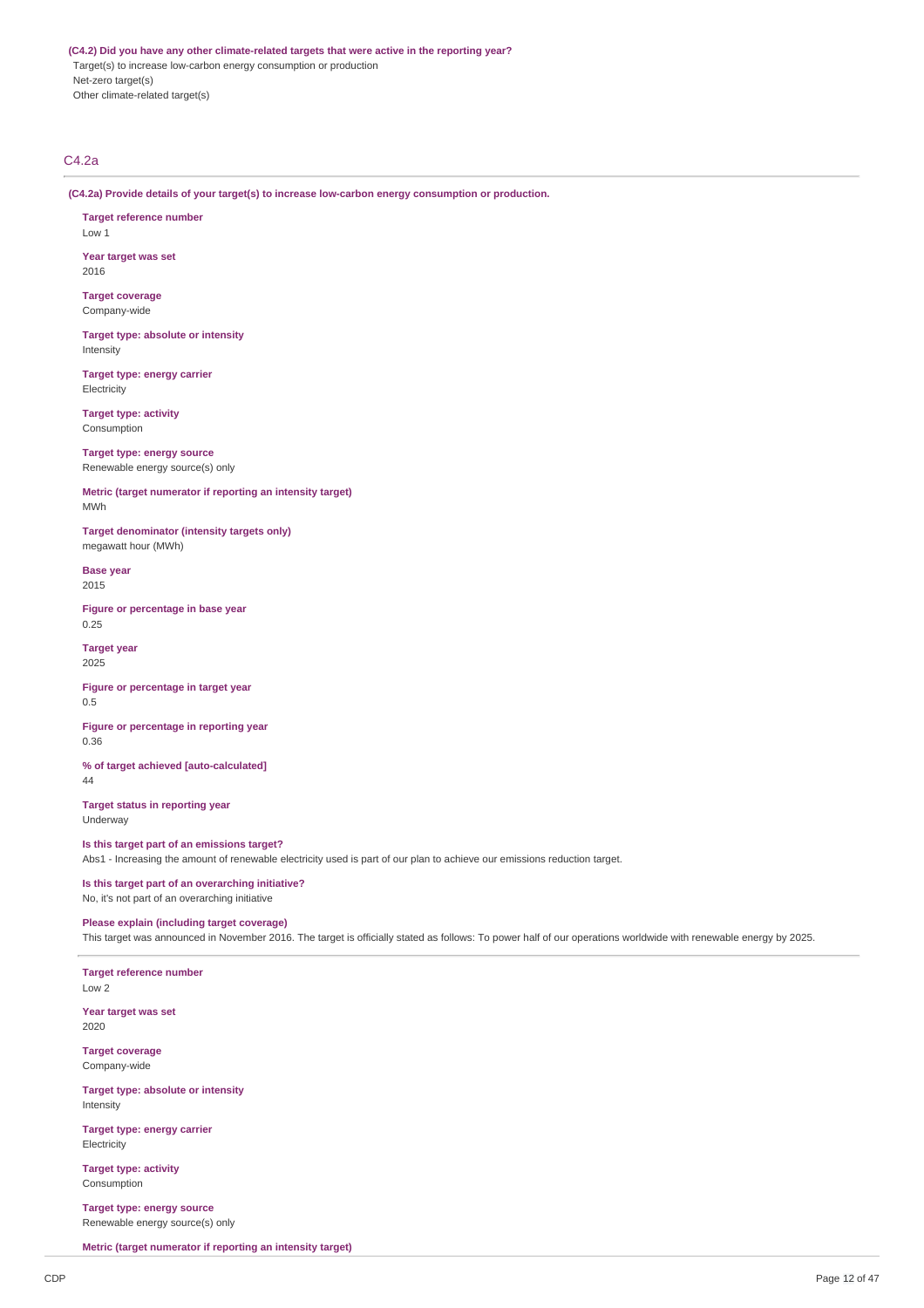#### MWh

### **Target denominator (intensity targets only)** megawatt hour (MWh)

**Base year** 2015

### **Figure or percentage in base year** 0.25

**Target year**

2035

#### **Figure or percentage in target year** 1

**Figure or percentage in reporting year** 0.36

**% of target achieved [auto-calculated]** 14.6666666666667

**Target status in reporting year** New

## **Is this target part of an emissions target?**

Abs1 - Increasing the amount of renewable electricity used is part of our plan to achieve our emissions reduction target.

### **Is this target part of an overarching initiative?**

No, it's not part of an overarching initiative

### **Please explain (including target coverage)**

This target was announced in September 2020. The target is officially stated as follows: To power 100% of our operations worldwide with renewable energy by 2035.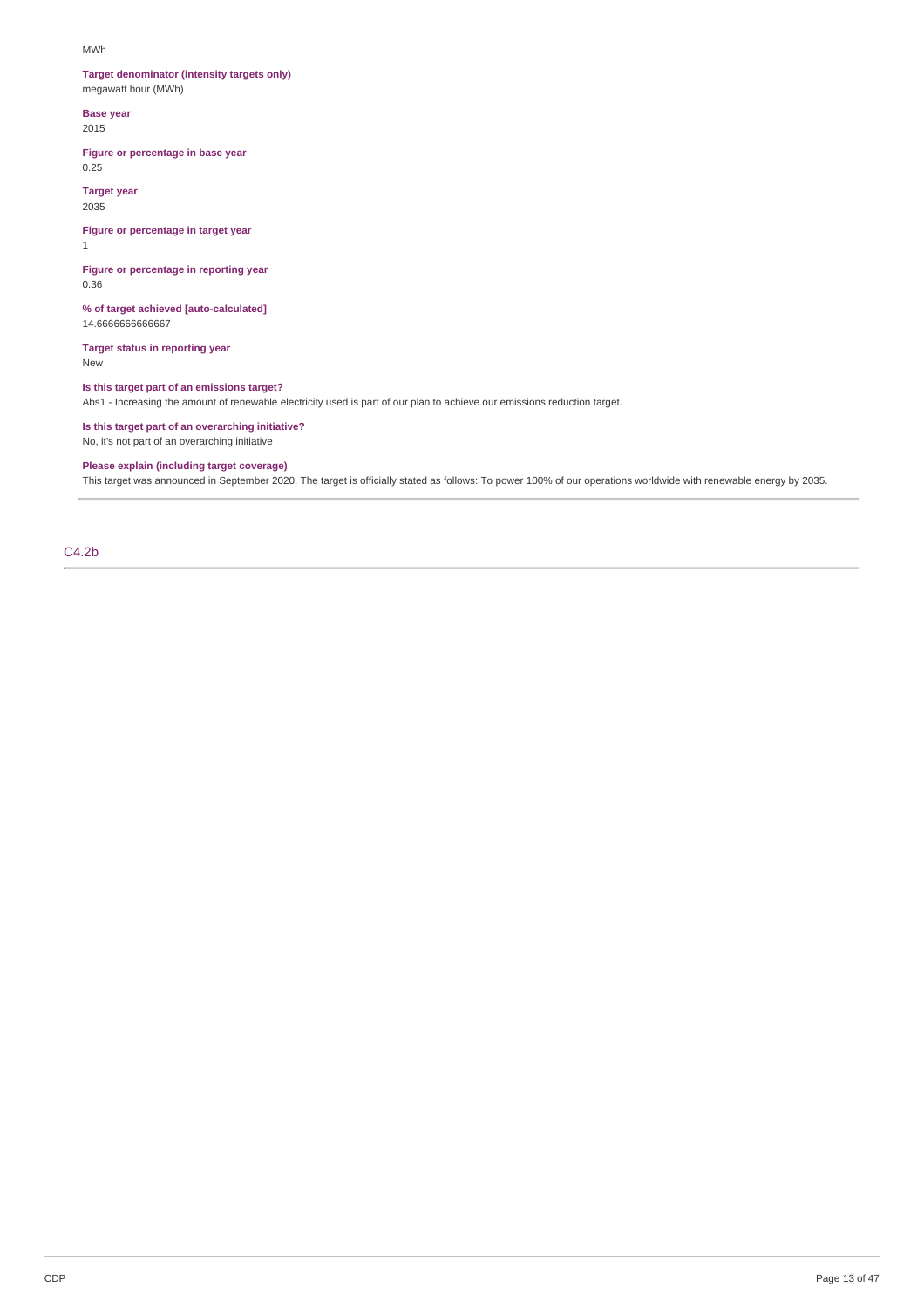**(C4.2b) Provide details of any other climate-related targets, including methane reduction targets.**

**Target reference number** Oth 1

**Year target was set** 2005

**Target coverage** Country/region

#### **Target type: absolute or intensity** Intensity

**Target type: category & Metric (target numerator if reporting an intensity target)**

Waste management metric tons of waste diverted from landfill

### **Target denominator (intensity targets only)** metric ton of waste

**Base year**

### 2005

**Figure or percentage in base year**  $\theta$ 

**Target year** 2025

**Figure or percentage in target year** 0.9

**Figure or percentage in reporting year** 0.82

**% of target achieved [auto-calculated]** 91.1111111111111

**Target status in reporting year** Underway

**Is this target part of an emissions target?** n/a

**Is this target part of an overarching initiative?**

Other, please specify (Walmart's aspiration to create zero waste and support a circular economy. )

### **Please explain (including target coverage)**

In 2005, we set an aspirational goal to create zero waste in our own operations globally. We aim to achieve zero waste\* by 2025 in five markets: Canada, Japan, Mexico, the U.K. and the U.S. In 2020, we diverted 81% of our unsold products, packaging and other operational materials from landfills and incineration globally. In the U.S. market we diverted 82% (as reported in this question), 88% in Canada, 75% in Mexico, 89% in UK and 79% in Japan. \*Meeting or exceeding Zero Waste International Alliance business recognition program requirements, which include adoption of ZWIA definition of Zero Waste and achievement of 90 percent or more diversion of all discarded resources from landfills, incinerators and the environment.

### C4.2c

**(C4.2c) Provide details of your net-zero target(s).**

**Target reference number** NZ1 **Target coverage**

Company-wide

**Absolute/intensity emission target(s) linked to this net-zero target** Abs1

Ahe<sup>2</sup>

**Target year for achieving net zero** 2040

**Is this a science-based target?** No, but we are reporting another target that is science-based

#### **Please explain (including target coverage)**

In 2020, we raised our aspiration to reduce emissions in our operations (scopes 1 & 2) by realigning our science-based target to a 1.5-degree Celsius trajectory, the highest ambition approved by the SBTi. Our goal is to achieve zero emissions across Walmart's global operations by 2040, reducing absolute scopes 1 and 2 GHG emissions by 35% by 2025 and by 65% by 2030 from our 2015 base year. We were the first U.S. retailer to make a zero emissions commitment that does not rely on carbon offsets.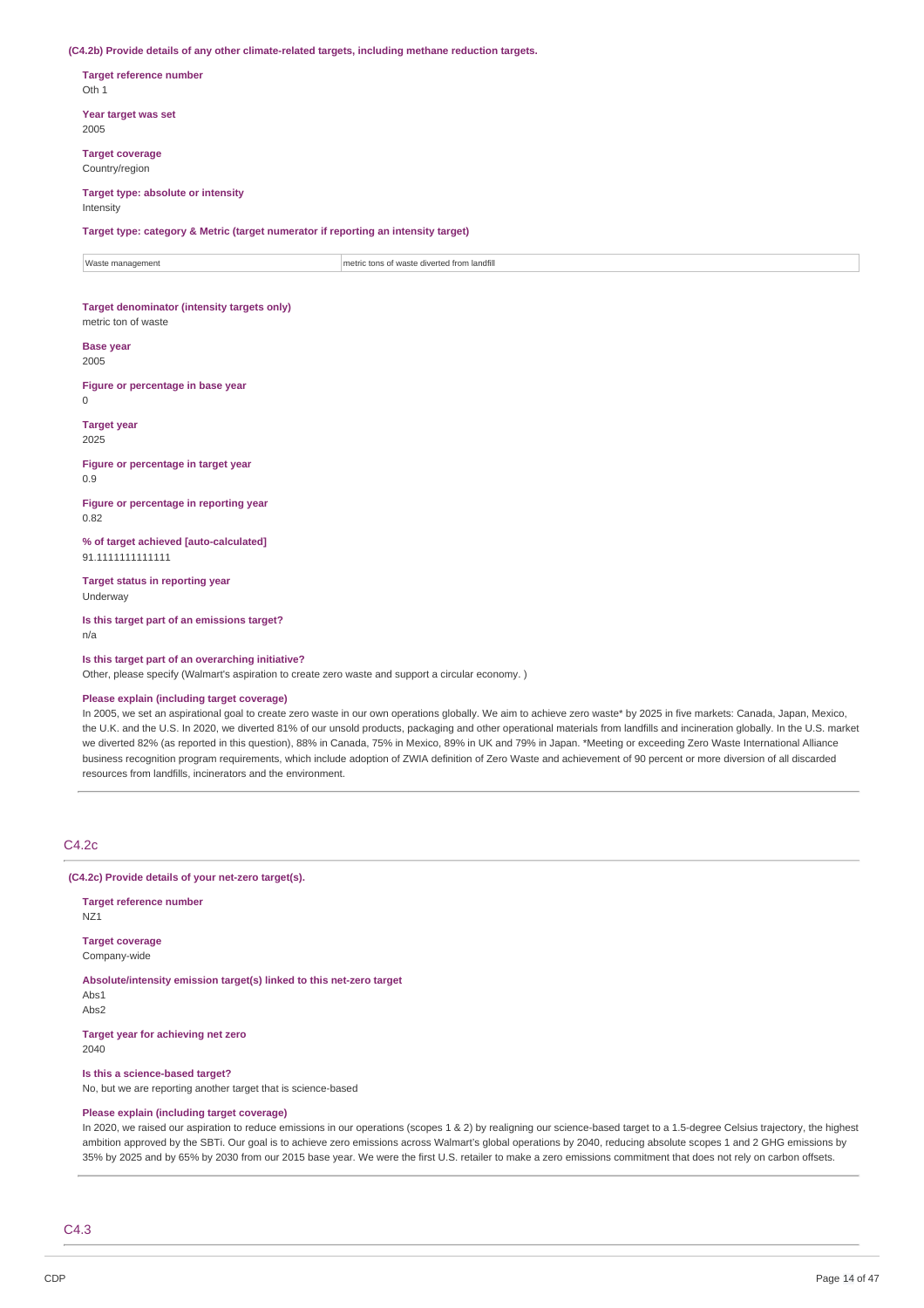#### (C4.3) Did you have emissions reduction initiatives that were active within the reporting year? Note that this can include those in the planning and/or **implementation phases.**

Yes

## C4.3a

### (C4.3a) Identify the total number of initiatives at each stage of development, and for those in the implementation stages, the estimated CO2e savings.

|                           | Number of initiatives | Total estimated annual CO2e savings in metric tonnes CO2e (only for rows marked *) |
|---------------------------|-----------------------|------------------------------------------------------------------------------------|
| Under investigation       |                       |                                                                                    |
| To be implemented*        | 3350                  | 400000                                                                             |
| Implementation commenced* |                       | 1100000                                                                            |
| Implemented*              | 2300                  | 850000                                                                             |
| Not to be implemented     |                       |                                                                                    |

### C4.3b

#### **(C4.3b) Provide details on the initiatives implemented in the reporting year in the table below.**

#### **Initiative category & Initiative type**

Energy efficiency in buildings and the contract of the contract of the contract of the contract of the contract of the contract of the contract of the contract of the contract of the contract of the contract of the contrac

#### **Estimated annual CO2e savings (metric tonnes CO2e)** 67000

### **Scope(s)**

Scope 2 (location-based) Scope 2 (market-based)

### **Voluntary/Mandatory**

Voluntary

#### **Annual monetary savings (unit currency – as specified in C0.4)** 11000000

**Investment required (unit currency – as specified in C0.4)** 100000000

**Payback period** 4-10 years

**Estimated lifetime of the initiative** 6-10 years

#### **Comment**

We completed and commenced implementation of numerous energy efficiency initiatives in the U.S. and internationally as we continue to work to reduce the energy intensity (kWh/sqft) of our facilities worldwide. With approximately 11,400 stores, clubs and distribution centers operating in 26 countries the amount of diversity of our facilities and level of technology saturation can vary greatly. In 2020, more than 1,500 interior and exterior lighting upgrades were completed in stores and clubs.

#### **Initiative category & Initiative type**

Energy efficiency in buildings Heating, Ventilation and Air Conditioning (HVAC)

## **Estimated annual CO2e savings (metric tonnes CO2e)**

19000

**Scope(s)** Scope 1 Scope 2 (location-based) Scope 2 (market-based)

### **Voluntary/Mandatory**

Voluntary

**Annual monetary savings (unit currency – as specified in C0.4)** 3300000

**Investment required (unit currency – as specified in C0.4)** 30000000

**Payback period** 4-10 years

**Estimated lifetime of the initiative** 6-10 years

**Comment**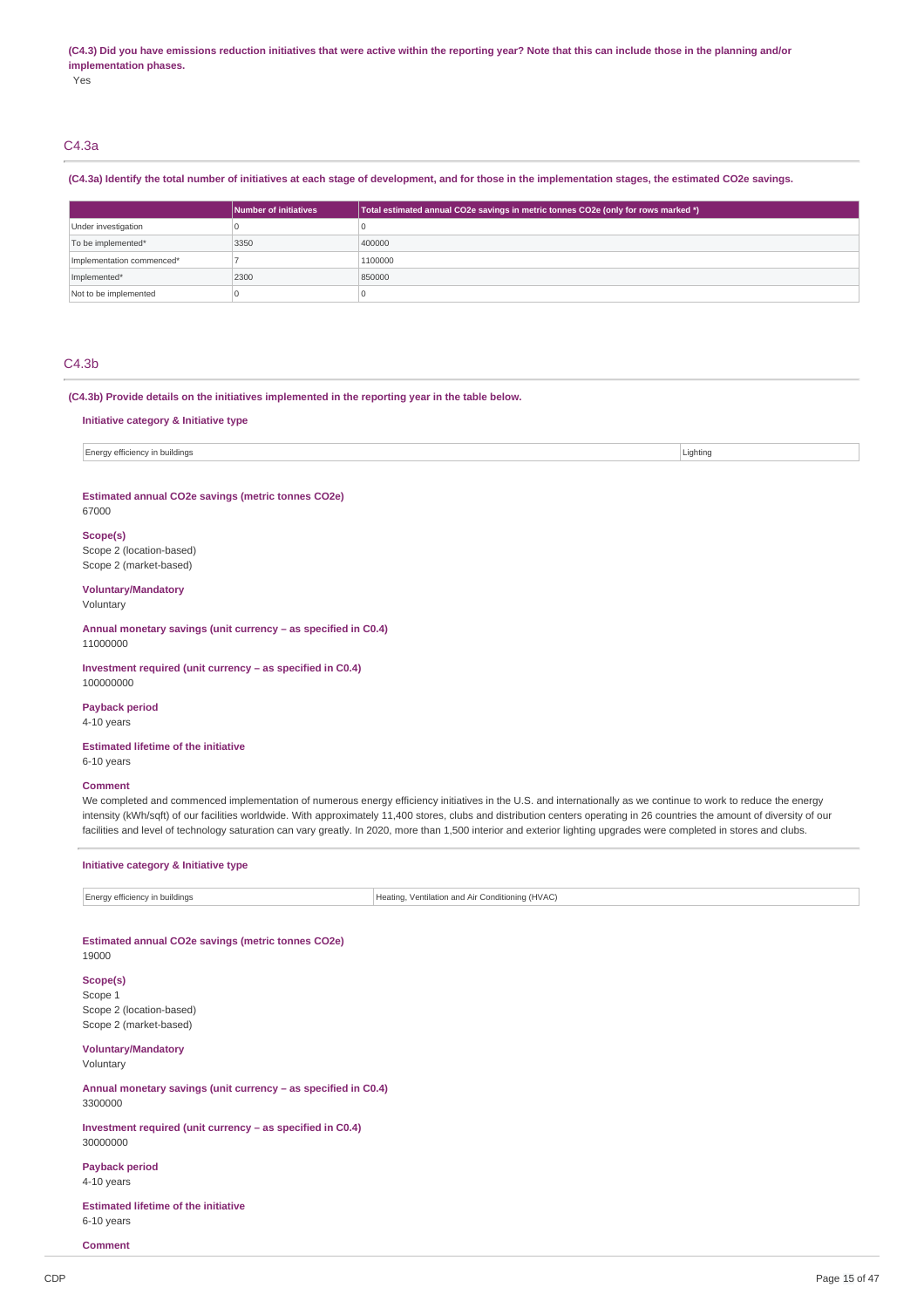Refrigerated optimization equipment was installed at approximately 150 stores in 2020. This initiative utilizes condenser waste heat recovery to reduce gas heating needs (i.e., Scope 1 emissions) and lowers compressor discharge pressure to reduce electricity needed (i.e., Scope 2 emissions) to run the compressors.

| Initiative category & Initiative type                          |                                           |  |  |  |  |
|----------------------------------------------------------------|-------------------------------------------|--|--|--|--|
| Energy efficiency in buildings                                 | Building Energy Management Systems (BEMS) |  |  |  |  |
| Estimated annual CO2e savings (metric tonnes CO2e)             |                                           |  |  |  |  |
| 50000                                                          |                                           |  |  |  |  |
| Scope(s)<br>Scope 2 (location-based)                           |                                           |  |  |  |  |
| Scope 2 (market-based)<br><b>Voluntary/Mandatory</b>           |                                           |  |  |  |  |
| Voluntary                                                      |                                           |  |  |  |  |
| Annual monetary savings (unit currency - as specified in C0.4) |                                           |  |  |  |  |

9000000 **Investment required (unit currency – as specified in C0.4)**

**Payback period** 4-10 years

**Estimated lifetime of the initiative** 6-10 years

### **Comment**

38000000

Energy sub-metering was added to more than 500 stores. Data received from these submeters will help control energy use and costs in our facilities.

**Initiative category & Initiative type**

Low-carbon energy consumption Solar PV and the constant of the constant of the constant of the consumption Solar PV solar PV and the consumption Solar PV solar PV solar PV and the consumption

### **Estimated annual CO2e savings (metric tonnes CO2e)**

11400

#### **Scope(s)**

Scope 2 (location-based) Scope 2 (market-based)

### **Voluntary/Mandatory**

Voluntary

**Annual monetary savings (unit currency – as specified in C0.4)** 1

**Investment required (unit currency – as specified in C0.4)**

1

### **Payback period**

<1 year

## **Estimated lifetime of the initiative**

**Initiative category & Initiative type**

11-15 years

### **Comment**

At Walmart, we have more than 550 onsite and offsite projects in operation or under development in eight countries and 30 U.S. states and Puerto Rico representing more than 2.3 gigawatts of new renewable generation capacity. The majority of these installations are enabled by Walmart engaging with systems developers through Power Purchase Agreements (PPAs). Under this arrangement Walmart does not own the system and therefore there is no direct investment but instead an obligation to purchase the power at an agreed upon rate over the term of the contract. In 2020, Walmart added solar PV to more than 23 new sites in the U.S., Mexico, Chile and South Africa.

| Low-carbon energy consumption                      | Wind |
|----------------------------------------------------|------|
|                                                    |      |
|                                                    |      |
| Estimated annual CO2e savings (metric tonnes CO2e) |      |
| 500000                                             |      |
| Scope(s)                                           |      |
|                                                    |      |
| Scope 2 (market-based)                             |      |

### **Voluntary/Mandatory**

Voluntary

**Annual monetary savings (unit currency – as specified in C0.4)**

1

1

**Investment required (unit currency – as specified in C0.4)**

**Payback period**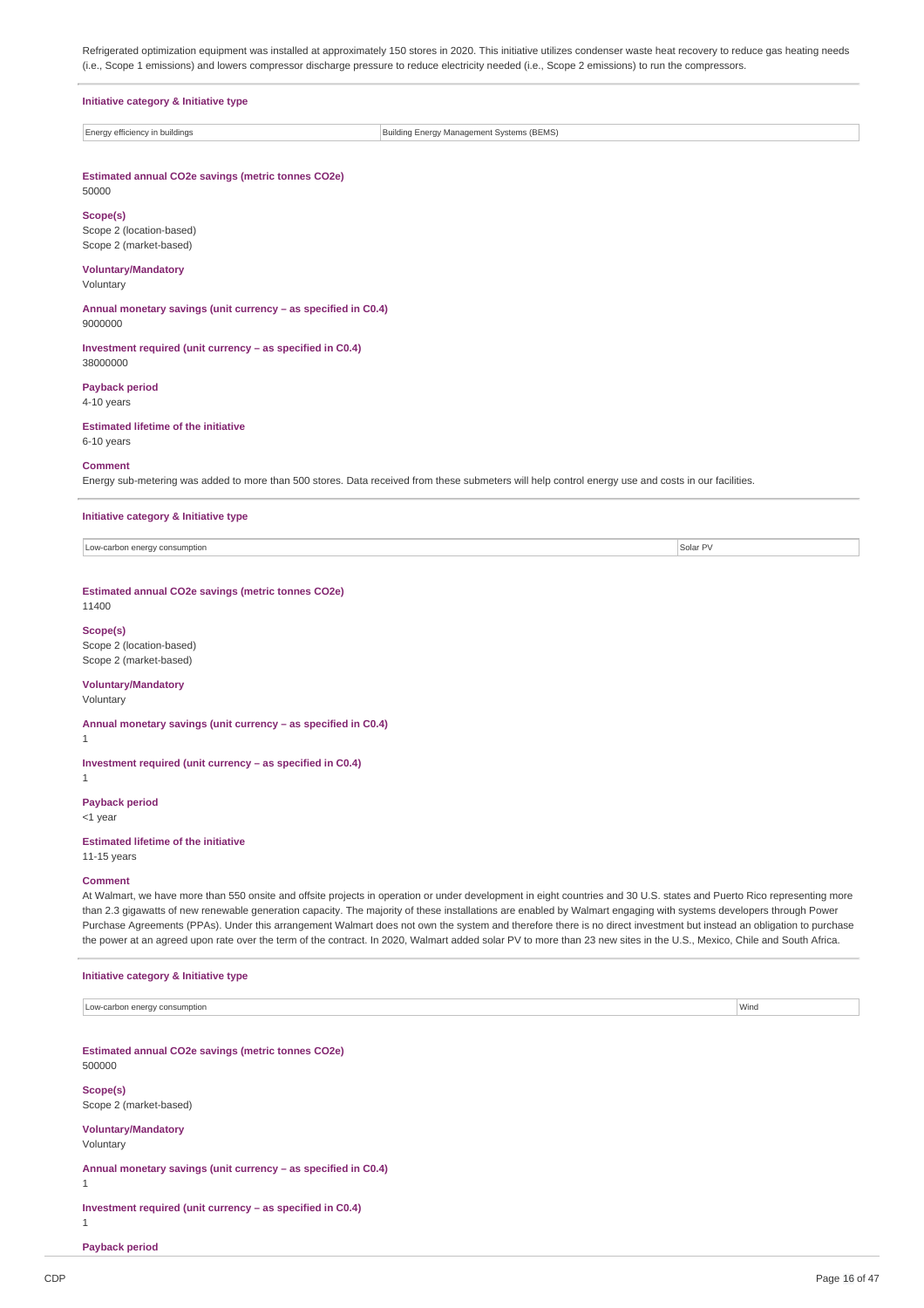#### <1 year

#### **Estimated lifetime of the initiative**

11-15 years

#### **Comment**

In 2020, two large-scale renewable wind farms that Walmart has contracted for through long term PPAs were completed and began operation. This included the Triple H Wind Farm located in Hyde and Hughes County South Dakota (nameplate capacity 250 MW) and the Harvest Ride Wind Farm located in Douglas County Illinois (Nameplate capacity 200 MW). These wind farms combined are estimated to provide Walmart over 700,000 MWhs of renewable energy annually.

#### **Initiative category & Initiative type**

Low-carbon energy consumption Solar PV and the United States of the United States of Solar PV and the United States of Solar PV and the United States of Solar PV and the United States of the United States of Solar PV and t

### **Estimated annual CO2e savings (metric tonnes CO2e)**

240000

#### **Scope(s)**

Scope 2 (market-based)

## **Voluntary/Mandatory**

Voluntary

**Annual monetary savings (unit currency – as specified in C0.4)**

1

#### **Investment required (unit currency – as specified in C0.4)**

1

### **Payback period**

<1 year

### **Estimated lifetime of the initiative**

11-15 years

#### **Comment**

In 2020, Walmart began receiving renewable energy through two additional utility programs in Florida (FPL Solar Together) and Georgia (Georgia Power C&I REDI).

### C4.3c

#### **(C4.3c) What methods do you use to drive investment in emissions reduction activities?**

| Method                                                          | <b>Comment</b>                                                                                                                                                                                                                                                                                                                                                                                                                                                                                   |
|-----------------------------------------------------------------|--------------------------------------------------------------------------------------------------------------------------------------------------------------------------------------------------------------------------------------------------------------------------------------------------------------------------------------------------------------------------------------------------------------------------------------------------------------------------------------------------|
| Compliance with<br>regulatory<br>requirements/standards         | Regulatory requirements drive investment in emission reduction activities across our operations because we design our business activities to be in compliance with state, local, federal, and<br>international requirements. Various requlations affect fleet services, building design and retrofits, refrigerant management, and other activities in our own operations.                                                                                                                       |
| Dedicated budget for<br>other emissions<br>reduction activities | Our fleet services division also has a dedicated plan to pursue low-emission R&D with OEMs. Walmart invests in the research; development and testing of technologies and equipment that<br>will help improve the fuel economy of our equipment and/or the efficiency of our network that results in fewer loads or less miles. Walmart also regularly provides expertise, guidance and<br>operational test environments to technology and system suppliers to support their development efforts. |
| Employee engagement                                             | Employee engagement is critical to engage employees in continued emission reduction activities. For example, in our Mexico, Chile and U.K. operations, we have implemented a program<br>to encourage employee identification of energy-saving opportunities in our stores aimed to ultimately reduce emissions.                                                                                                                                                                                  |
| Financial optimization<br>calculations                          | Financial optimization is a critical part of our efforts to reduce emissions. Within each area of operations, we establish priority of emission-reducing projects based on their financial<br>performance, along with their contribution toward greenhouse gas-related goals. All projects must meet internal rate of return thresholds, and typically we pursue projects that perform best<br>according to internal financial guidelines to achieve optimum performance.                        |
| Internal finance<br>mechanisms                                  | Capital and operating budgets are required for many of our initiatives to reduce energy and greenhouse gas emissions. Financial resources are dedicated to priority initiatives each year<br>based on a review of each project's anticipated financial performance.                                                                                                                                                                                                                              |
| Partnering with<br>governments on<br>technology<br>development  | Previous Walmart partnerships and collaborative research investigations with the U.S. Department of Energy (DOE) and U.S. Department of Transportation (DOT) have led to technological<br>developments in the buildings and transportation sector.                                                                                                                                                                                                                                               |
| Internal<br>incentives/recognition<br>programs                  | For suppliers who are participating in Project Gigaton and setting SMART goals, we recognize their leadership on our Project Gigaton website publicly. In addition, we provide supplier<br>awards, access to leadership and recognition through our "Giga Guru' program. In April 2019 we introduced financial incentives for Giga Guru suppliers through reduced trade financing<br>provided by HSBC as a part of their sustainable supply chain finance program.                               |

## C4.5

(C4.5) Do you classify any of your existing goods and/or services as low-carbon products or do they enable a third party to avoid GHG emissions? Yes

### C4.5a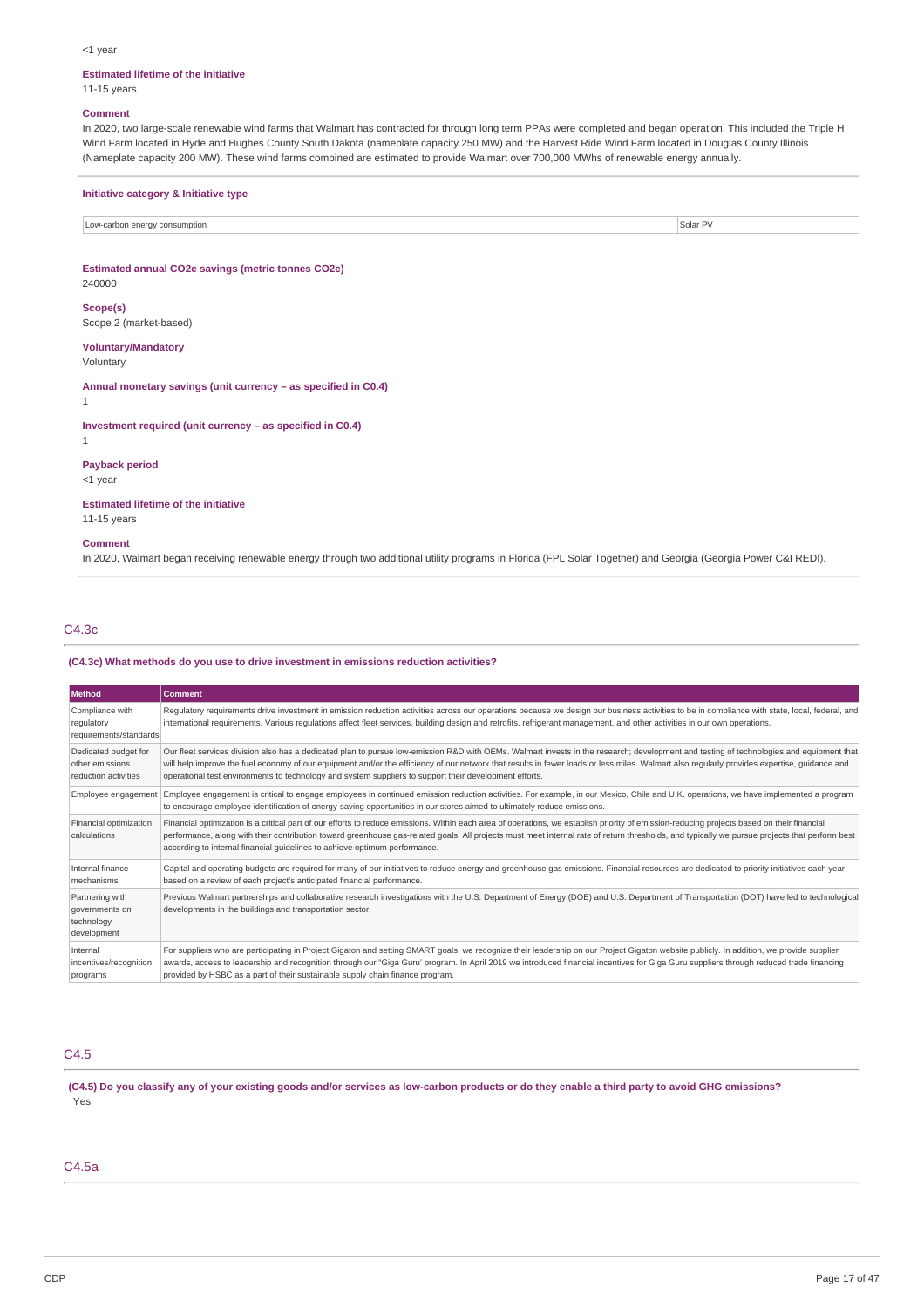(C4.5a) Provide details of your products and/or services that you classify as low-carbon products or that enable a third party to avoid GHG emissions.

## **Level of aggregation**

### Group of products

### **Description of product/Group of products**

All products produce greenhouse gas emissions during their manufacturing, and electricity-consuming products also generate emissions when used by customers at home. Designers, manufacturers and brands have a unique opportunity to help deliver more efficient and innovative products to shelf by making smart material choices during product design, as well as helping the customer lower the greenhouse gas emissions associated with their use of the product after bringing it home. Actions we encourage suppliers to take in the Product Use and Design Action Area include; Design products to be more energy efficient. Furthermore, product manufacturers can help deliver more innovative products to shelves by making smart, sustainable material choices in the design of their products, such as incorporating recycled content, which can reduce the overall carbon footprint of the product. We are not considering generating CERs or ERUs for these avoided emissions.

### **Are these low-carbon product(s) or do they enable avoided emissions?**

Low-carbon product and avoided emissions

**Taxonomy, project or methodology used to classify product(s) as low-carbon or to calculate avoided emissions** Other, please specify (Project Gigaton Methodology)

### **% revenue from low carbon product(s) in the reporting year**

0.01

#### **% of total portfolio value**

<Not Applicable>

#### **Asset classes/ product types** <Not Applicable>

## **Comment**

In 2020, suppliers participating in Project Gigaton reported 31.8 million metric tons of emissions through the Product Use and Design action area. (Calculated in accordance with Walmart's Project Gigaton Accounting Methodology). Project Gigaton's Product Use and Design pillar counts activities associated with upstream greenhouse gas emissions reductions from product material production/manufacturing (such as optimizing design or sourcing materials sustainably), as well as activities associated with downstream greenhouse gas emissions reductions during customer use of a product after bringing it home (such as improvements in the energy efficiency of the product, or use of low global warming potential (GWP) refrigerants in products like air conditioners). Walmart's methodology for calculating greenhouse gas improvements during product use involves estimating the lifetime emissions savings resulting from a more energy efficient or low-GWP product when compared to a baseline model. Walmart's methodology for calculating greenhouse gas improvements through product design involves a collection of approaches related to sourcing materials sustainably and/or optimizing design: Source sustainably: 1. Increasing usage of post-consumer recycled content 2. Using certified virgin fiber Optimizing design: 3. Reducing material usage For more detail on the methodology including scope and baseline definition, product lifetimes, emission factors uses etc. please refer to page 58 of the 2020 Project Gigaton Methodology document: Project Gigaton Accounting Methodology - September 2020 (www.walmartsustainabilityhub.com)

### C5. Emissions methodology

### C5.1

#### **(C5.1) Provide your base year and base year emissions (Scopes 1 and 2).**

**Scope 1**

**Base year start** January 1 2005

**Base year end** December 31 2005

**Base year emissions (metric tons CO2e)** 5584171

### **Comment**

**Scope 2 (location-based)**

**Base year start** January 1 2005

**Base year end** December 31 2005

**Base year emissions (metric tons CO2e)** 14194178

### **Comment**

#### **Scope 2 (market-based)**

**Base year start** January 1 2005

**Base year end** December 31 2005

**Base year emissions (metric tons CO2e)** 14194178

#### **Comment**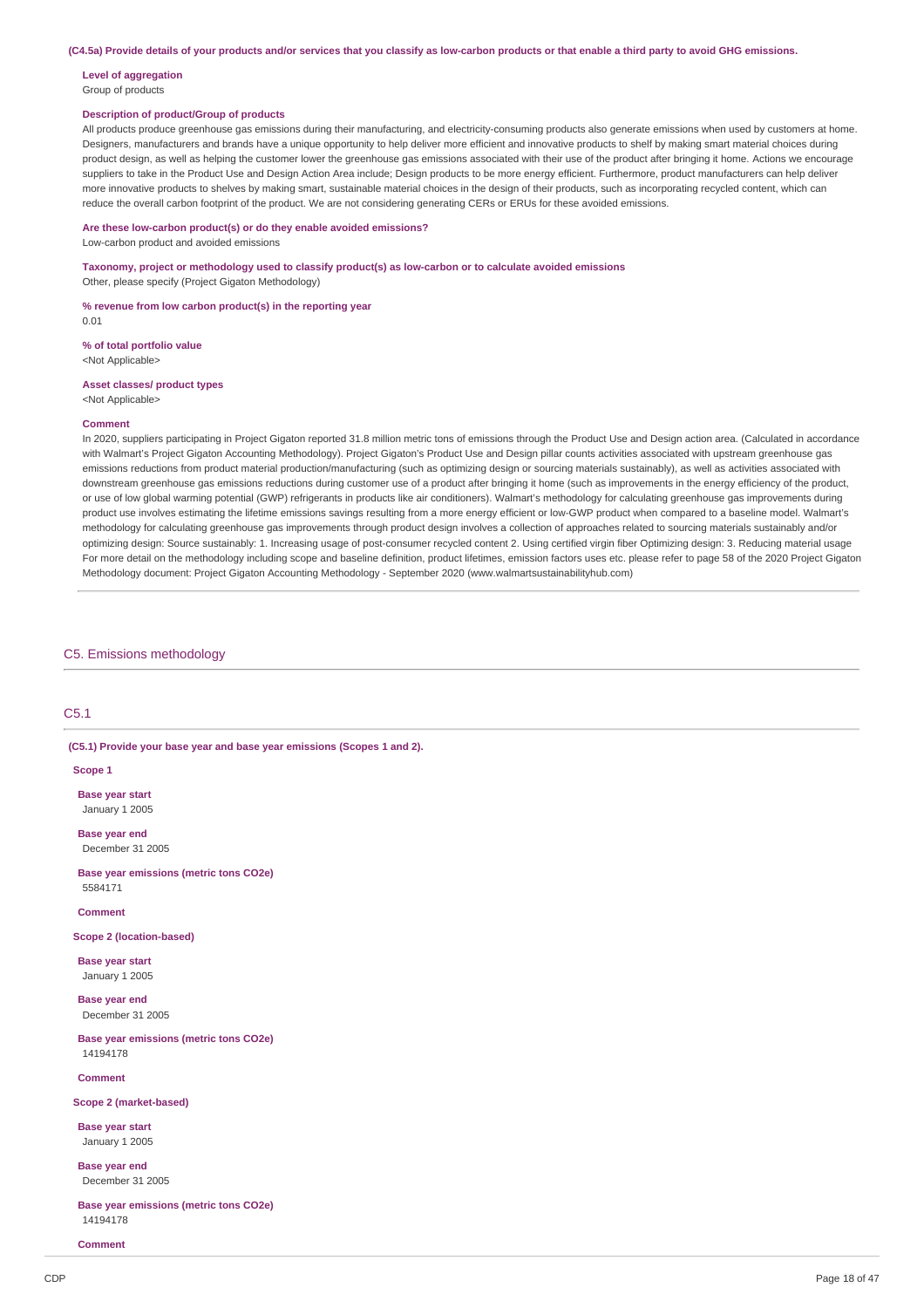### C5.2

(C5.2) Select the name of the standard, protocol, or methodology you have used to collect activity data and calculate emissions.

The Greenhouse Gas Protocol: A Corporate Accounting and Reporting Standard (Revised Edition)

### C6. Emissions data

### C6.1

**(C6.1) What were your organization's gross global Scope 1 emissions in metric tons CO2e?**

#### **Reporting year**

**Gross global Scope 1 emissions (metric tons CO2e)** 7236499

**Start date** <Not Applicable>

**End date** <Not Applicable>

**Comment**

### C6.2

**(C6.2) Describe your organization's approach to reporting Scope 2 emissions.**

#### **Row 1**

**Scope 2, location-based** We are reporting a Scope 2, location-based figure

**Scope 2, market-based** We are reporting a Scope 2, market-based figure

#### **Comment**

## C6.3

**(C6.3) What were your organization's gross global Scope 2 emissions in metric tons CO2e?**

#### **Reporting year**

**Scope 2, location-based** 11031800

**Scope 2, market-based (if applicable)** 9190337

**Start date** <Not Applicable>

**End date** <Not Applicable>

**Comment**

## C6.4

(C6.4) Are there any sources (e.g. facilities, specific GHGs, activities, geographies, etc.) of Scope 1 and Scope 2 emissions that are within your selected reporting **boundary which are not included in your disclosure?** Yes

### C6.4a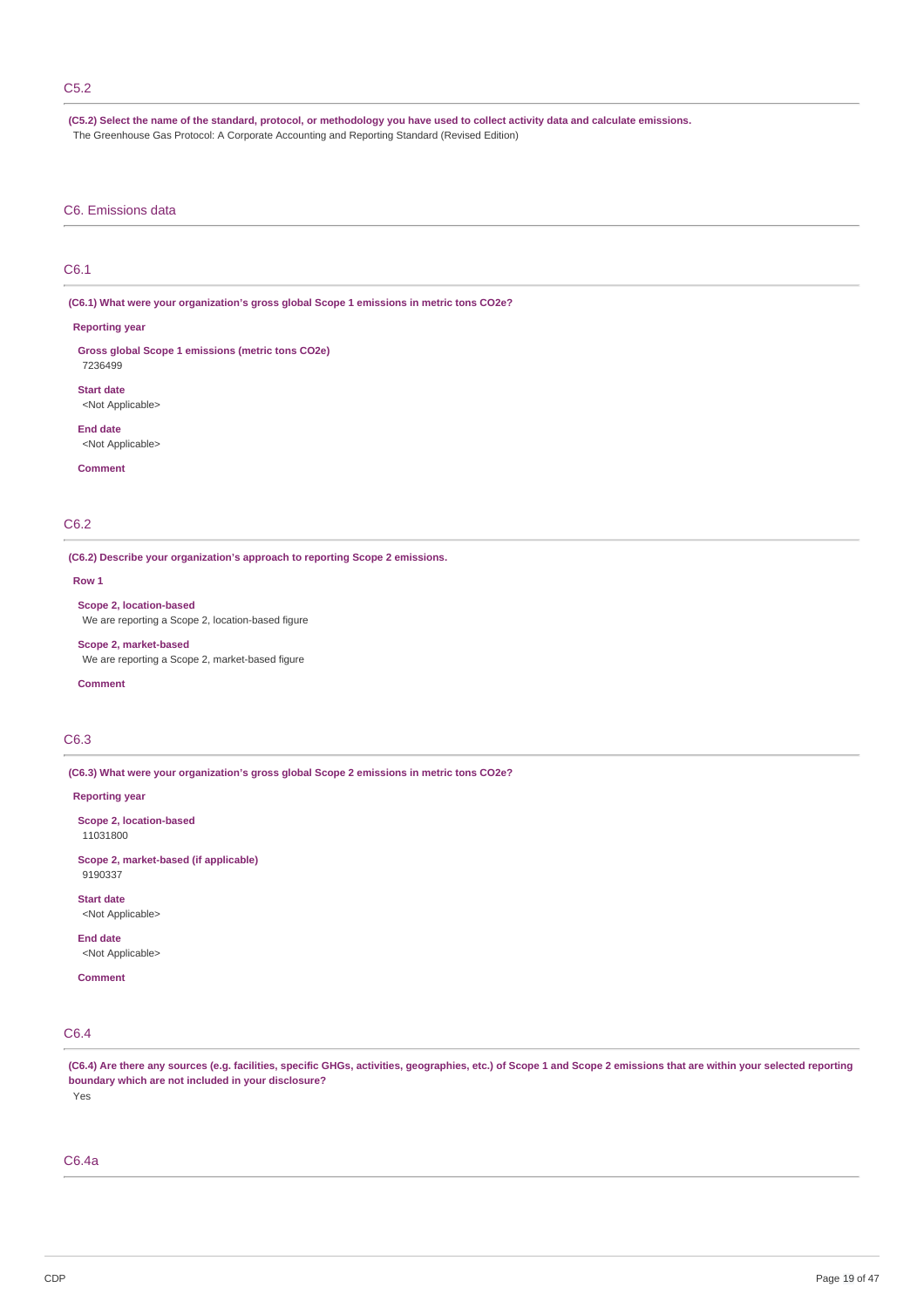(C6.4a) Provide details of the sources of Scope 1 and Scope 2 emissions that are within your selected reporting boundary which are not included in your **disclosure.**

#### **Source**

Various eCommerce initiatives

#### **Relevance of Scope 1 emissions from this source**

Emissions excluded due to recent acquisition

**Relevance of location-based Scope 2 emissions from this source** Emissions excluded due to recent acquisition

**Relevance of market-based Scope 2 emissions from this source (if applicable)**

Emissions excluded due to recent acquisition

#### **Explain why this source is excluded**

Walmart Inc. has expanded its eCommerce capabilities through various eCommerce acquisitions, strategic alliances and marketplaces (e.g., Moosejaw, Flipkart, etc.). These initiatives will fall into our reporting boundary but are being excluded from emissions numbers until we have complete information to report.

### C6.5

**(C6.5) Account for your organization's gross global Scope 3 emissions, disclosing and explaining any exclusions.**

#### **Purchased goods and services**

**Evaluation status**

Relevant, calculated

### **Metric tonnes CO2e**

130200000

#### **Emissions calculation methodology**

Walmart estimated a portion of its Scope 3 emissions from purchased goods and services using the carbon emissions allocated to it through the CDP Supply Chain program and described in Method 1 of CDP's "Accounting and Reporting Your Scope 3 Emissions" Guidance document available on their website. In 2020, Walmart invited over 1,200 suppliers to participate in the program. Of these companies, more than 660 completed some portion of the supply chain survey and at least 228 companies allocated emissions to Walmart in their response. These 228 suppliers collectively allocated 3.1 million metric tons CO2e of their Scope 1 emissions, 2.2 million metric tons CO2e of their Scope 2 emissions and 21.1 million metric tons CO2e of their Scope 3 emissions to Walmart through the CDP Supply Chain program in 2020. Combined these emissions total 26.6 million metric tons CO2e in 2020. These suppliers represent roughly 20% of total company sales in FY20. We scaled these emissions to 100% of company sales which brings the estimation to 130.2 million metric tons CO2e. Walmart understands this is supplier self-reported data and there is high degree of uncertainty when allocating emissions to other companies. We also recognize that these 228 companies and their allocated emissions only represent a fraction of Walmart's total scope 3 emissions from purchased goods and services.

#### **Percentage of emissions calculated using data obtained from suppliers or value chain partners**

 $20$ 

#### **Please explain**

**Capital goods**

### **Evaluation status**

Not relevant, calculated

#### **Metric tonnes CO2e** 645328

### **Emissions calculation methodology**

Walmart calculated the emission from all newly constructed buildings globally and from vehicles sourced for use in the US for this category. Specific data on the number of newly constructed buildings globally and the specific square footage for each store was obtained from Walmart's real estate database. Ecoinvent was used to calculate the life cycle CO2-eq for the construction materials used in a building per square foot. This was then multiplied times the total square footage to get emissions in 2016. Specific data for the number of vehicles purchased was obtained from Walmart's fleet management team. This includes number of tractors, trucks, vans and trailers (refrigerated and dry). Each transportation equipment was calculated using Ecoinvent which includes specific life cycle emission factors for each equipment type. This was then multiplied by the number of equipment purchases per type.

#### **Percentage of emissions calculated using data obtained from suppliers or value chain partners**

 $\Omega$ 

**Please explain**

### **Fuel-and-energy-related activities (not included in Scope 1 or 2)**

**Evaluation status**

Not relevant, calculated

**Metric tonnes CO2e**

#### 3327874

#### **Emissions calculation methodology**

We estimated the upstream emissions associated with Walmart's total fuel and energy related activities in 2020. We calculated these by multiplying the total electricity and fuel consumption totals by the relevant emission factors for well-to-tank (WTT) and transmission and distribution (T&D) for each fuel type and country in which the electricity was consumed. We used DEFRA's 2018 GHG Conversion Factors for Company Reporting which can be found on their public website. (https://www.gov.uk/government/publications/greenhouse-gas-reporting-conversion-factors-2018).

**Percentage of emissions calculated using data obtained from suppliers or value chain partners**

0

### **Please explain**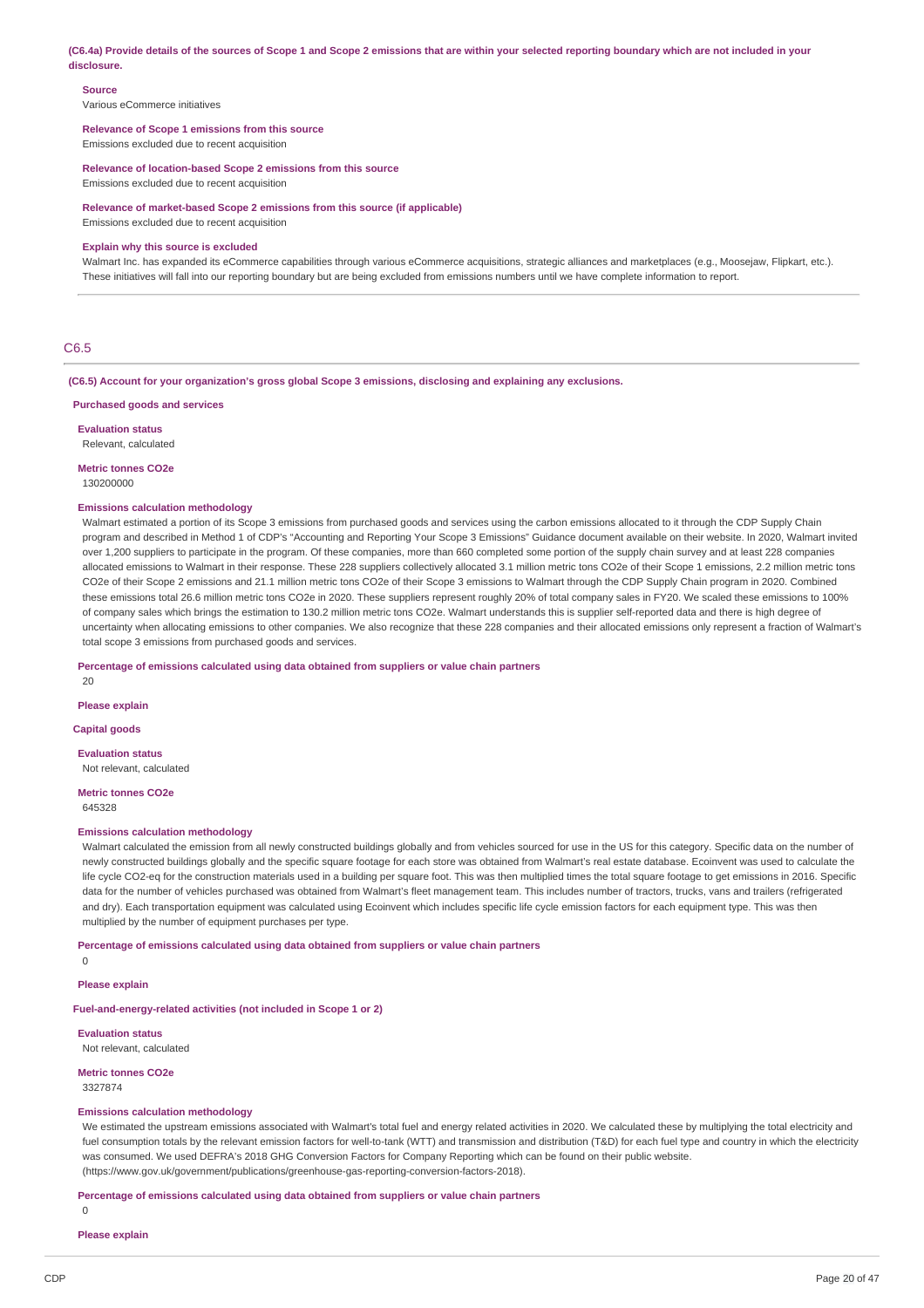**Evaluation status** Not relevant, calculated

**Metric tonnes CO2e** 342577

#### **Emissions calculation methodology**

Walmart was able to estimate the emissions from our third party logistics coordinators in some of our markets using EPA emission factors for fuels. We were able to collect gallons of fuel used and fuel type to calculate the total emissions from fuels. Data was disaggregated into Road Freight, Air Freight and Sea Freight. For all sea freight consignments, the average container vessel size was 4000 TEU, and so the emission factor for container vessel between 3000 - 4999 TEU was used. For all local land (road) freight it was stated that all transportation used articulated trucks between 7.5 - 30 tonnes in size and so the emission factor for a 3.5 - 33 tonne articulated truck was used for all emissions. The tonne.km method of emissions estimation was used for all three freight modes of travel.

**Percentage of emissions calculated using data obtained from suppliers or value chain partners**

0

**Please explain**

**Waste generated in operations**

**Evaluation status** Not relevant, calculated

**Metric tonnes CO2e** 869927

#### **Emissions calculation methodology**

To estimate the emissions from waste generated in our U.S.-based operations Walmart used the waste-type-specific method described in WRI's Technical Guidance for Calculating Scope 3 Emissions (p77). Walmart currently inventories data on all of its waste streams from its operations in the U.S. In 2020, Walmart's comprehensive waste diversion program diverted 82% of the millions of tons of waste that was generated in its operations in the U.S. This means that the majority of this material is diverted from landfill and incineration through reuse, recycling, donation, composting, animal feed, anaerobic digestion and biochemical processing. We used the U.S. EPA's Waste Reduction Model (WARM) emission factors and proxy materials methodology to estimate emissions for both the waste that ended up in landfills (868,927 mtCO2e – or 12.9% decrease since last year) and the diverted waste that was recycled/repurposed (net storage of 12,206,259 mtCO2e, a 3.6% decrease from previous year). These combined provide the total emissions from waste generated in all facilities in the US to be a net storage of 11,471,182 mt CO2e, a 2.8% decrease from 2019. The WARM emission factors are based on material specific life-cycle studies and assume national average landfill operational characteristics (i.e. no gas capture, gas flaring, or waste to energy). The emission factors also account for the emissions from transportation vehicles and equipment to move the waste to landfills or recycling processing centers. The emission factors, provided in terms of MTCO2e per short ton, are as follows; Aluminum Cans = 0.04, Steel Cans = 0.04, Glass = 0.04, Corrugated Box = -0.05, Dimensional Lumber = -0.73, Fiberboard = -0.73, Food Waste = 0.69, Mixed Paper Board = -0.07, Mixed Paper - Office = 0.06, Mixed Metals = 0.04, Mixed Plastics = 0.04, Mixed Recyclables = -0.13 Mixed Organics = 0.28, Mixed MSW = 0.98, PCs = 0.04, Tires = 0.04. For more information about EPA's WARM program please visit http://epa.gov/epawaste/conserve /tools/warm/SWMGHGreport.html.

**Percentage of emissions calculated using data obtained from suppliers or value chain partners**

**Please explain**

 $\Omega$ 

**Business travel**

**Evaluation status** Not relevant, calculated

**Metric tonnes CO2e** 37439

#### **Emissions calculation methodology**

We calculated corporate business travel emissions from airline and rail travel data. All flight and rail miles data are provided by Walmart's corporate travel agent. These data represent global trips booked through the travel agency and are pre-aggregated by the travel agent based on flight lengths. Air travel emission factors for short haul (<300 miles), medium haul (>=300 miles, < 2300 miles), and long haul (>= 2300 miles) are sourced from 2020 Guidelines to Defra / DECC's GHG Conversion Factors for Company Reporting, Version 1.0 July 2020. National Rail emission factor sourced from GHG Protocol's Emission Factors from Cross Sector Tools (August 2012). These emissions factors are applied respectively to each data point to calculate emissions from Walmart employee business travel.

**Percentage of emissions calculated using data obtained from suppliers or value chain partners**

 $\Omega$ 

**Please explain**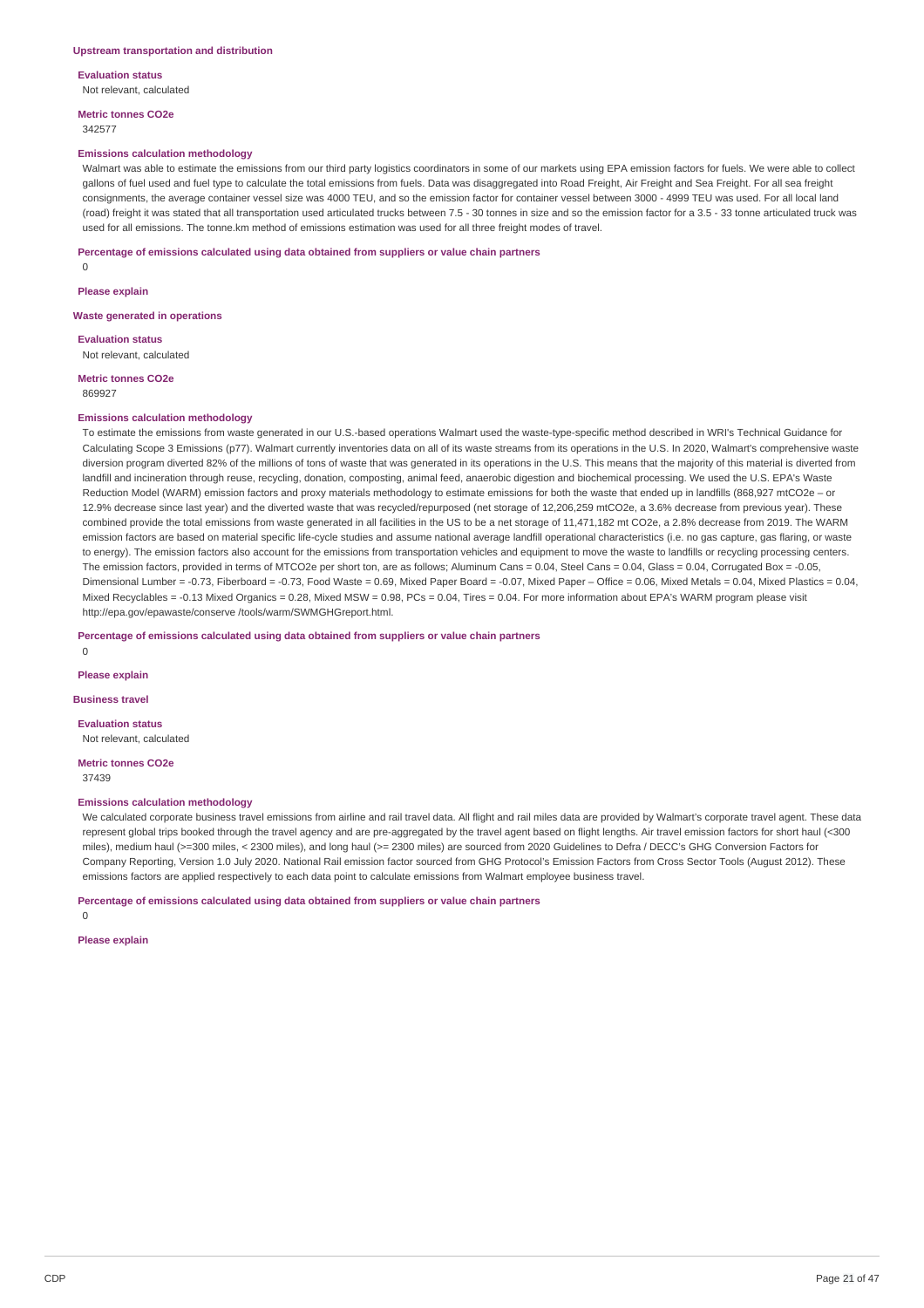#### **Evaluation status** Not relevant, calculated

**Metric tonnes CO2e**

3500000

#### **Emissions calculation methodology**

We calculated employee commuting emissions for US and international employees using the average-data method guidance from the GHG Protocol. Specific company data was unavailable for this calculation, and so secondary data was obtained for the average daily commuting distances of employees, average modes of transport, and average number of commuting days per week and average number of weeks worked per year. Assumptions were required to simplify this data and make it most applicable to the entity, which does add some uncertainty to the emissions estimates. The general calculation applied was the following, for each mode of transport: (total number of employees × % of employees using mode of transport × one way commuting distance (vehicle-mi or passenger-mi) × 2 × working days per year × emission factor of transport mode (kg CO2e/vehicle-mi or kg CO2e/passenger-mi)). Passenger transport mode emissions factors were obtained from the EPA's most updated eGRID factors spreadsheet available at the time of reporting. While 3.5 million metric tons is notable it is not relevant considering the estimated emissions from other categories of Scope 3.

### **Percentage of emissions calculated using data obtained from suppliers or value chain partners**

 $\Omega$ 

**Please explain**

#### **Upstream leased assets**

**Evaluation status**

Not relevant, explanation provided

### **Metric tonnes CO2e**

<Not Applicable>

#### **Emissions calculation methodology**

<Not Applicable>

**Percentage of emissions calculated using data obtained from suppliers or value chain partners**

## <Not Applicable> **Please explain**

Walmart includes all assets that are leased under our Scope 1 and 2 boundaries and therefore there are no additional significant emission sources to consider for this category.

#### **Downstream transportation and distribution**

#### **Evaluation status**

Not relevant, calculated

#### **Metric tonnes CO2e**

5099

#### **Emissions calculation methodology**

Massmart was able to calculate the impacts of downstream transport and distribution in the South African market. Where data was provided in kilometers driven the tonne.km method was used (tonnes of freight multiplied by distance covered in kilometers) for a medium sized rigid truck. Distance-based emission factor from DEFRA, assuming 50% load, were used. Where data was provided in liters of diesel consumed the volume method was used to calculate emissions. Where liters of diesel were provided, the volume method was used to calculate emissions. We recognize that this preliminary investigation only estimates a small percentage of our global emissions from downstream distribution activity.

**Percentage of emissions calculated using data obtained from suppliers or value chain partners**

 $\overline{0}$ 

**Please explain**

#### **Processing of sold products**

**Evaluation status** Not relevant, explanation provided

**Metric tonnes CO2e**

<Not Applicable>

#### **Emissions calculation methodology** <Not Applicable>

#### **Percentage of emissions calculated using data obtained from suppliers or value chain partners**

<Not Applicable>

#### **Please explain**

Walmart sells goods for resale rather than for further production. While some of our goods may be used to continue to create new goods such as restaurant meals and other products, we consider ourselves a retailer of final goods and therefore this category does not apply.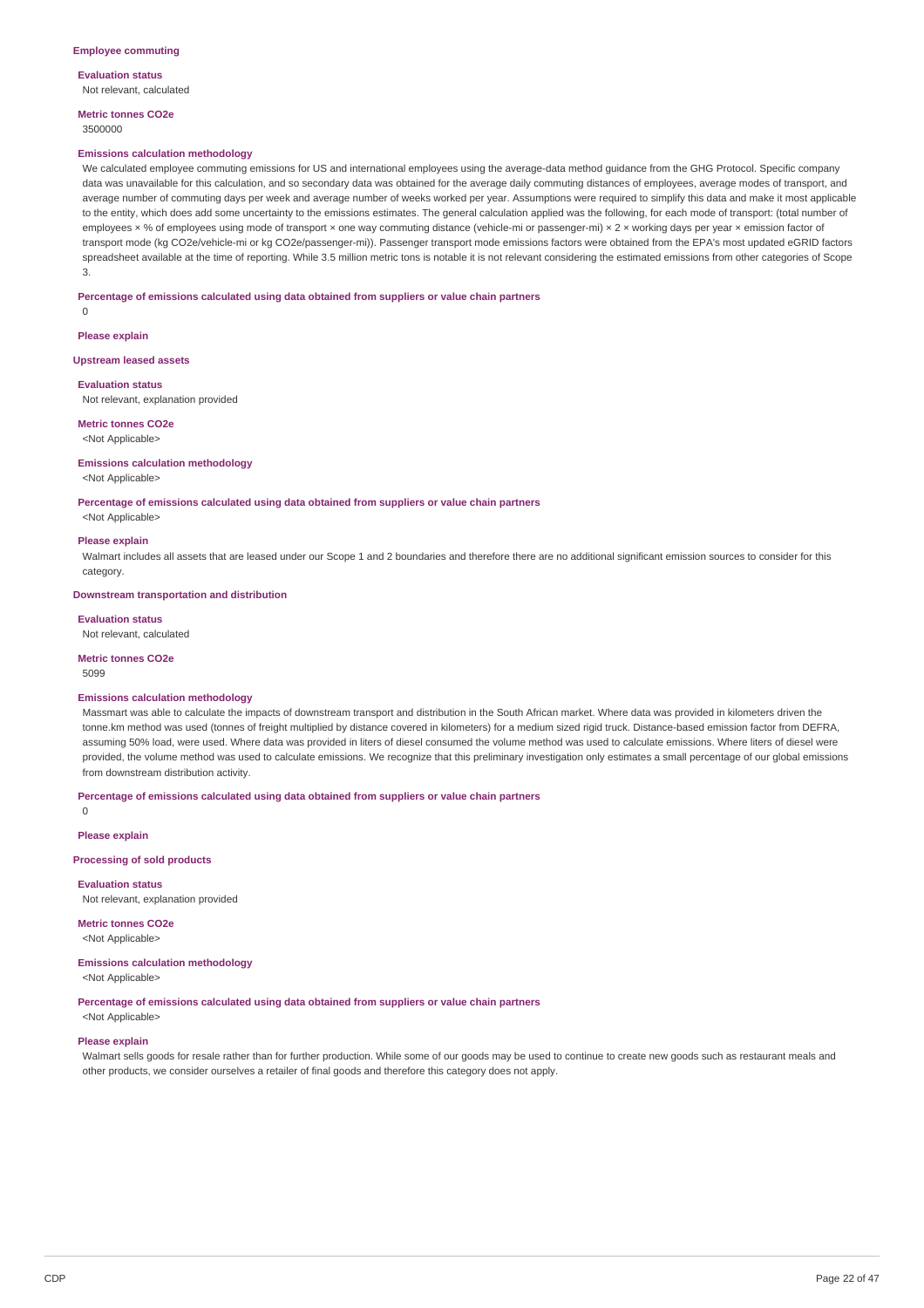**Evaluation status** Relevant, calculated

**Metric tonnes CO2e** 32211000

#### **Emissions calculation methodology**

CO2e emissions associated with the Use of Sold Products were calculated according to the Greenhouse Gas Protocol's "Technical Guidance for Calculating Scope 3 Emissions." Emissions calculated include the total expected lifetime emissions from relevant products sold in the CY 2018 reporting year across Walmart US's portfolio of sold products. In addition to focusing on Walmart US, the calculation scope includes products that directly use energy and thus have direct use-phase emissions. Total emissions from Use of Sold Products was calculated as the following = primary quantity sold data \* total lifespan (in years) use phase of representative products (identified via secondary research) \* estimated annual energy consumption per representative (identified via secondary research) OR primary refrigerant or fuel use data \* appropriate emission factors or GWPs (via publicly available factors from U.S. EPA, WRI Emission Factors Compilation from Cross-Sector Tools, Ecoinvent v2.2, and IPCC AR5). Any maintenance required during a sold product's lifetime was not included for this analysis, as were any potential aerosol releasing products.

**Percentage of emissions calculated using data obtained from suppliers or value chain partners**

**Please explain**

**End of life treatment of sold products**

**Evaluation status** Not relevant, calculated

**Metric tonnes CO2e**

130

#### **Emissions calculation methodology**

Massmart was able to calculate the impact of E-waste (Electronic Waste) generated as a result of e-consumer waste collection. From Massmart's assessment they determined the environmental impact from 18 stores by Desco Electronic Recyclers (DER). The metric tonnes of CO2e were provided by DER. Compared to the emissions related to the production and use of products the end of life treatment of products is not relevant.

**Percentage of emissions calculated using data obtained from suppliers or value chain partners**

 $\Omega$ 

**Please explain**

**Downstream leased assets**

**Evaluation status** Not relevant, calculated

**Metric tonnes CO2e** 130000

## **Emissions calculation methodology**

Walmart leases less than a 50 vacant facilities (e.g. closed stores and clubs) to commercial tenants in any given year. Since these facilities were once operating Walmart stores or Sam's Clubs and the new tenants do not have energy intensive operations (e.g. manufacturing) we assumed that their annual emissions would be similar (if not less) to the average retail store. By multiplying our average annual energy use per store by the number of leased buildings to arrive at the total estimated energy demand of these properties. Next, we used the Walmart weighted emission factor (0.6 mtCO2e/MWh) to convert this energy into emissions.

#### **Percentage of emissions calculated using data obtained from suppliers or value chain partners**

0

**Please explain**

### **Franchises**

**Evaluation status** Not relevant, explanation provided

### **Metric tonnes CO2e**

<Not Applicable>

### **Emissions calculation methodology**

<Not Applicable>

**Percentage of emissions calculated using data obtained from suppliers or value chain partners** <Not Applicable>

**Please explain**

Walmart does not have any franchise arrangements making this category not relevant to our operations.

#### **Investments**

**Evaluation status** Not relevant, explanation provided

#### **Metric tonnes CO2e** <Not Applicable>

**Emissions calculation methodology**

<Not Applicable>

**Percentage of emissions calculated using data obtained from suppliers or value chain partners** <Not Applicable>

#### **Please explain**

Walmart does not have any franchise arrangements making this category not relevant to our operations.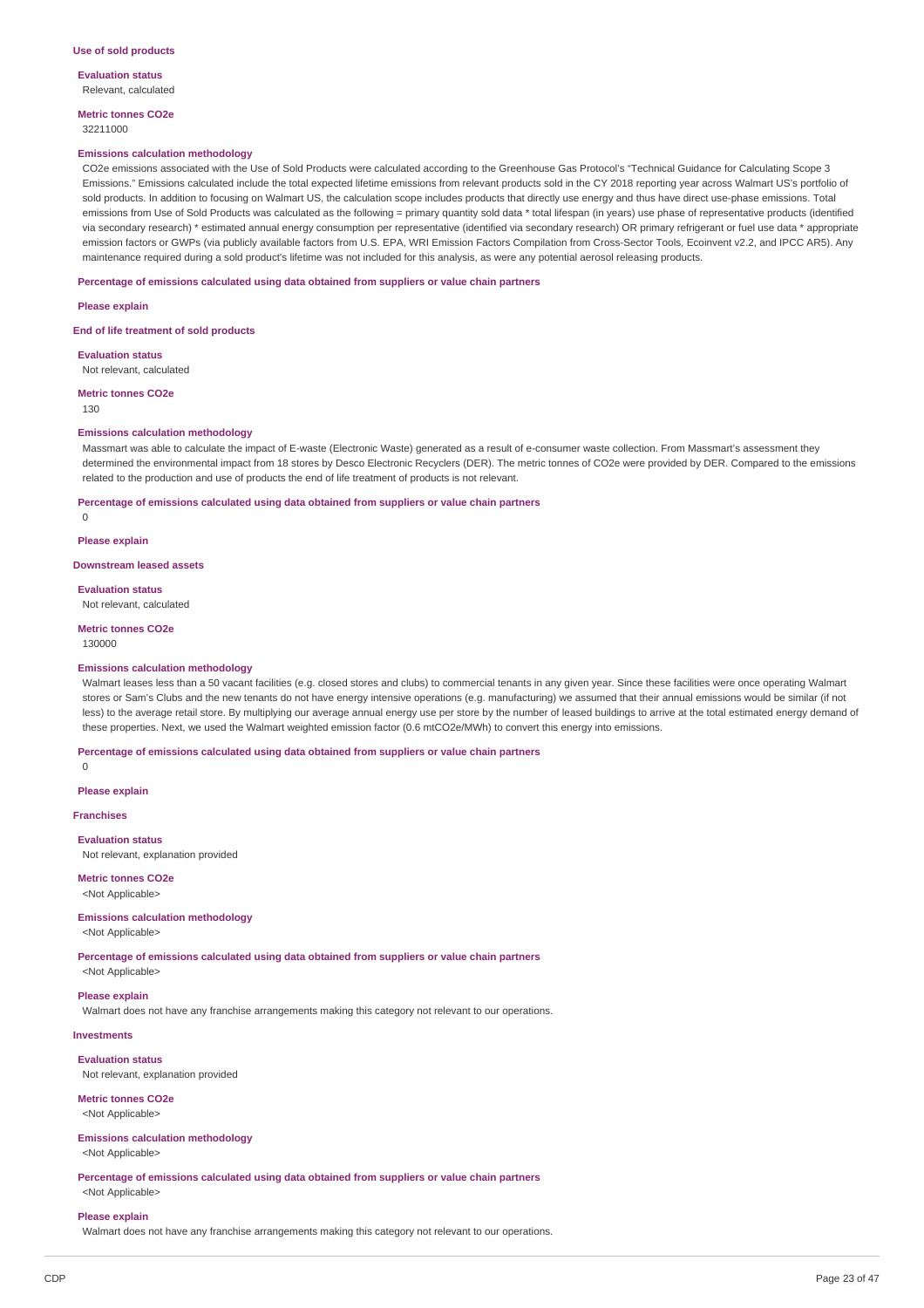### **Other (upstream)**

**Evaluation status**

**Metric tonnes CO2e**

<Not Applicable>

### **Emissions calculation methodology**

<Not Applicable>

**Percentage of emissions calculated using data obtained from suppliers or value chain partners** <Not Applicable>

### **Please explain**

### **Other (downstream)**

**Evaluation status**

Please select

#### **Metric tonnes CO2e** <Not Applicable>

**Emissions calculation methodology** <Not Applicable>

**Percentage of emissions calculated using data obtained from suppliers or value chain partners** <Not Applicable>

### **Please explain**

## C6.7

**(C6.7) Are carbon dioxide emissions from biogenic carbon relevant to your organization?** No

## C6.10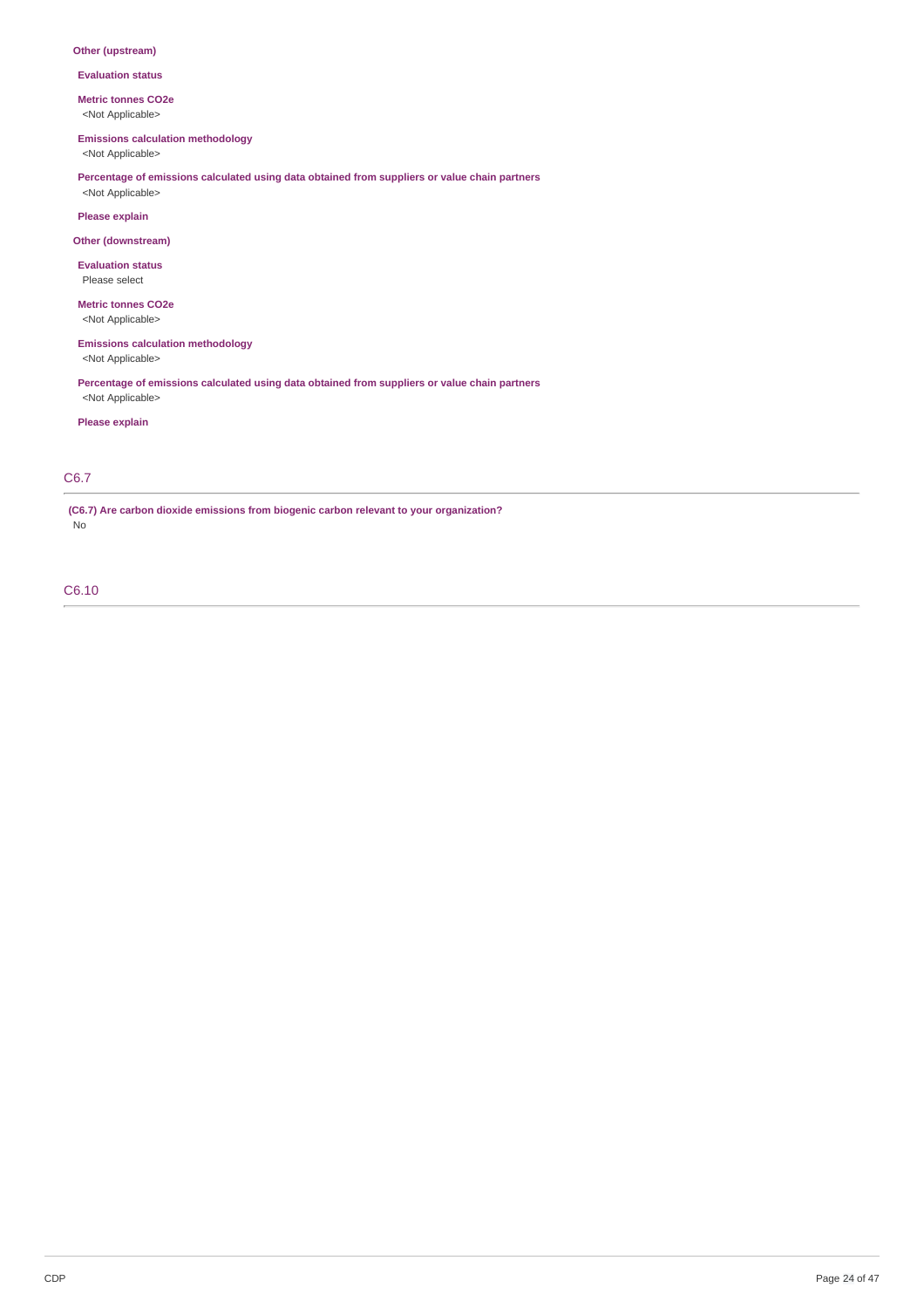(C6.10) Describe your gross global combined Scope 1 and 2 emissions for the reporting year in metric tons CO2e per unit currency total revenue and provide any **additional intensity metrics that are appropriate to your business operations.**

#### **Intensity figure** 0.0000293782

**Metric numerator (Gross global combined Scope 1 and 2 emissions, metric tons CO2e)** 16426836

**Metric denominator** unit total revenue

**Metric denominator: Unit total** 559151000000

**Scope 2 figure used** Market-based

**% change from previous year** 10.6

**Direction of change** Decreased

### **Reason for change**

Carbon emissions intensity (Scopes 1 and 2 per revenue) calculation is based on emissions for calendar year and divided by total annual revenues as measured by Walmart's fiscal year. Walmart's unadjusted absolute Scope 1 and 2 emissions decreased by 4.59% while the company's total revenues increased by 6.72% from the previous reporting year. This resulted in a 10.60% year-over-year decrease in its carbon emissions intensity per revenue. Several factors contributed to this reduction. These include, but are not limited to, reductions in electricity, related emissions as a result of investments in energy efficiency projects and renewable energy sourcing which counteracted increases in Scope 1 from business growth.

#### **Intensity figure** 0.01466

**Metric numerator (Gross global combined Scope 1 and 2 emissions, metric tons CO2e)** 16426836

**Metric denominator** square foot

**Metric denominator: Unit total** 1120543404

**Scope 2 figure used** Market-based

**% change from previous year** 3.91

**Direction of change** Decreased

#### **Reason for change**

Carbon emissions intensity (Scopes 1 and 2 per retail area) calculation is based on emissions for calendar year and normalized by total fiscal year end retail square footage as reported in Walmart's corresponding 10-K. Walmart's carbon emissions intensity per retail area decreased 3.91% from the previous reporting year. Several factors contributed to this reduction. These included reductions in electricity use related emissions (Scope 2) as a result of investments in energy efficiency and renewable energy sourcing which counteracted increases in Scope 1 from business growth.

### C7. Emissions breakdowns

### C7.1

**(C7.1) Does your organization break down its Scope 1 emissions by greenhouse gas type?** Yes

## C7.1a

(C7.1a) Break down your total gross global Scope 1 emissions by greenhouse gas type and provide the source of each used greenhouse warming potential **(GWP).**

| Greenhouse gas   | Scope 1 emissions (metric tons of CO2e) | <b>GWP Reference</b>                          |
|------------------|-----------------------------------------|-----------------------------------------------|
| CO <sub>2</sub>  | 3229776                                 | IPCC Fifth Assessment Report (AR5 - 100 year) |
| CH4              | 1578                                    | IPCC Fifth Assessment Report (AR5 - 100 year) |
| N <sub>2</sub> O | 10021                                   | IPCC Fifth Assessment Report (AR5 - 100 year) |
| <b>HFCs</b>      | 3730044                                 | IPCC Fifth Assessment Report (AR5 - 100 year) |
| PFCs             |                                         | IPCC Fifth Assessment Report (AR5 - 100 year) |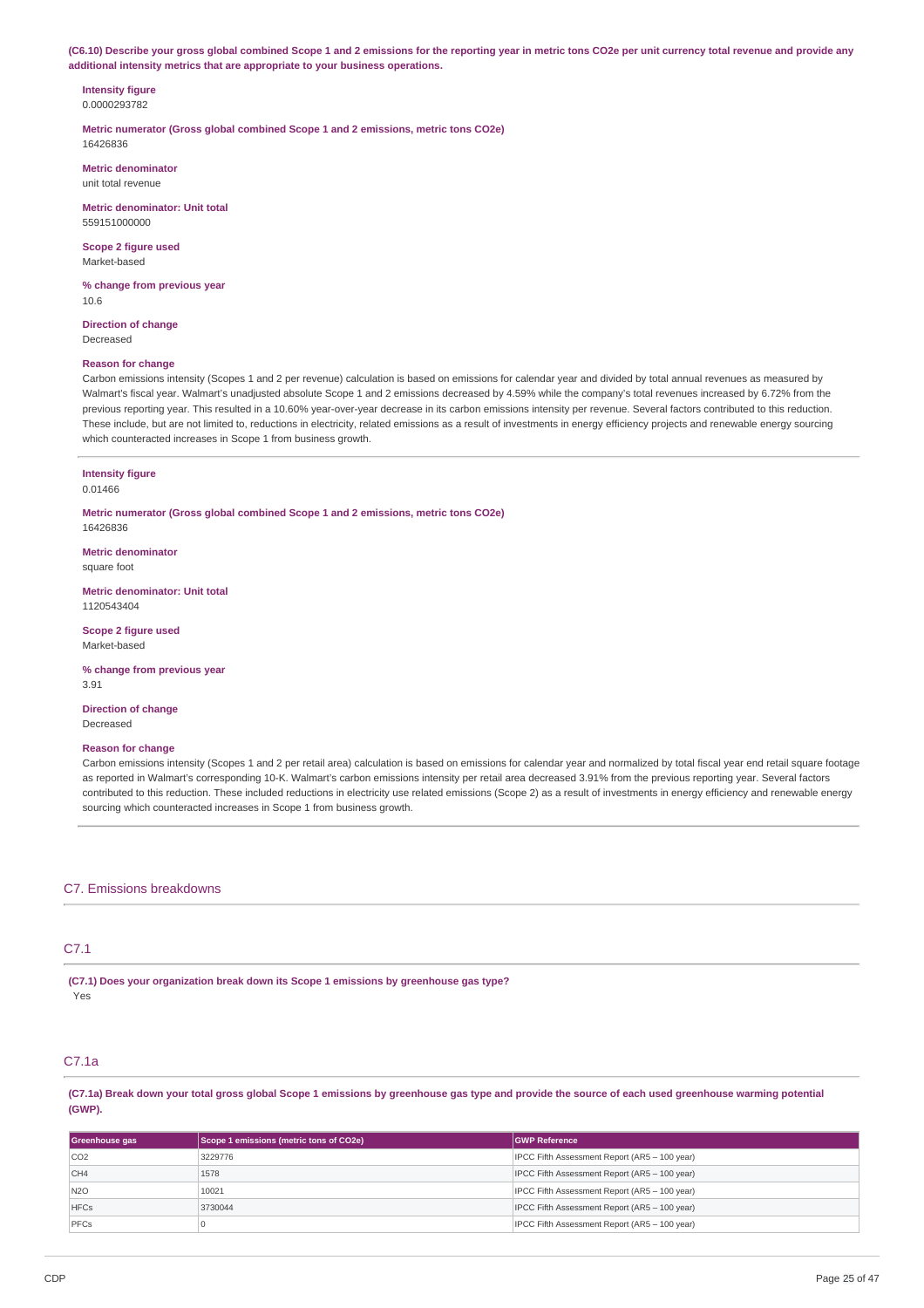## C7.2

## **(C7.2) Break down your total gross global Scope 1 emissions by country/region.**

| Country/Region                                        | Scope 1 emissions (metric tons CO2e) |  |
|-------------------------------------------------------|--------------------------------------|--|
| Africa                                                | 58418                                |  |
| China                                                 | 226851                               |  |
| India                                                 | 6179                                 |  |
| Japan                                                 | 71016                                |  |
| United Kingdom of Great Britain and Northern Ireland  | 336341                               |  |
| Canada                                                | 261332                               |  |
| Mexico                                                | 876877                               |  |
| Argentina                                             | 97090                                |  |
| Chile                                                 | 250104                               |  |
| Central America                                       | 72175                                |  |
| Other, please specify (United States and Puerto Rico) | 4979320                              |  |

## C7.3

### **(C7.3) Indicate which gross global Scope 1 emissions breakdowns you are able to provide.**

- By business division
- By facility
- By activity

### C7.3a

### **(C7.3a) Break down your total gross global Scope 1 emissions by business division.**

| <b>Business division</b> | Scope 1 emissions (metric ton CO2e) |
|--------------------------|-------------------------------------|
| Walmart U.S.             | 4299267                             |
| Walmart International    | 2256382                             |
| Sam's Club               | 643821                              |
| Corporate and Support    | 36233                               |

## C7.3b

### **(C7.3b) Break down your total gross global Scope 1 emissions by business facility.**

| Facility                       | Scope 1 emissions (metric tons CO2e) | Latitude <sup>1</sup> | Longitude    |
|--------------------------------|--------------------------------------|-----------------------|--------------|
| US-0001                        | 802                                  | 36.3313               | $-94.149054$ |
| Other (remaining Walmart Inc.) | 7234901                              |                       |              |

## C7.3c

### **(C7.3c) Break down your total gross global Scope 1 emissions by business activity.**

| <b>Activity</b>                | Scope 1 emissions (metric tons CO2e) |  |
|--------------------------------|--------------------------------------|--|
| Retail Formats                 | 4543114                              |  |
| Wholesale & Membership Formats | 803285                               |  |
| Discount Formats               | 357454                               |  |
| Convenience Formats            | 2837                                 |  |
| Non Store Formats              | 1529013                              |  |

## C7.5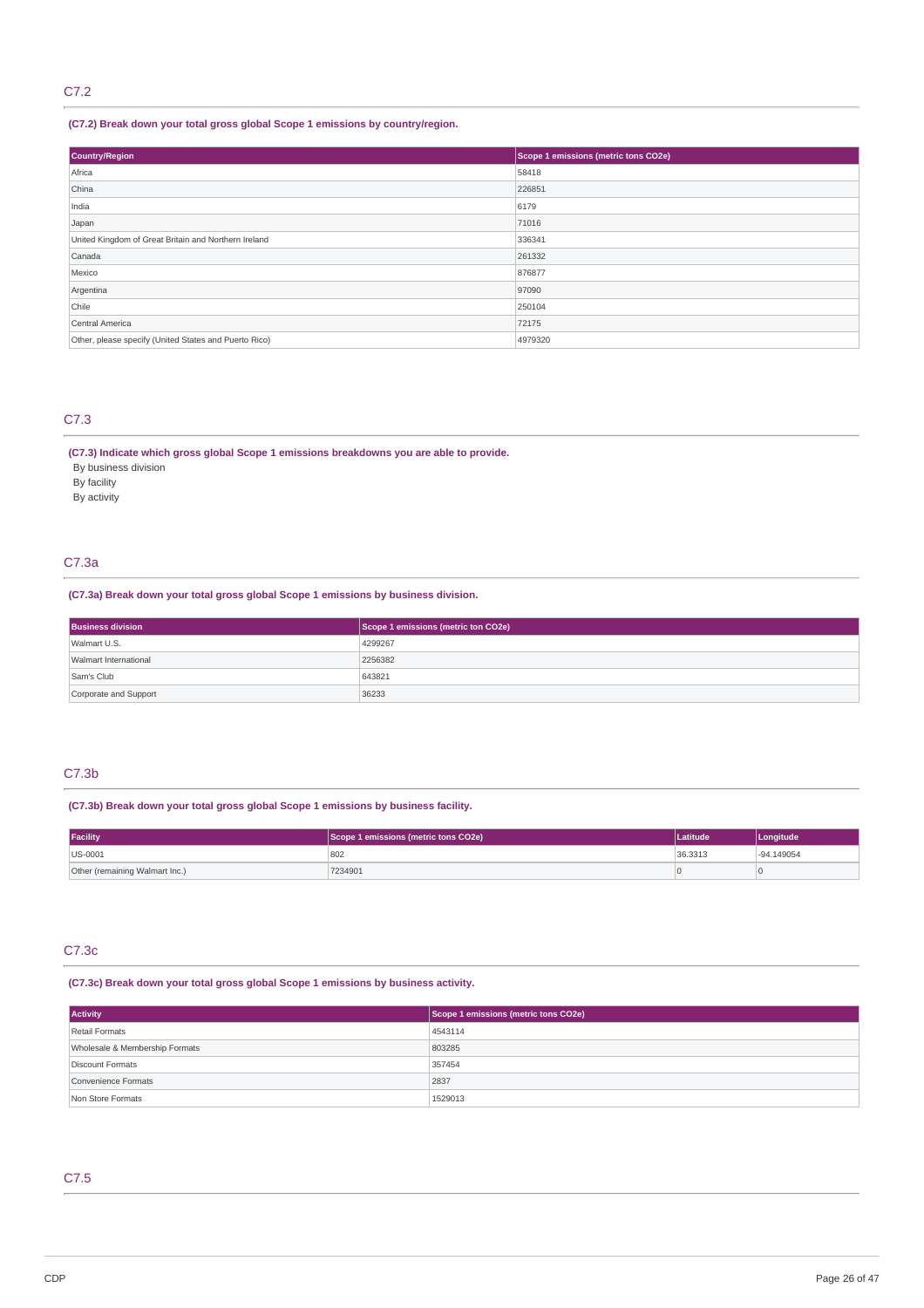### **(C7.5) Break down your total gross global Scope 2 emissions by country/region.**

| Country/Region                                           | <b>Scope 2, location-based</b><br>(metric tons CO2e) | Scope 2, market-based<br>(metric tons CO2e) | Purchased and consumed electricity,<br>heat, steam or cooling (MWh) | Purchased and consumed low-carbon electricity, heat, steam or cooling<br>accounted for in Scope 2 market-based approach (MWh) |
|----------------------------------------------------------|------------------------------------------------------|---------------------------------------------|---------------------------------------------------------------------|-------------------------------------------------------------------------------------------------------------------------------|
| Japan                                                    | 290739                                               | 290739                                      | 582584                                                              | ۱O                                                                                                                            |
| China                                                    | 857398                                               | 857398                                      | 1390300                                                             | 0                                                                                                                             |
| India                                                    | 8281                                                 | 8281                                        | 17351                                                               | 6337                                                                                                                          |
| United Kingdom of Great<br>Britain and Northern Ireland  | 248555                                               | 248555                                      | 1089096                                                             | 5596                                                                                                                          |
| Africa                                                   | 436265                                               | 436265                                      | 427711                                                              | 3911                                                                                                                          |
| Canada                                                   | 117725                                               | 117725                                      | 892530                                                              | $\Omega$                                                                                                                      |
| Mexico                                                   | 1122320                                              | 442165                                      | 2228443                                                             | 1352868                                                                                                                       |
| Argentina                                                | 55672                                                | 55672                                       | 172895                                                              | $\overline{0}$                                                                                                                |
| Chile                                                    | 169826                                               | 72359                                       | 423659                                                              | 243527                                                                                                                        |
| Central America                                          | 63242                                                | 63242                                       | 333059                                                              | 10                                                                                                                            |
| Other, please specify (United<br>States and Puerto Rico) | 7661777                                              | 6597936                                     | 18745354                                                            | 2579544                                                                                                                       |

### C7.6

## **(C7.6) Indicate which gross global Scope 2 emissions breakdowns you are able to provide.**

By business division By facility

By activity

### C7.6a

#### **(C7.6a) Break down your total gross global Scope 2 emissions by business division.**

| <b>Business division</b>     | Scope 2, location-based (metric tons CO2e) | Scope 2, market-based (metric tons CO2e) |
|------------------------------|--------------------------------------------|------------------------------------------|
| Walmart U.S.                 | 6695649                                    | 5631808                                  |
| <b>Walmart International</b> | 3370698                                    | 2593077                                  |
| Sam's Club                   | 824609                                     | 824609                                   |
| Corporate and Support        | 140843                                     | 140843                                   |

### C7.6b

### **(C7.6b) Break down your total gross global Scope 2 emissions by business facility.**

| <b>Facility</b>                | Scope 2, location-based (metric tons CO2e) | Scope 2, market-based (metric tons CO2e) |
|--------------------------------|--------------------------------------------|------------------------------------------|
| $ US-0001$                     | 2049                                       | 2049                                     |
| Other (remaining Walmart Inc.) | 11029751                                   | 9188289                                  |

## C7.6c

### **(C7.6c) Break down your total gross global Scope 2 emissions by business activity.**

| <b>Activity</b>                | Scope 2, location-based (metric tons CO2e) | Scope 2, market-based (metric tons CO2e) |
|--------------------------------|--------------------------------------------|------------------------------------------|
| Retail Formats                 | 8501855                                    | 6562925                                  |
| Wholesale & Membership Formats | 1122199                                    | 1122199                                  |
| Discount Formats               | 503374                                     | 503374                                   |
| Convenience Formats            | 22925                                      | 22925                                    |
| Non Store Formats              | 881448                                     | 978915                                   |

## C7.9

(C7.9) How do your gross global emissions (Scope 1 and 2 combined) for the reporting year compare to those of the previous reporting year? Decreased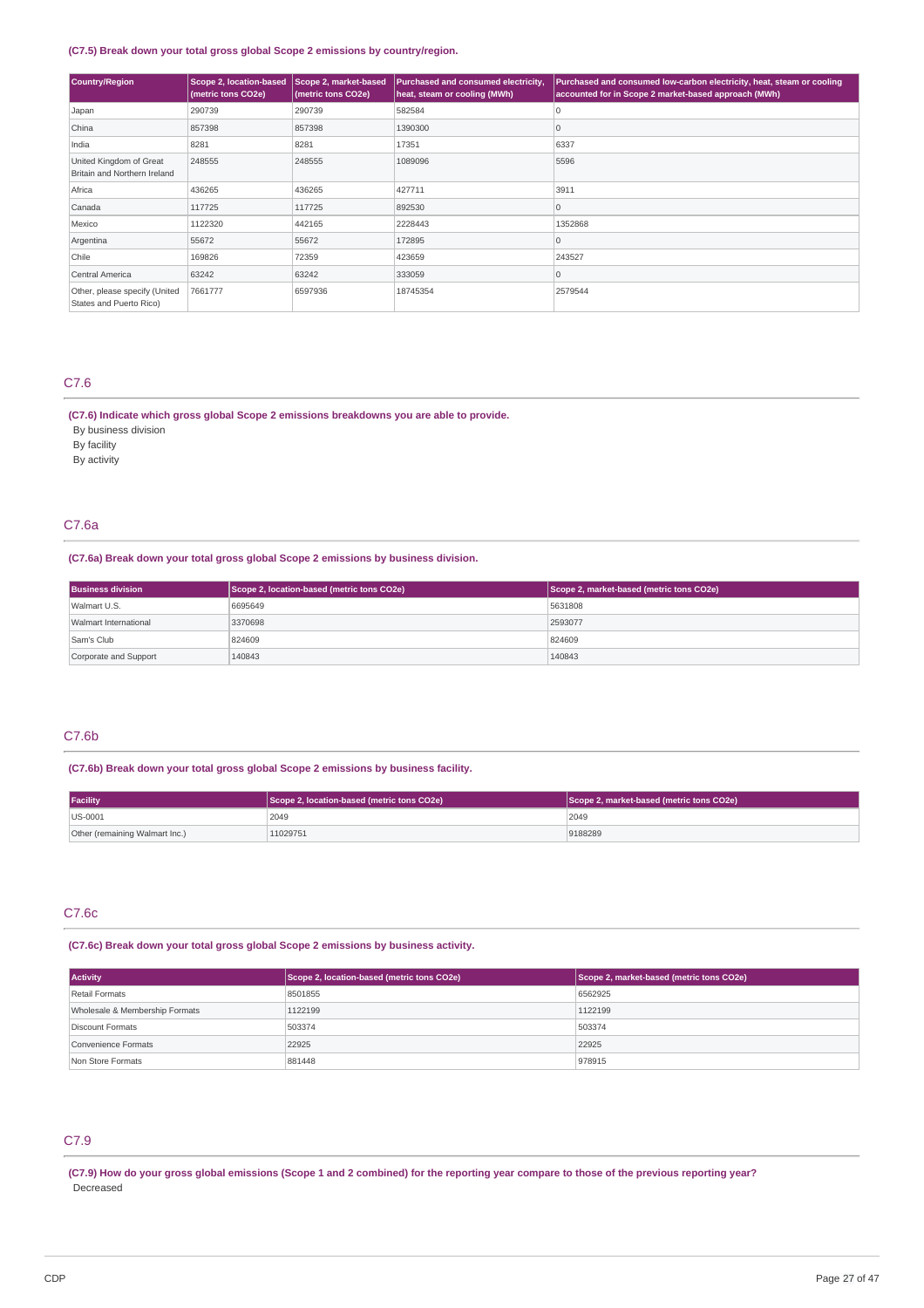### C7.9a

(C7.9a) Identify the reasons for any change in your gross global emissions (Scope 1 and 2 combined), and for each of them specify how your emissions compare **to the previous year.**

|                                                  | Change in Direction<br>(metric<br>tons<br>CO <sub>2e</sub> ) | emissions of change                   | <b>Emissions</b><br>value<br>(percentage) | Please explain calculation                                                                                                                                                                                                                                                                                                                                                                                                                                                                                                                                                                                                                                                                                                                                                                                                                                                                                                                                            |
|--------------------------------------------------|--------------------------------------------------------------|---------------------------------------|-------------------------------------------|-----------------------------------------------------------------------------------------------------------------------------------------------------------------------------------------------------------------------------------------------------------------------------------------------------------------------------------------------------------------------------------------------------------------------------------------------------------------------------------------------------------------------------------------------------------------------------------------------------------------------------------------------------------------------------------------------------------------------------------------------------------------------------------------------------------------------------------------------------------------------------------------------------------------------------------------------------------------------|
| Change in<br>renewable<br>energy<br>consumption  | 707261                                                       | Decreased 4.11                        |                                           | Between 2019 and 2020, Walmart reduced its absolute Scope 1 and 2 emissions by 4.59%, equivalent to 790,578 metric tons of CO2e. Between 2019 and<br>2020, Walmart total renewable energy consumption increased as new onsite and several large offsite projects were operational for a good portion of the year.<br>The increase in renewable energy usage translated into a 707,261 mtCO2e reduction or 6.82% YOY for Scope 2 (market-based) and 4.11% of total emission<br>(Scope 1 & 2). Calculation = Change in Scope 2 (market-based) attributed to renewable energy / (Previous year scope 1 + 2) * 100.                                                                                                                                                                                                                                                                                                                                                       |
| Other<br>emissions<br>reduction<br>activities    | 400000                                                       | Decreased 2.3                         |                                           | Between 2019 and 2020, Walmart reduced its absolute Scope 1 and 2 emissions by 4.59%, equivalent to 790,578 metric tons of CO2e. One of the major<br>drivers of this decrease is attributed to is Walmart investment in energy efficiency retrofit initiatives, specifically in its U.S.-based facilities. Across our fleet of<br>stores, clubs and distribution centers Walmart teams completed approximately 4,000 different efficiency-related projects in 2019, followed by nearly 2,300<br>projects in 2020. These included upgrades in lighting, HVAC and building energy management systems. Considering all projects completed in 2019 and a third<br>of the projects completed in 2020, we estimated these helped the company avoid over 400,000 metric tons of CO2e in 2020, a 2.3% decrease in absolute<br>emissions from the previous year. Calculation = Change in Scope $1 + 2$ attributed to energy efficiency / (Previous year scope $1 + 2$ ) * 100. |
| Divestment                                       | 45480                                                        | Decreased 0.26                        |                                           | In November 2020, the Company completed the sale of Walmart Argentina. CY2020 consumption data for this market was estimated using a 3-year average<br>(by month) and excludes estimated consumption for Nov-Dec 2020. As a result, Walmart estimates an avoided 45,480 metric tons of CO2e in 2020,<br>representing a 0.26% decrease in absolute emissions from the previous year. Calculation = Change in Scope $1 + 2$ attributed to WMT Argentina divestiture /<br>(Previous year Scope 1 + 2) * 100.                                                                                                                                                                                                                                                                                                                                                                                                                                                             |
| Acquisitions                                     |                                                              | $<$ Not<br>Applicable<br>$\mathbf{r}$ |                                           |                                                                                                                                                                                                                                                                                                                                                                                                                                                                                                                                                                                                                                                                                                                                                                                                                                                                                                                                                                       |
| Mergers                                          |                                                              | $<$ Not<br>Applicable                 |                                           |                                                                                                                                                                                                                                                                                                                                                                                                                                                                                                                                                                                                                                                                                                                                                                                                                                                                                                                                                                       |
| Change in<br>output                              | 1156242                                                      | Increased $6.72$                      |                                           | Between 2019 and 2020, Walmart reduced its absolute Scope 1 and 2 emissions by only 4.59%, equivalent to 790,578 metric tons of CO2e. During fiscal year<br>(FY) 2021, we generated total revenues of \$559.2 billion, an increase of 6.72% compared to FY2020. The increased revenue is estimated to have increased<br>absolute emissions based on carbon intensity (per total unit of revenue), equivalent to 1,156,242 metric tons of CO2e in 2020 from the previous year.<br>Calculation = [FY20/CY19 Carbon Intensity per Revenue] * [YoY change in revenue FY20 to FY21] / [CY19 Scope 1 & 2] * 100.                                                                                                                                                                                                                                                                                                                                                            |
| Change in<br>methodology                         | 485715                                                       | Decreased 2.77                        |                                           | Using the latest emission factors available at the time of reporting resulted in an avoided 485,715 metric tons CO2e between 2019 and 2020 to the Scope 2<br>emissions. This represented a 2.77% decrease in total emissions. Calculation = Change in Scope 2 attributed to emission factor differences / (Previous year<br>scope $1 + 2$ * 100.                                                                                                                                                                                                                                                                                                                                                                                                                                                                                                                                                                                                                      |
| Change in<br>boundary                            |                                                              | $<$ Not<br>Applicable<br>$\mathbf{r}$ |                                           |                                                                                                                                                                                                                                                                                                                                                                                                                                                                                                                                                                                                                                                                                                                                                                                                                                                                                                                                                                       |
| Change in<br>physical<br>operating<br>conditions |                                                              | $<$ Not<br>Applicable<br>$\mathbf{r}$ |                                           |                                                                                                                                                                                                                                                                                                                                                                                                                                                                                                                                                                                                                                                                                                                                                                                                                                                                                                                                                                       |
| Unidentified                                     | 308365                                                       | Decreased 1.79                        |                                           | Various initiatives and other factors contributed to an additional 1.79% decrease in total emissions. Calculation = Unidentified change in emissions / (Previous<br>year scope $1 + 2$ * 100.                                                                                                                                                                                                                                                                                                                                                                                                                                                                                                                                                                                                                                                                                                                                                                         |
| Other                                            |                                                              | $<$ Not<br>Applicable                 |                                           |                                                                                                                                                                                                                                                                                                                                                                                                                                                                                                                                                                                                                                                                                                                                                                                                                                                                                                                                                                       |

## C7.9b

(C7.9b) Are your emissions performance calculations in C7.9 and C7.9a based on a location-based Scope 2 emissions figure or a market-based Scope 2 **emissions figure?**

Market-based

## C8. Energy

### C8.1

**(C8.1) What percentage of your total operational spend in the reporting year was on energy?** More than 0% but less than or equal to 5%

## C8.2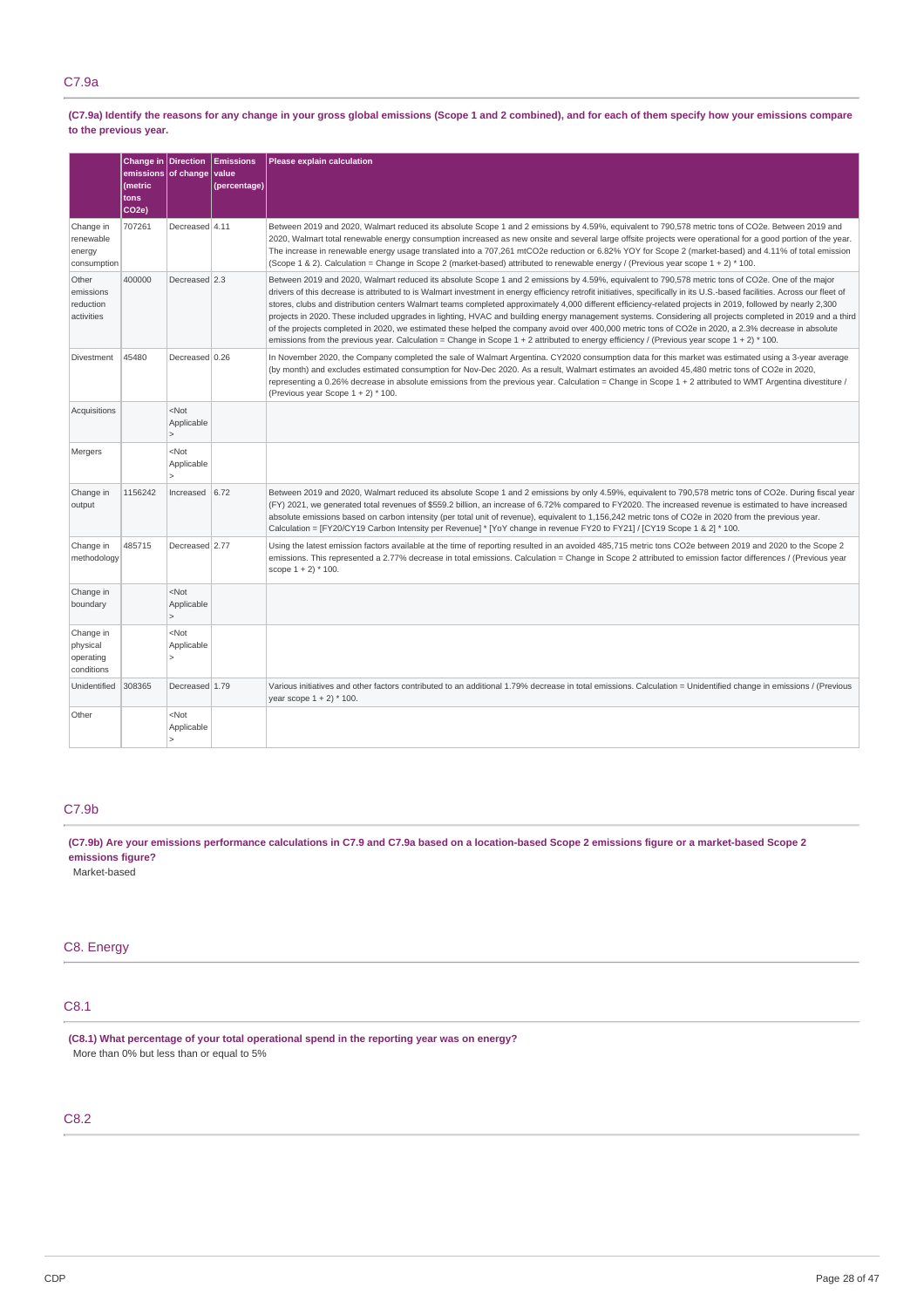#### **(C8.2) Select which energy-related activities your organization has undertaken.**

|                                                    | Indicate whether your organization undertook this energy-related activity in the reporting year |
|----------------------------------------------------|-------------------------------------------------------------------------------------------------|
| Consumption of fuel (excluding feedstocks)         | Yes                                                                                             |
| Consumption of purchased or acquired electricity   | Yes                                                                                             |
| Consumption of purchased or acquired heat          | Yes                                                                                             |
| Consumption of purchased or acquired steam         | N <sub>o</sub>                                                                                  |
| Consumption of purchased or acquired cooling       | N <sub>o</sub>                                                                                  |
| Generation of electricity, heat, steam, or cooling | N <sub>o</sub>                                                                                  |

### C8.2a

### **(C8.2a) Report your organization's energy consumption totals (excluding feedstocks) in MWh.**

|                                                         | <b>Heating value</b>                  |                           | MWh from renewable sources   MWh from non-renewable sources | Total (renewable and non-renewable) MWh |
|---------------------------------------------------------|---------------------------------------|---------------------------|-------------------------------------------------------------|-----------------------------------------|
| Consumption of fuel (excluding feedstock)               | LHV (lower heating value) $ 0\rangle$ |                           | 15373279                                                    | 15373279                                |
| Consumption of purchased or acquired electricity        | <not applicable=""></not>             | 3919817                   | 22375605                                                    | 26295422                                |
| Consumption of purchased or acquired heat               | <not applicable=""></not>             |                           | 7560                                                        | 7560                                    |
| Consumption of purchased or acquired steam              | <not applicable=""></not>             | <not applicable=""></not> | <not applicable=""></not>                                   | <not applicable=""></not>               |
| Consumption of purchased or acquired cooling            | <not applicable=""></not>             | <not applicable=""></not> | <not applicable=""></not>                                   | <not applicable=""></not>               |
| Consumption of self-generated non-fuel renewable energy | <not applicable=""></not>             | <not applicable=""></not> | <not applicable=""></not>                                   | <not applicable=""></not>               |
| Total energy consumption                                | <not applicable=""></not>             | 3919817                   | 37756445                                                    | 41676262                                |

### C8.2b

### **(C8.2b) Select the applications of your organization's consumption of fuel.**

|                                                         | Indicate whether your organization undertakes this fuel application |
|---------------------------------------------------------|---------------------------------------------------------------------|
| Consumption of fuel for the generation of electricity   | Yes                                                                 |
| Consumption of fuel for the generation of heat          | Yes                                                                 |
| Consumption of fuel for the generation of steam         | I No                                                                |
| Consumption of fuel for the generation of cooling       | l No                                                                |
| Consumption of fuel for co-generation or tri-generation | l No                                                                |

### C8.2c

**(C8.2c) State how much fuel in MWh your organization has consumed (excluding feedstocks) by fuel type.**

**Fuels (excluding feedstocks)** Kerosene **Heating value** LHV (lower heating value) **Total fuel MWh consumed by the organization** 368 **MWh fuel consumed for self-generation of electricity** 0 **MWh fuel consumed for self-generation of heat** 368 **MWh fuel consumed for self-generation of steam** <Not Applicable> **MWh fuel consumed for self-generation of cooling** <Not Applicable> **MWh fuel consumed for self-cogeneration or self-trigeneration** <Not Applicable> **Emission factor** 215 **Unit** kg CO2e per MWh **Emissions factor source** U.S. EPA, Emission Factors for Greenhouse Gas Inventories (Nov 2015) **Comment**

**Fuels (excluding feedstocks)**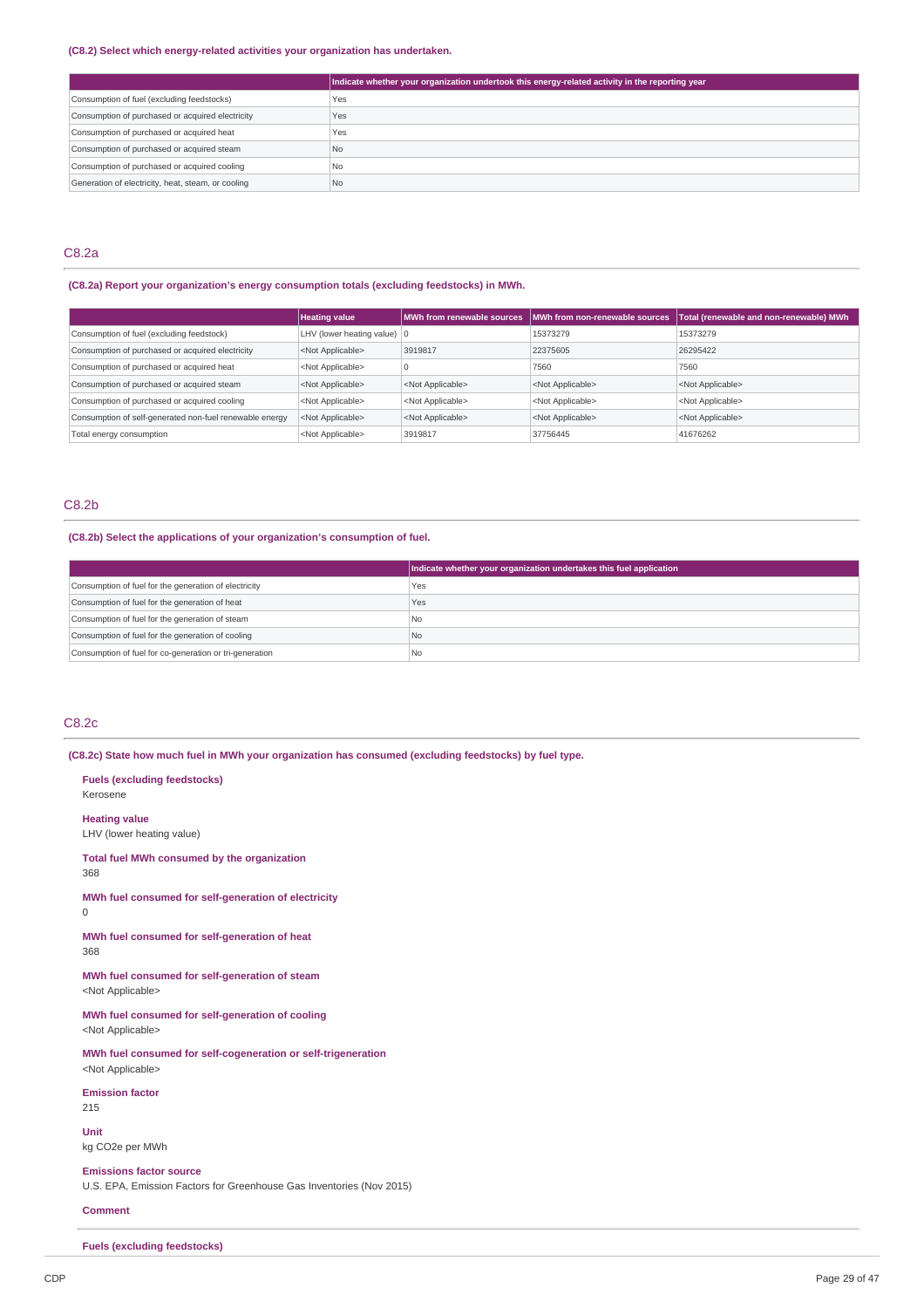Diesel

**Heating value** LHV (lower heating value)

**Total fuel MWh consumed by the organization** 6596320

**MWh fuel consumed for self-generation of electricity** 106706

**MWh fuel consumed for self-generation of heat** 6489614

**MWh fuel consumed for self-generation of steam** <Not Applicable>

**MWh fuel consumed for self-generation of cooling** <Not Applicable>

**MWh fuel consumed for self-cogeneration or self-trigeneration** <Not Applicable>

**Emission factor** 229

**Unit** kg CO2e per MWh

**Emissions factor source**

U.S. EPA, Emission Factors for Greenhouse Gas Inventories (Nov 2015)

### **Comment**

**Fuels (excluding feedstocks)** Petrol

**Heating value** LHV (lower heating value)

**Total fuel MWh consumed by the organization** 139269

**MWh fuel consumed for self-generation of electricity** 7445

**MWh fuel consumed for self-generation of heat** 131824

**MWh fuel consumed for self-generation of steam** <Not Applicable>

**MWh fuel consumed for self-generation of cooling** <Not Applicable>

**MWh fuel consumed for self-cogeneration or self-trigeneration** <Not Applicable>

**Emission factor** 549

**Unit** kg CO2e per MWh

**Emissions factor source** U.S. EPA, Emission Factors for Greenhouse Gas Inventories (Nov 2015)

### **Comment**

**Fuels (excluding feedstocks)** Biodiesel

**Heating value** LHV (lower heating value)

**Total fuel MWh consumed by the organization**

0

**MWh fuel consumed for self-generation of electricity**  $\Omega$ 

**MWh fuel consumed for self-generation of heat**  $\Omega$ 

**MWh fuel consumed for self-generation of steam** <Not Applicable>

**MWh fuel consumed for self-generation of cooling** <Not Applicable>

**MWh fuel consumed for self-cogeneration or self-trigeneration**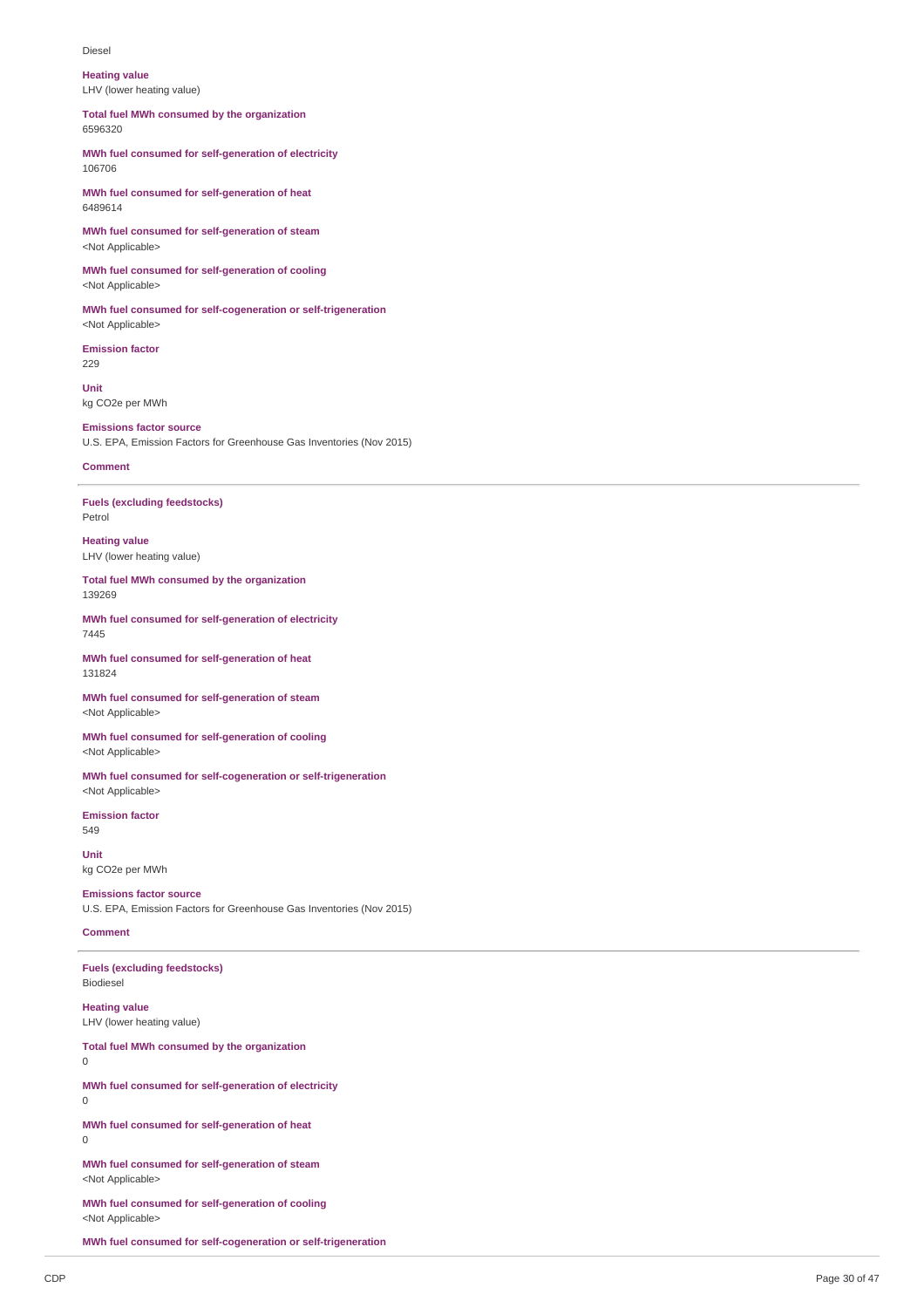#### <Not Applicable>

# **Emission factor**

255

**Unit** kg CO2e per MWh

### **Emissions factor source**

U.S. EPA, Emission Factors for Greenhouse Gas Inventories (Nov 2015)

#### **Comment**

**Fuels (excluding feedstocks)** Liquefied Petroleum Gas (LPG)

## **Heating value**

LHV (lower heating value)

**Total fuel MWh consumed by the organization** 673915

## **MWh fuel consumed for self-generation of electricity**

0

**MWh fuel consumed for self-generation of heat** 673915

**MWh fuel consumed for self-generation of steam** <Not Applicable>

**MWh fuel consumed for self-generation of cooling** <Not Applicable>

**MWh fuel consumed for self-cogeneration or self-trigeneration** <Not Applicable>

**Emission factor** 264

**Unit** kg CO2e per MWh

#### **Emissions factor source**

U.S. EPA, Emission Factors for Greenhouse Gas Inventories (Nov 2015)

#### **Comment**

#### **Fuels (excluding feedstocks)** Compressed Natural Gas (CNG)

**Heating value** LHV (lower heating value)

**Total fuel MWh consumed by the organization**

179

**MWh fuel consumed for self-generation of electricity** 0

**MWh fuel consumed for self-generation of heat** 179

**MWh fuel consumed for self-generation of steam** <Not Applicable>

**MWh fuel consumed for self-generation of cooling** <Not Applicable>

**MWh fuel consumed for self-cogeneration or self-trigeneration** <Not Applicable>

**Emission factor** 233

**Unit** kg CO2e per MWh

**Emissions factor source**

U.S. EPA, Emission Factors for Greenhouse Gas Inventories (Nov 2015)

## **Comment**

**Fuels (excluding feedstocks)** Liquefied Natural Gas (LNG)

**Heating value** LHV (lower heating value)

**Total fuel MWh consumed by the organization**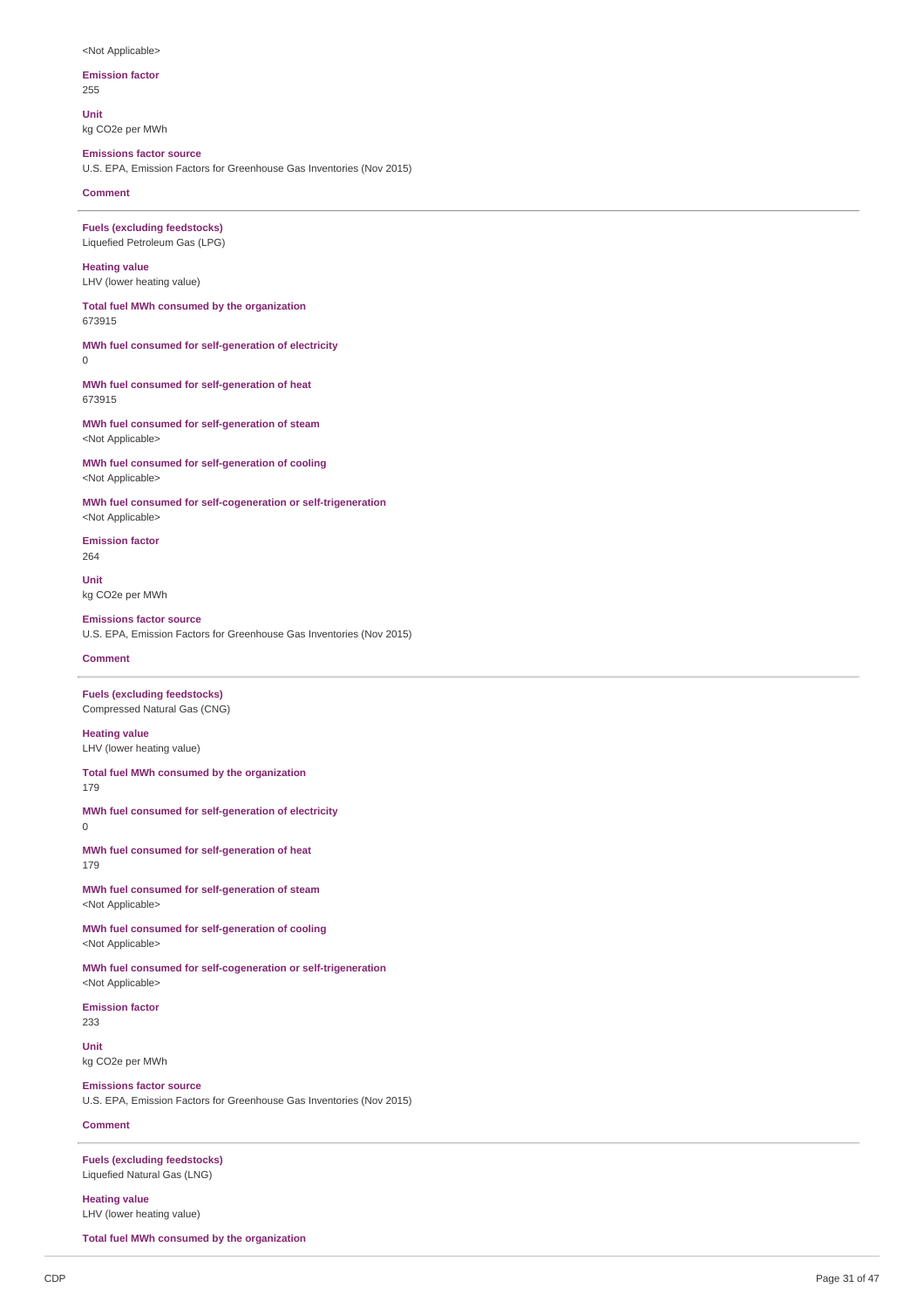#### 73727

**MWh fuel consumed for self-generation of electricity**  $\Omega$ 

**MWh fuel consumed for self-generation of heat** 73727

**MWh fuel consumed for self-generation of steam** <Not Applicable>

**MWh fuel consumed for self-generation of cooling** <Not Applicable>

**MWh fuel consumed for self-cogeneration or self-trigeneration** <Not Applicable>

**Emission factor** 263

**Unit** kg CO2e per MWh

**Emissions factor source** U.S. EPA, Emission Factors for Greenhouse Gas Inventories (Nov 2015)

### **Comment**

0

**Fuels (excluding feedstocks)** Natural Gas

**Heating value** LHV (lower heating value)

**Total fuel MWh consumed by the organization** 7552021

**MWh fuel consumed for self-generation of electricity**

**MWh fuel consumed for self-generation of heat** 7552021

**MWh fuel consumed for self-generation of steam** <Not Applicable>

**MWh fuel consumed for self-generation of cooling** <Not Applicable>

**MWh fuel consumed for self-cogeneration or self-trigeneration** <Not Applicable>

**Emission factor** 263

**Unit** kg CO2e per MWh

**Emissions factor source** U.S. EPA, Emission Factors for Greenhouse Gas Inventories (Nov 2015)

#### **Comment**

**Fuels (excluding feedstocks)** Jet Kerosene

**Heating value** LHV (lower heating value)

**Total fuel MWh consumed by the organization** 42292

**MWh fuel consumed for self-generation of electricity**

 $\theta$ 

**MWh fuel consumed for self-generation of heat** 42292

**MWh fuel consumed for self-generation of steam** <Not Applicable>

**MWh fuel consumed for self-generation of cooling** <Not Applicable>

**MWh fuel consumed for self-cogeneration or self-trigeneration** <Not Applicable>

**Emission factor** 222

**Unit**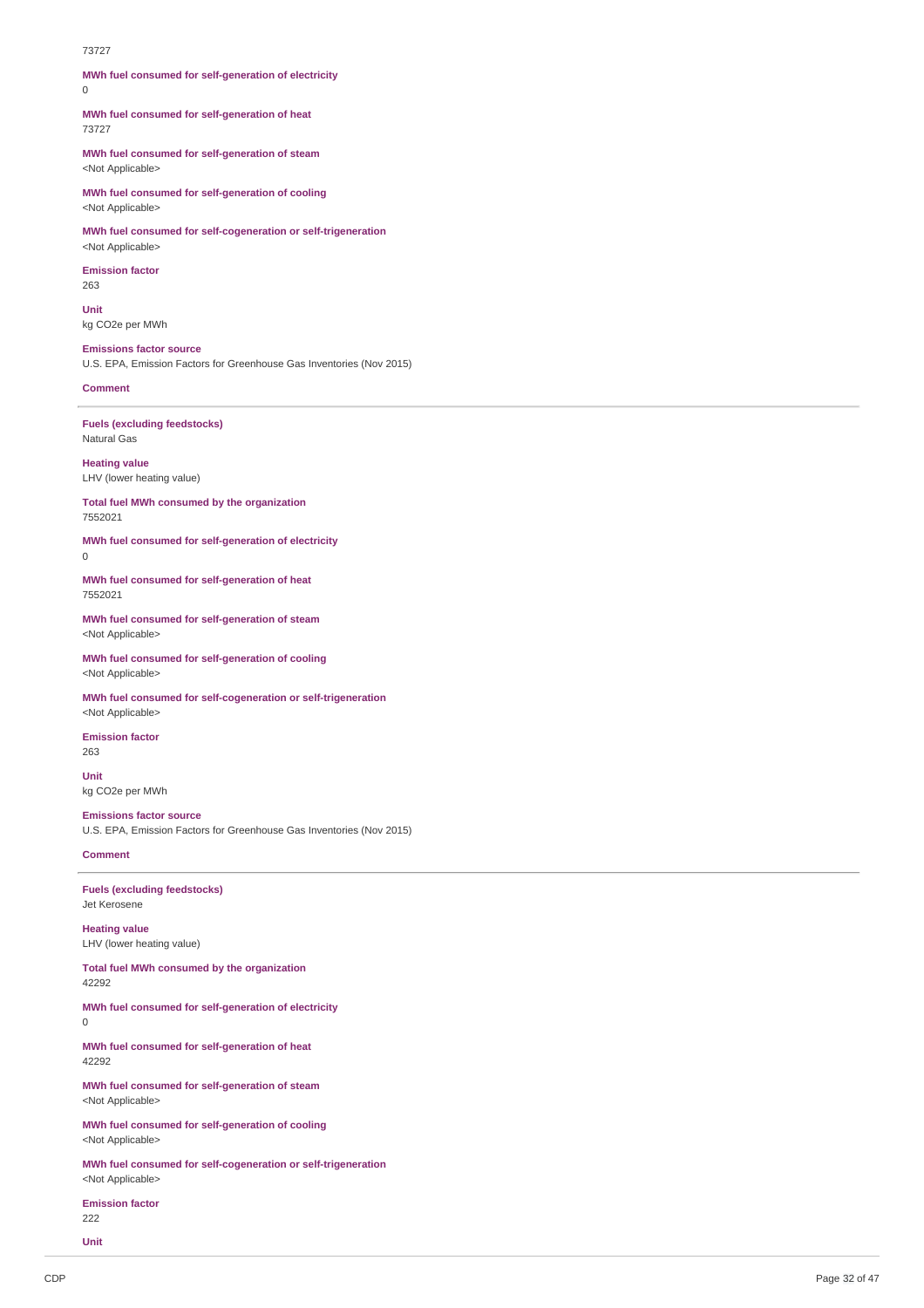#### kg CO2e per MWh

#### **Emissions factor source**

U.S. EPA, Emission Factors for Greenhouse Gas Inventories (Nov 2015)

#### **Comment**

**Fuels (excluding feedstocks)** Crude Oil Heavy

**Heating value** LHV (lower heating value)

**Total fuel MWh consumed by the organization** 21425

**MWh fuel consumed for self-generation of electricity**  $\Omega$ 

**MWh fuel consumed for self-generation of heat** 21425

**MWh fuel consumed for self-generation of steam** <Not Applicable>

**MWh fuel consumed for self-generation of cooling** <Not Applicable>

**MWh fuel consumed for self-cogeneration or self-trigeneration** <Not Applicable>

**Emission factor** 181

**Unit** kg CO2e per MWh

**Emissions factor source** U.S. EPA, Emission Factors for Greenhouse Gas Inventories (Nov 2015)

#### **Comment**

0

**Fuels (excluding feedstocks)** Propane Gas

**Heating value** LHV (lower heating value)

**Total fuel MWh consumed by the organization** 265613

**MWh fuel consumed for self-generation of electricity**

**MWh fuel consumed for self-generation of heat** 265613

**MWh fuel consumed for self-generation of steam** <Not Applicable>

**MWh fuel consumed for self-generation of cooling** <Not Applicable>

**MWh fuel consumed for self-cogeneration or self-trigeneration** <Not Applicable>

**Emission factor** 263

**Unit** kg CO2e per MWh

**Emissions factor source** U.S. EPA, Emission Factors for Greenhouse Gas Inventories (Nov 2015)

### **Comment**

**Fuels (excluding feedstocks)** Other, please specify (Heating Oil)

**Heating value** LHV (lower heating value)

**Total fuel MWh consumed by the organization** 4133

**MWh fuel consumed for self-generation of electricity**

**MWh fuel consumed for self-generation of heat**

0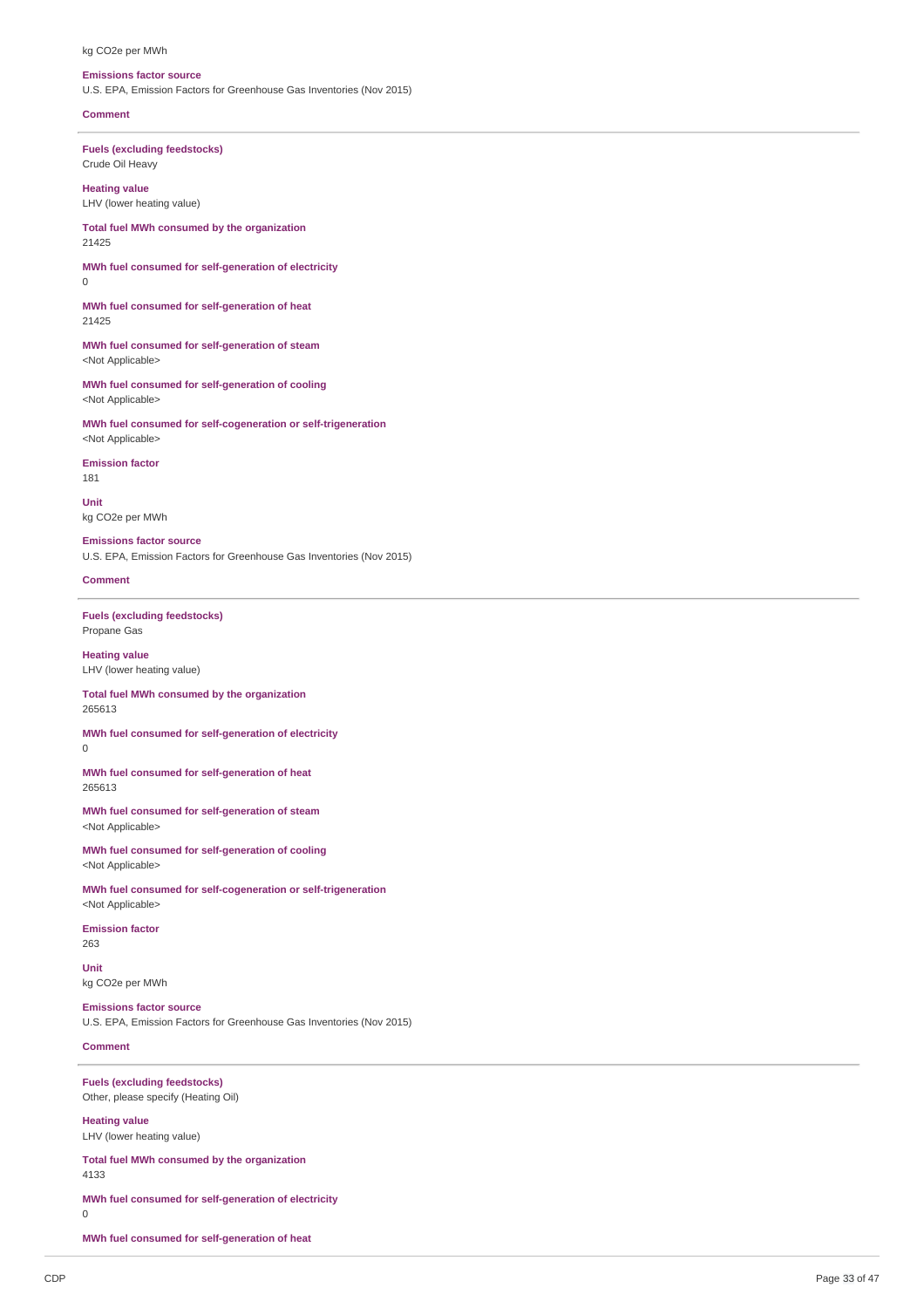#### 4133

**MWh fuel consumed for self-generation of steam** <Not Applicable>

**MWh fuel consumed for self-generation of cooling** <Not Applicable>

**MWh fuel consumed for self-cogeneration or self-trigeneration**

<Not Applicable> **Emission factor**  $211$ 

**Unit** kg CO2e per MWh

**Emissions factor source** U.S. EPA, Emission Factors for Greenhouse Gas Inventories (Nov 2015)

#### **Comment**

**Fuels (excluding feedstocks)** Other, please specify (Ethanol)

### **Heating value**

 $\Omega$ 

LHV (lower heating value)

#### **Total fuel MWh consumed by the organization** 4015

**MWh fuel consumed for self-generation of electricity**

**MWh fuel consumed for self-generation of heat** 4015

**MWh fuel consumed for self-generation of steam** <Not Applicable>

**MWh fuel consumed for self-generation of cooling** <Not Applicable>

**MWh fuel consumed for self-cogeneration or self-trigeneration** <Not Applicable>

### **Emission factor**

51 **Unit** kg CO2e per MWh

**Emissions factor source**

U.S. EPA, Emission Factors for Greenhouse Gas Inventories (Nov 2015)

### **Comment**

## C8.2e

(C8.2e) Provide details on the electricity, heat, steam, and/or cooling amounts that were accounted for at a zero emission factor in the market-based Scope 2 **figure reported in C6.3.**

#### **Sourcing method**

Power purchase agreement (PPA) with a grid-connected generator with energy attribute certificates

#### **Low-carbon technology type** Wind

**Country/area of consumption of low-carbon electricity, heat, steam or cooling** United States of America

#### **MWh consumed accounted for at a zero emission factor**

**Comment**

previously reported with Mexico under North America

### **Sourcing method**

Power purchase agreement (PPA) with a grid-connected generator with energy attribute certificates

### **Low-carbon technology type**

Wind

1689416

**Country/area of consumption of low-carbon electricity, heat, steam or cooling** Mexico

**MWh consumed accounted for at a zero emission factor**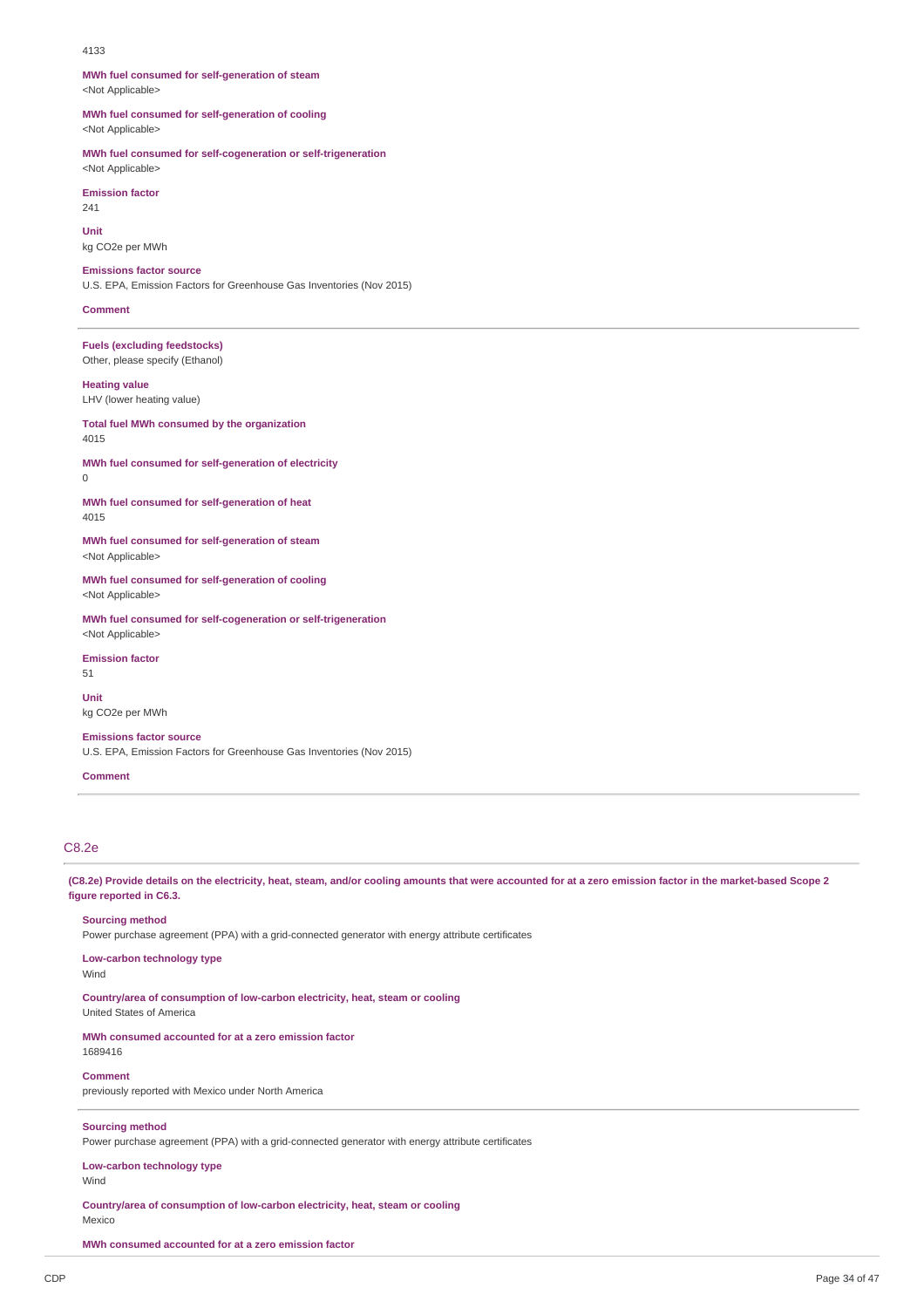#### 1237335

#### **Comment**

previously reported with United States of America under North America

#### **Sourcing method**

Power purchase agreement (PPA) with on-site/off-site generator owned by a third party with no grid transfers (direct line)

#### **Low-carbon technology type**

Solar

**Country/area of consumption of low-carbon electricity, heat, steam or cooling**

# Mexico

**MWh consumed accounted for at a zero emission factor**

6028

### **Comment**

**Sourcing method**

Power purchase agreement (PPA) with on-site/off-site generator owned by a third party with no grid transfers (direct line)

**Low-carbon technology type**

Solar

**Country/area of consumption of low-carbon electricity, heat, steam or cooling** United States of America

#### **MWh consumed accounted for at a zero emission factor**

145928

#### **Comment**

includes Puerto Rico

### **Sourcing method**

Power purchase agreement (PPA) with on-site/off-site generator owned by a third party with no grid transfers (direct line)

**Low-carbon technology type**

Solar

**Country/area of consumption of low-carbon electricity, heat, steam or cooling** India

# **MWh consumed accounted for at a zero emission factor**

6337

#### **Comment**

#### **Sourcing method**

Power purchase agreement (PPA) with on-site/off-site generator owned by a third party with no grid transfers (direct line)

**Low-carbon technology type**

United States of America

Wind

#### **Country/area of consumption of low-carbon electricity, heat, steam or cooling**

**MWh consumed accounted for at a zero emission factor**

1759

### **Comment**

## **Sourcing method**

Power purchase agreement (PPA) with a grid-connected generator with energy attribute certificates

## **Low-carbon technology type**

Solar

**Country/area of consumption of low-carbon electricity, heat, steam or cooling** United States of America

**MWh consumed accounted for at a zero emission factor** 293128

#### **Comment**

### **Sourcing method**

Power purchase agreement (PPA) with a grid-connected generator with energy attribute certificates

### **Low-carbon technology type**

Hydropower

**Country/area of consumption of low-carbon electricity, heat, steam or cooling** Mexico

**MWh consumed accounted for at a zero emission factor** 109505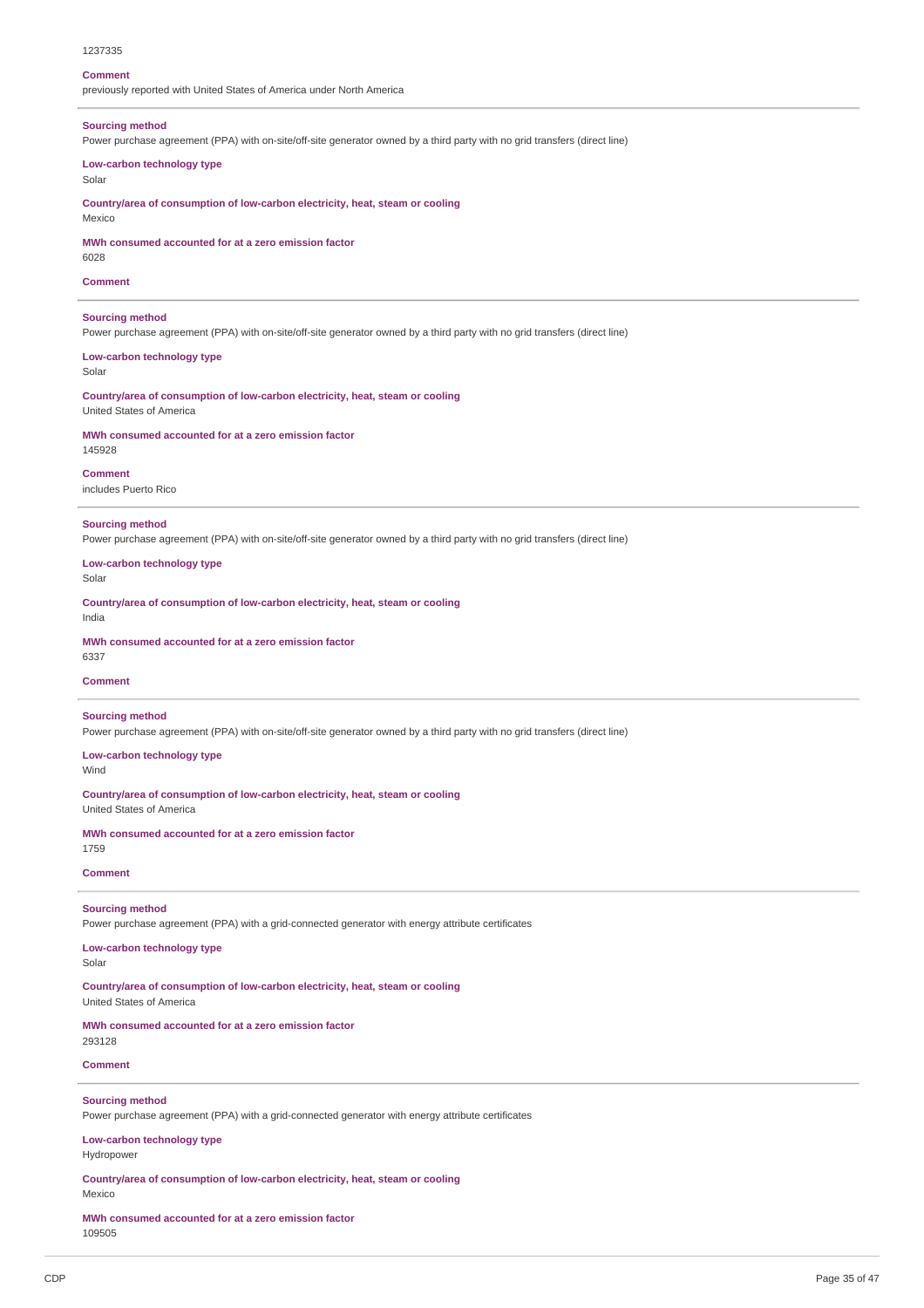#### **Sourcing method**

Green electricity products (e.g. green tariffs) from an energy supplier, supported by energy attribute certificates

### **Low-carbon technology type**

Solar

**Country/area of consumption of low-carbon electricity, heat, steam or cooling** United States of America

**MWh consumed accounted for at a zero emission factor**

347796

### **Comment**

### **Sourcing method**

Green electricity products (e.g. green tariffs) from an energy supplier, supported by energy attribute certificates

**Low-carbon technology type** Other, please specify (Mix of solar, wind and hydro)

**Country/area of consumption of low-carbon electricity, heat, steam or cooling** Chile

**MWh consumed accounted for at a zero emission factor** 242637

### **Comment**

Mix of solar, wind and hydro

### **Sourcing method**

Power purchase agreement (PPA) with on-site/off-site generator owned by a third party with no grid transfers (direct line)

#### **Low-carbon technology type** Solar

**Country/area of consumption of low-carbon electricity, heat, steam or cooling** Chile

**MWh consumed accounted for at a zero emission factor**

# **Comment**

890

### **Sourcing method**

Power purchase agreement (PPA) with on-site/off-site generator owned by a third party with no grid transfers (direct line)

## **Low-carbon technology type**

Solar

**Country/area of consumption of low-carbon electricity, heat, steam or cooling**

South Africa

### **MWh consumed accounted for at a zero emission factor**

### 3911

**Comment**

### C9. Additional metrics

## C9.1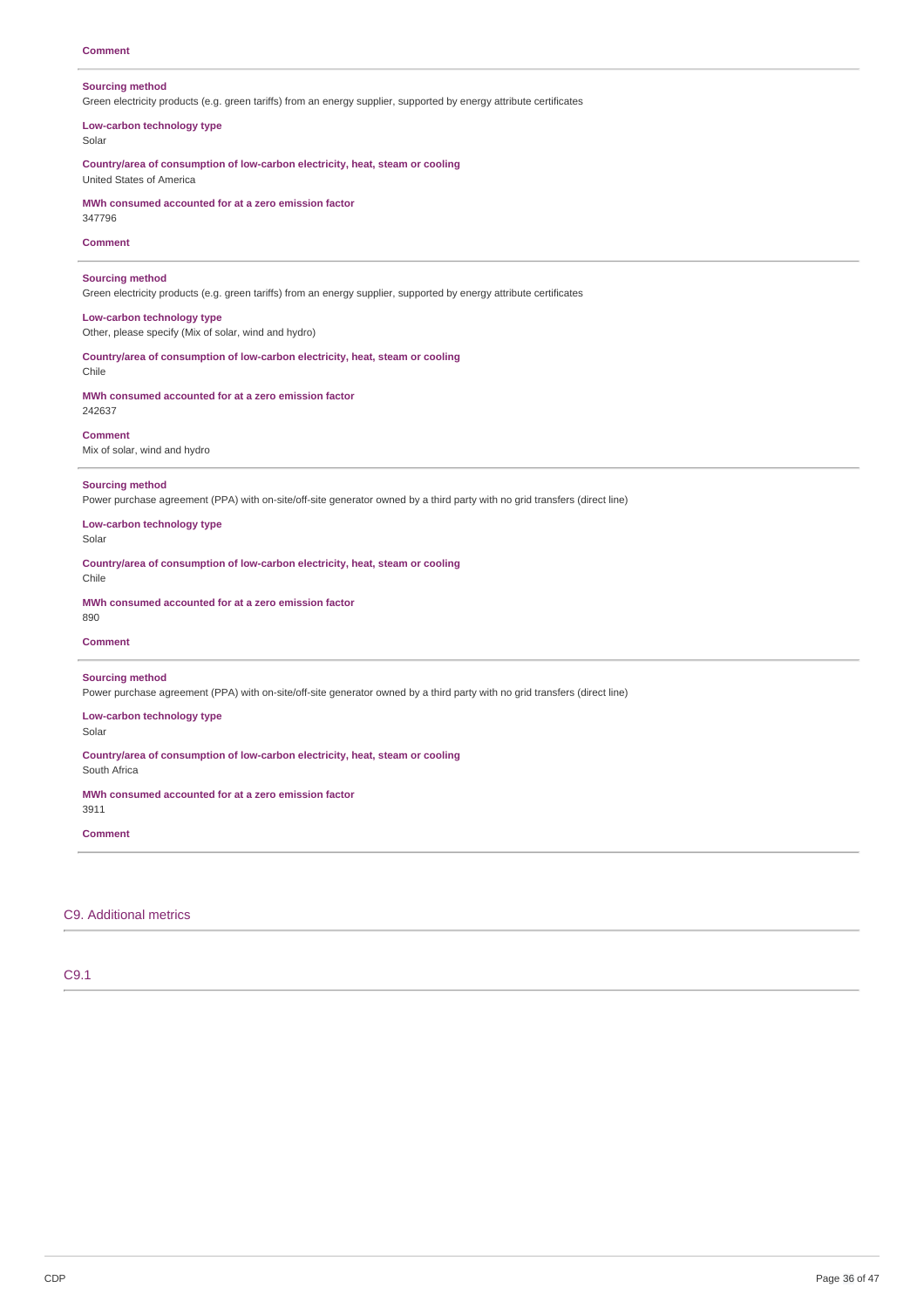#### **(C9.1) Provide any additional climate-related metrics relevant to your business.**

**Description** Waste

**Metric value** 81

1

**Metric numerator**

**Metric denominator (intensity metric only)**

### **% change from previous year**

**Direction of change**

#### Increased

#### **Please explain**

To move toward our zero-waste vision, we work on eliminating waste in our own operations while engaging suppliers, customers and others to reduce waste in the value chain, with a focus on the following. A key metric for our operations is our waste diversion rate, which is defined as the diversion of discarded resources from landfills, incinerators and the environment. Our global waste diversion rate was 81% in 2020, an increase of 1% from the previous year. This is based on review of material handling and waste diversion processes, as reported by waste vendors, food banks and stores. In cases where certified or otherwise documented weights were not available due to industry challenges, they have been estimated based on waste audits, historical data, extrapolation for similar facilities in size and scope, etc.

### C10. Verification

## C10.1

**(C10.1) Indicate the verification/assurance status that applies to your reported emissions.**

|                                          | <b>Nerification/assurance status</b>                   |
|------------------------------------------|--------------------------------------------------------|
| Scope 1                                  | Third-party verification or assurance process in place |
| Scope 2 (location-based or market-based) | Third-party verification or assurance process in place |
| Scope 3                                  | Third-party verification or assurance process in place |

#### C10.1a

(C10.1a) Provide further details of the verification/assurance undertaken for your Scope 1 emissions, and attach the relevant statements.

**Verification or assurance cycle in place** Annual process

**Status in the current reporting year** Complete

**Type of verification or assurance** Limited assurance

**Attach the statement** Wal-Mart CY2020 CDP Letter Final - issued 20210729.pdf

## **Page/ section reference**

Page 2

**Relevant standard** ISO14064-3

**Proportion of reported emissions verified (%)** 100

### C10.1b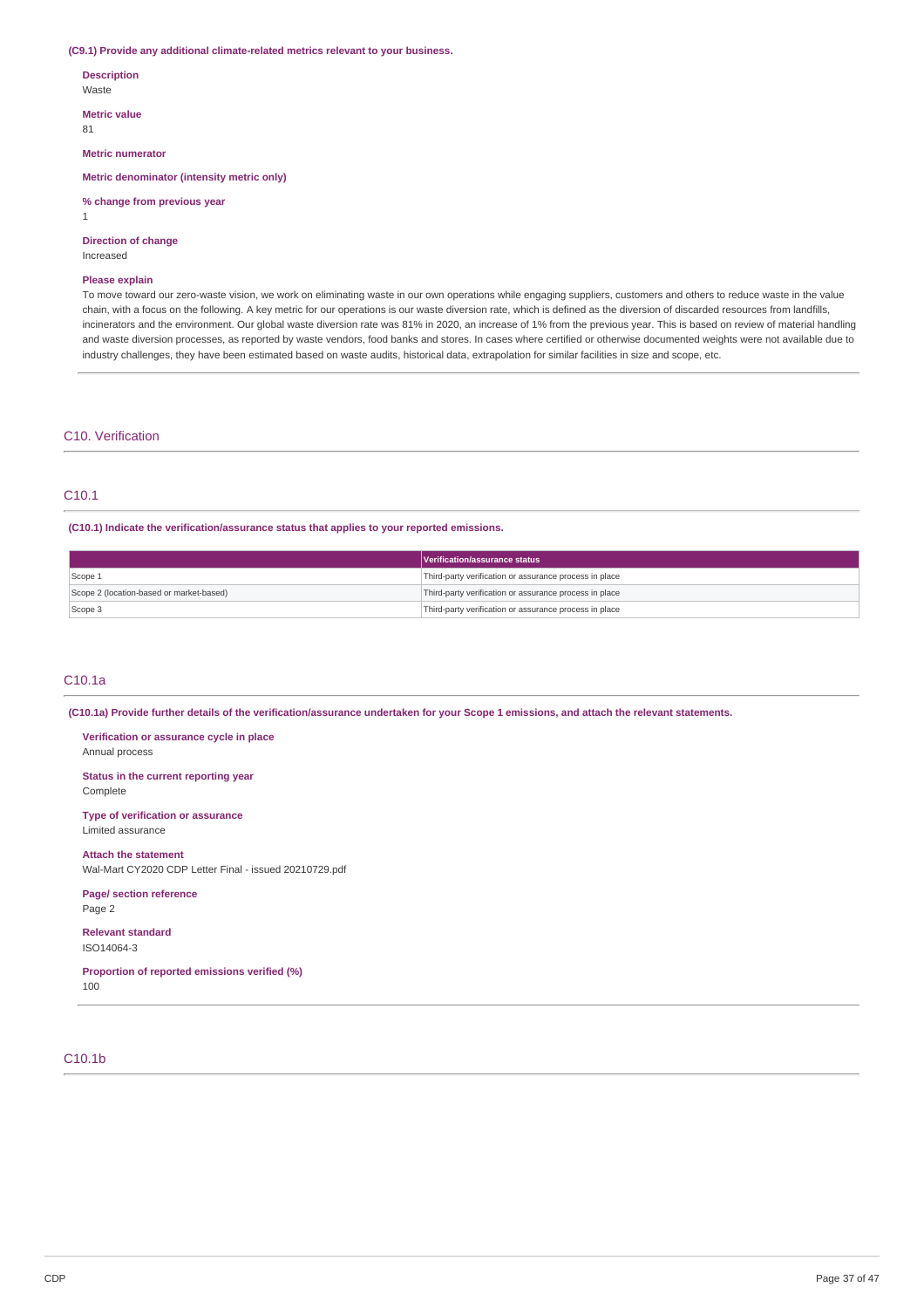#### (C10.1b) Provide further details of the verification/assurance undertaken for your Scope 2 emissions and attach the relevant statements.

**Scope 2 approach** Scope 2 market-based

**Verification or assurance cycle in place** Annual process

**Status in the current reporting year** Complete

**Type of verification or assurance** Limited assurance

**Attach the statement** Wal-Mart CY2020 CDP Letter Final - issued 20210729.pdf

**Page/ section reference** Page 2

**Relevant standard** ISO14064-3

**Proportion of reported emissions verified (%)** 100

### C10.1c

(C10.1c) Provide further details of the verification/assurance undertaken for your Scope 3 emissions and attach the relevant statements.

**Scope 3 category** Scope 3: Business travel

**Verification or assurance cycle in place** Annual process

**Status in the current reporting year** Complete

**Type of verification or assurance** Limited assurance

**Attach the statement** Wal-Mart CY2020 CDP Letter Final - issued 20210728.pdf

**Page/section reference** Page 2

**Relevant standard** ISO14064-3

**Proportion of reported emissions verified (%)** 100

#### C10.2

(C10.2) Do you verify any climate-related information reported in your CDP disclosure other than the emissions figures reported in C6.1, C6.3, and C6.5? No, but we are actively considering verifying within the next two years

### C11. Carbon pricing

## C11.1

(C11.1) Are any of your operations or activities regulated by a carbon pricing system (i.e. ETS, Cap & Trade or Carbon Tax)? No, and we do not anticipate being regulated in the next three years

## C11.2

**(C11.2) Has your organization originated or purchased any project-based carbon credits within the reporting period?** Yes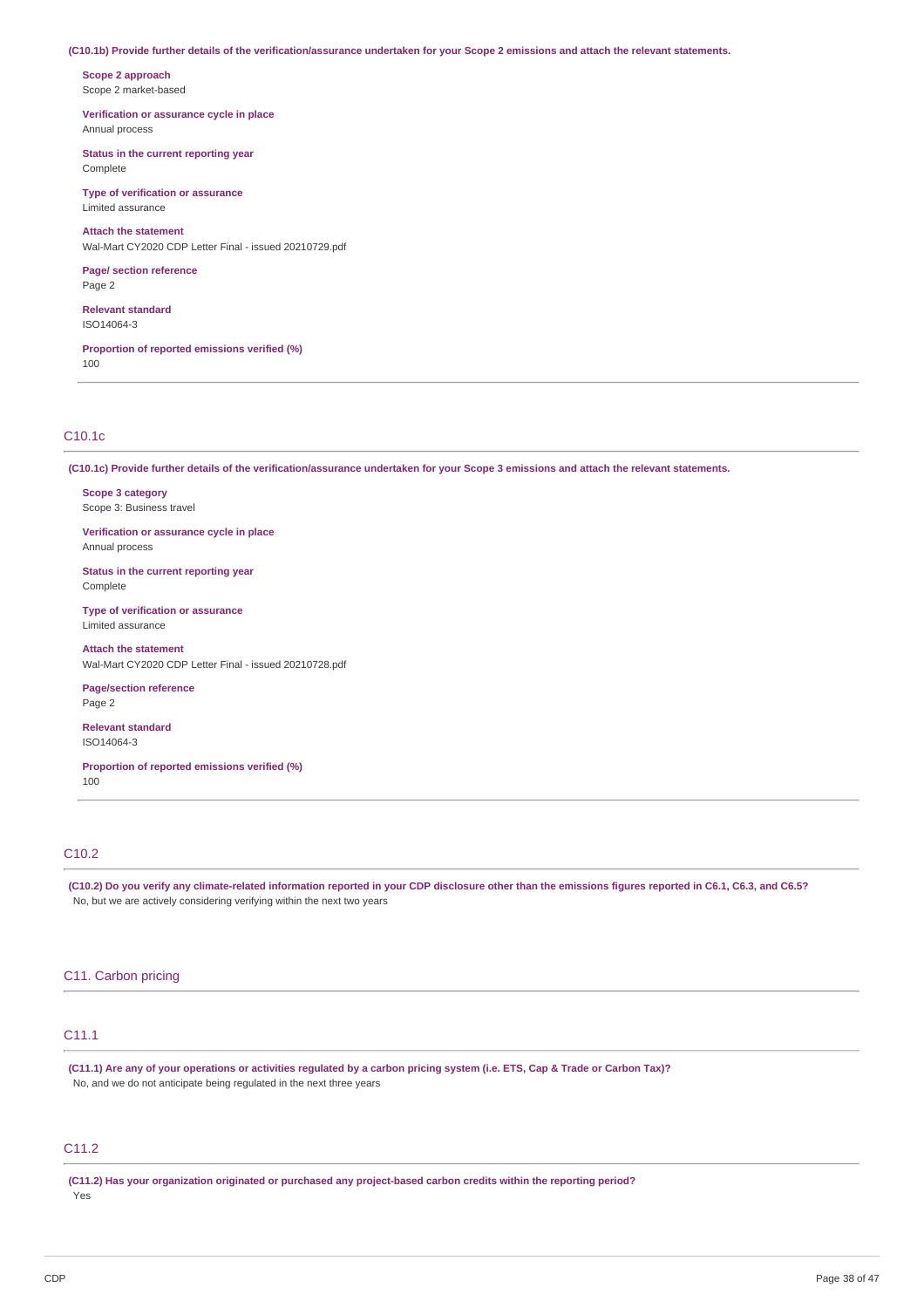(C11.2a) Provide details of the project-based carbon credits originated or purchased by your organization in the reporting period.

**Credit origination or credit purchase**

Credit origination

#### **Project type**

**Transport** 

#### **Project identification**

The States of California and Oregon operate Low Carbon Fuel Standards (LCFS) credit programs. Their goal is to reduce carbon intensity of transportation activities by at least 20% by 2030. In 2020, Walmart operated 15 distribution centers in California and 1 in Oregon. All centers have electric forklifts that are eligible to generate LCFS credits based on the use of electricity compared to diesel-based forklifts. The organization registers all equipment across its facilities to the corresponding State-level authority (i.e. California Air Resources Board) and keeps track of the total energy dispensed for a defined period such as 12-weeks. Organizations endorsed by the Statelevel authorities can collect this information from companies like us and conduct a verification of the production pathway of the energy or fuel used to operate the equipment eligible for the program. For instance, electricity coming straight from the grid would have a different carbon intensity (CI) from electricity being generated by a solar array in the facility. This life-cycle CI provides a valuation range for each LCFS credit, which can be traded under the State-level Cap-and-Trade Program. With an operational baseline of diesel forklifts, all our electric forklifts are considered operating below the baseline case. Therefore, the LCFS credits generated due to their operation, can be made available to organizations operating at or above the operational baseline (i.e. diesel equipment). The trade of LCFS credits reports a revenue for the company generating them.

#### **Verified to which standard**

Other, please specify (Low Carbon Fuel Standard (LCFS) credits program. Only available in California and Oregon)

**Number of credits (metric tonnes CO2e)** 20104.2

**Number of credits (metric tonnes CO2e): Risk adjusted volume**

#### **Credits cancelled**

Yes

### **Purpose, e.g. compliance**

Other, please specify (Operational efficiency. By using less carbon intensive equipment, the organization can derive LCFS credit revenue.)

## C11.3

## **(C11.3) Does your organization use an internal price on carbon?**

No, and we do not currently anticipate doing so in the next two years

### C12. Engagement

### C12.1

### **(C12.1) Do you engage with your value chain on climate-related issues?**

Yes, our suppliers

Yes, other partners in the value chain

## C12.1a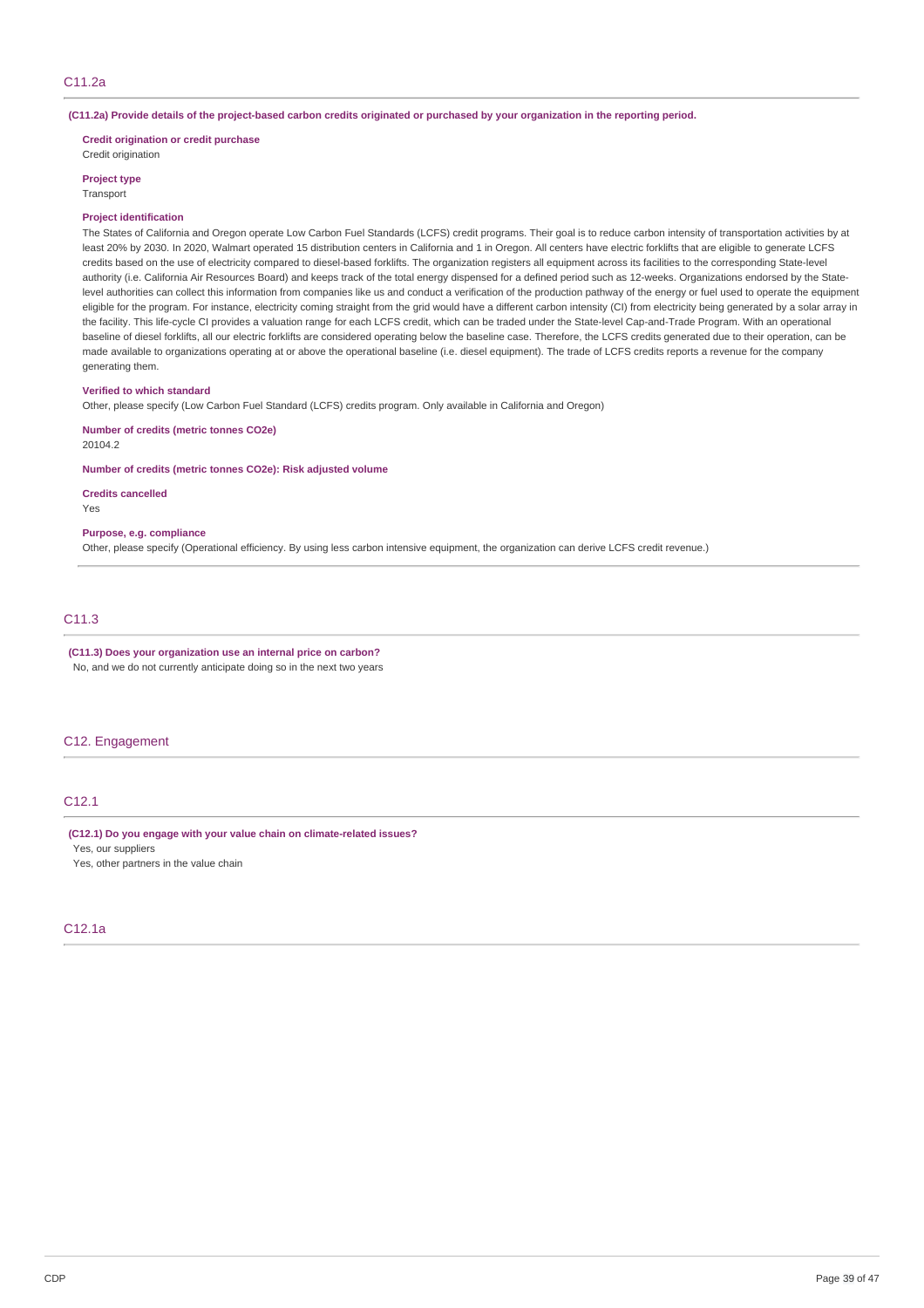#### **(C12.1a) Provide details of your climate-related supplier engagement strategy.**

#### **Type of engagement**

Engagement & incentivization (changing supplier behavior)

#### **Details of engagement**

Run an engagement campaign to educate suppliers about climate change Climate change performance is featured in supplier awards scheme Offer financial incentives for suppliers who reduce your operational emissions (Scopes 1 &2) Offer financial incentives for suppliers who reduce your downstream emissions (Scopes 3) Offer financial incentives for suppliers who reduce your upstream emissions (Scopes 3)

#### **% of suppliers by number**

100

#### **% total procurement spend (direct and indirect)**

100

**% of supplier-related Scope 3 emissions as reported in C6.5** 100

#### **Rationale for the coverage of your engagement**

Walmart has a large, geographically diverse supply chain that includes more than 100,000 suppliers around the world. We understand that over 90% of our total impact lies outside of our own operations. That's why we have set up programs that allow all direct suppliers to join us in creating a more sustainable value chain. To ensure that these programs affect real and sizable change we often focus on engaging our largest suppliers.

### **Impact of engagement, including measures of success**

Because most emissions in the retail sector lie in product supply chains (scope 3) we launched Project Gigaton to engage suppliers, NGOs and other stakeholders in climate action. Project Gigaton aims to avoid one billion metric tons (a gigaton) of greenhouse gases in the global value chain by 2030 by inviting suppliers to set targets and take action in six areas: energy use, product design and use, waste, packaging, deforestation and sustainable agriculture. We want to democratize climate action by making resources available for any supplier to get started and increase their ambition and impact over time—sparking the large-scale engagement and innovation needed to decarbonize supply chains and achieve a net-zero future. We have designed the Project Gigaton platform to accommodate suppliers who vary in their readiness and capabilities to undertake intensive GHG reduction efforts. The platform offers resources such as calculators to help set and report on goals within the initiative, workshops on best practices and links to additional resources and initiatives, described in more detail below. More than 3,100 suppliers have formally signed on, making Project Gigaton one of the largest private sector consortiums for climate action. We have recognized 883 suppliers as Giga Gurus, a title provided to project participants that have set SMART goals (Specific, Measurable, Achievable, Relevant and Time-limited), agreed to share them publicly and reported avoiding emissions in the most recent reporting year. We've also recognized 490 suppliers as Sparking Change agents because they have either set SMART goals and agreed to share them publicly or have reported avoiding emissions in the most recent reporting year. Under Project Gigaton, suppliers report having avoided more than 186 MMT of CO2e in 2020, for a cumulative total of more than 416 MMT of CO2e avoided since 2017.

#### **Comment**

Walmart has a long history of engaging suppliers on climate and sustainability more broadly. For example in 2009 Walmart began asking its suppliers to respond to the CDP Supply Chain questionnaire. In 2012 we started implementing the Sustainability Index into our business and relationships with suppliers. We began by developing scorecards based on The Sustainability Consortium's Key Performance Indicators which allow our buyers to evaluate supplier performance against the biggest issues and opportunities across the life cycle of their products. Today, the Index, renamed THESIS, enables suppliers to report on key performance indicators for the most relevant environmental and social issues across the lifecycle of a product type. The results empowered buyers, responsible for thousands of items, to manage the sustainability performance of their product portfolio. Buyers are using these tools in buy trips, line reviews and annual business planning, and they have launched projects across our business to work with suppliers on driving improvements. Based on stakeholder and THESIS inputs, we develop sustainability strategies for each category. We aim to improve the sustainability not only of Walmart assortments but to also impact supply chain systems more broadly — for example, by improving traceability or supporting adoption of more sustainable farming practices. Varying by product category, our strategies include actions related to product sourcing, collaborative projects with suppliers and NGOs, customer engagement, advocacy, and/or philanthropy.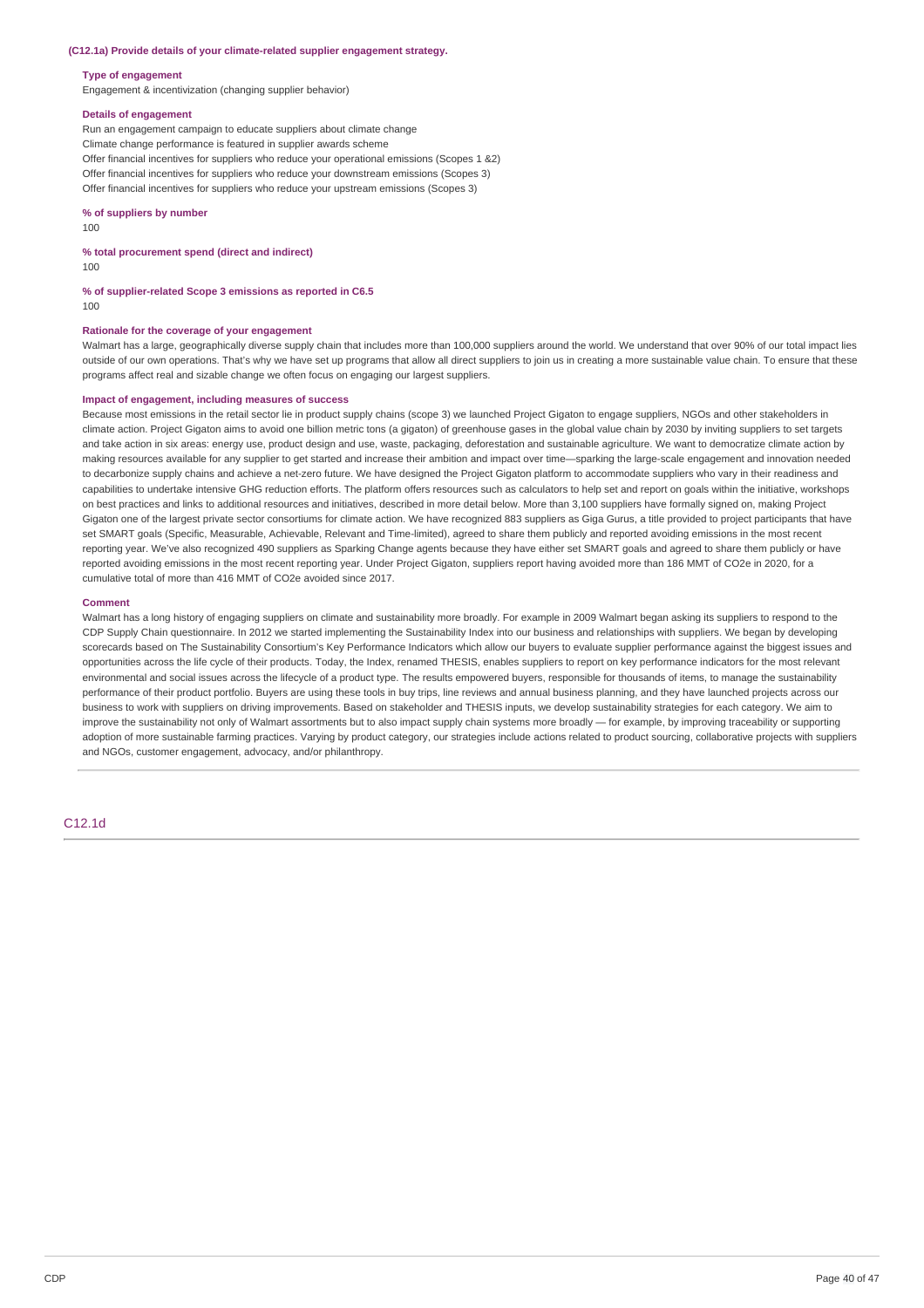#### **(C12.1d) Give details of your climate-related engagement strategy with other partners in the value chain.**

As a retailer, our company performance depends on direct and frequent engagement with our customers, associates and community leaders, as well as the people who supply our products, hold our stock and evaluate our performance. Stakeholder perspectives and feedback help improve the relevance and effectiveness of the products and services we offer, and the initiatives we support. Walmart engages in advocacy and coalitions to promote environmental policy and action that aligns with our shared value business objectives. With our recently released corporate statement on climate policy advocacy, we are committing to support science-based policy solutions that are aligned with emissions reductions necessary to meeting the 1.5oC threshold.

### Advocacy

Walmart advocates for 1.5oC-aligned, science-based national and international climate policies that are consistent with achieving net-zero emissions by 2050 and fairly and equitably address the needs of all stakeholders. We believe market-based emissions-reduction policies are critical to achieving ambitious reductions in greenhouse gas emissions while supporting economic prosperity. We actively support the goals of the Paris Agreement, participated and announced new [deforestation](https://corporate.walmart.com/newsroom/2018/09/13/unilever-and-walmart-announce-forest-sustainability-initiatives-at-the-global-climate-action-summit) commitments at the Global Climate Action Summit in 2018, and [encouraged](https://www.ceres.org/news-center/press-releases/411-businesses-and-investors-support-us-federal-climate-target-open) a strong, science-based U.S. climate target at the recent 2021 Biden Climate Summit. We believe business can and should be a significant part of the solution by innovating business practices and engaging stakeholders in collective action.

We engage policy makers, customers, associates, other retailers and opinion leaders in support of climate action. Here are some examples of our approaches:

Consortia: Walmart's Project Gigaton is one of the largest private sector consortia for climate action. We also help lead and join in other collective efforts, including: Race to Zero, a UN global campaign to mobilize around net-zero efforts in the lead-up to COP26; America Is All In, a joint declaration of support for climate action from governors, tribal leaders, mayors, state legislators, local officials, colleges, universities, businesses, investors, faith groups, cultural institutions and health care organizations; and We Mean Business, a coalition to catalyze business action and drive policy ambition to accelerate the transition to a zero-carbon economy.

Policy: Walmart advocates for 1.5°C-aligned, science-based national and international climate policies that are consistent with achieving net-zero emissions by 2050 and fairly and equitably address the needs of all stakeholders in line with our Board-approved [Statement](https://corporate.walmart.com/policies#climate-policy) on Climate Policy. We believe market-based emissions-reduction policies are critical to achieving ambitious reductions in greenhouse gas emissions while supporting economic prosperity. Walmart has endorsed the Business [Roundtable's](https://www.businessroundtable.org/climate) call for a U.S. national climate policy solution to reduce U.S.-based emissions by at least 80% by 2050 through a market-based mechanism that includes a price on carbon. The Business Roundtable action is also in accord with the Paris Agreement on climate change. Read more: [Engagement](https://corporate.walmart.com/esgreport/esg-issues/engagement-in-public-policy) in public policy.

**Thought leadership:** To make the case for climate action and encourage others to raise their ambitions, our executives speak with key climate reporters regularly; publish blog [posts](https://corporate.walmart.com/newsroom/company-news?q=climate); place [op-eds](https://www.nytimes.com/2019/11/06/opinion/climate-change-walmart-paris.html); share climate stories, articles and milestones via social media; speak at conferences; and engage in forums such as Bloomberg's Sustainable Business Summit, Fast Company Innovation Festival, DealBook Strategy Forum, Fortune Brainstorm Tech, and the Financial Times' Global Moral Money Summit.

#### C<sub>12</sub>.3

(C12.3) Do you engage in activities that could either directly or indirectly influence public policy on climate-related issues through any of the following? Direct engagement with policy makers Trade associations

**Other** 

### C12.3a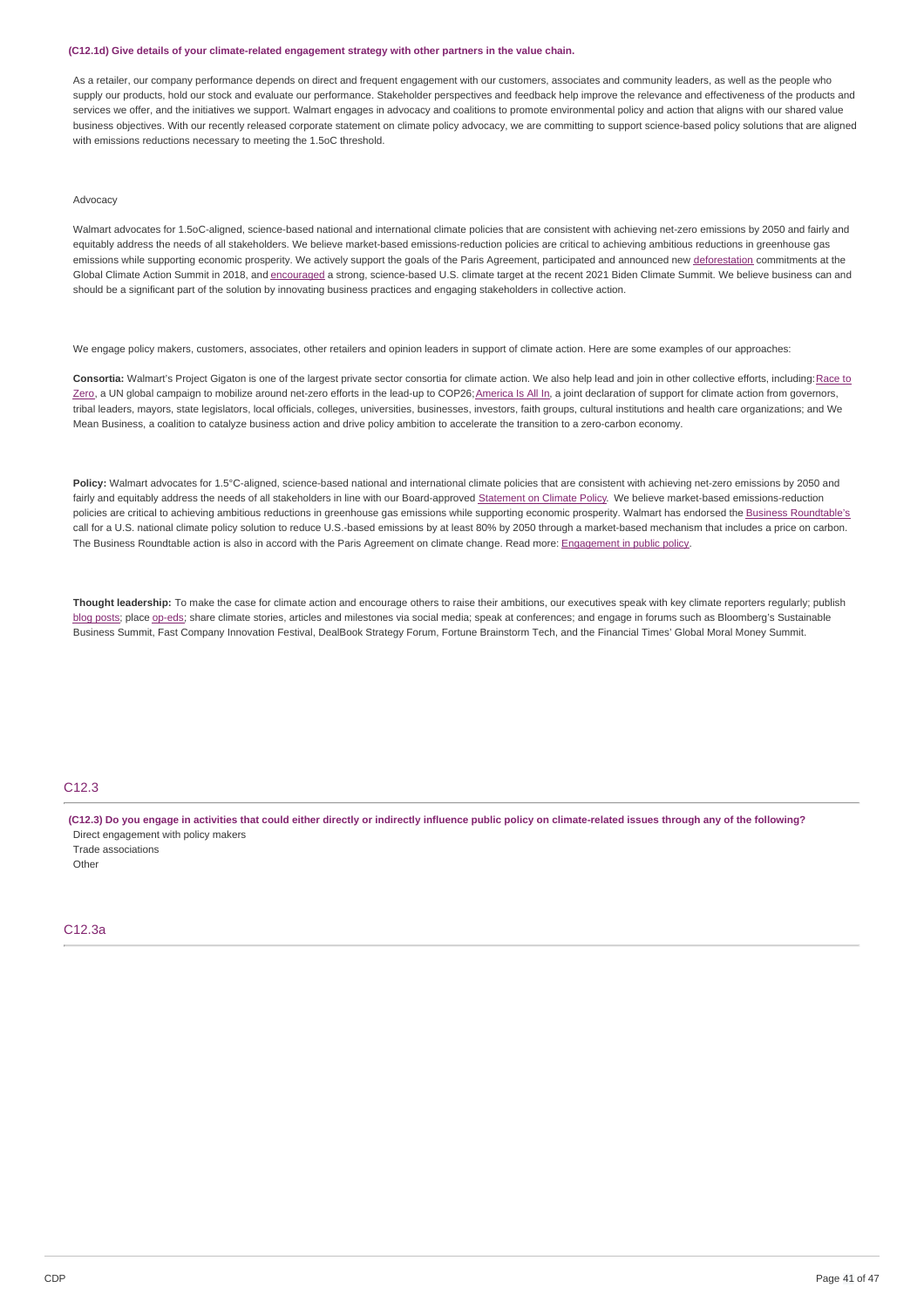## **(C12.3a) On what issues have you been engaging directly with policy makers?**

| <b>Focus of</b><br>legislation                                             | position                            | Corporate Details of engagement                                                                                                                                                                                                                                                                                                                                                                                                                                                                                                                                                                                                                                                                                                                                                                                                                                                                                                                                                                                                                                                                                                                                                                                                                                         | <b>Proposed legislative solution</b>                                                                                                                                                                                                                                                                                                                                                                                                                                                                                                                                                                                                                                                                                                                                                                                                                                                                                                                                |
|----------------------------------------------------------------------------|-------------------------------------|-------------------------------------------------------------------------------------------------------------------------------------------------------------------------------------------------------------------------------------------------------------------------------------------------------------------------------------------------------------------------------------------------------------------------------------------------------------------------------------------------------------------------------------------------------------------------------------------------------------------------------------------------------------------------------------------------------------------------------------------------------------------------------------------------------------------------------------------------------------------------------------------------------------------------------------------------------------------------------------------------------------------------------------------------------------------------------------------------------------------------------------------------------------------------------------------------------------------------------------------------------------------------|---------------------------------------------------------------------------------------------------------------------------------------------------------------------------------------------------------------------------------------------------------------------------------------------------------------------------------------------------------------------------------------------------------------------------------------------------------------------------------------------------------------------------------------------------------------------------------------------------------------------------------------------------------------------------------------------------------------------------------------------------------------------------------------------------------------------------------------------------------------------------------------------------------------------------------------------------------------------|
| Energy<br>efficiency                                                       | Support<br>with minor               | We have promoted energy efficiency and other GHG reduction activities through regulatory policy<br>dockets, public speaking, and legislative activity. Walmart regularly participates in state utility<br>exceptions commission-ordered working groups that submit suggestions to regulatory bodies, and we engage in<br>internal legislative and policy research. In the United States, we are involved in regulatory and legislative<br>actions at the state level, including energy efficiency proceedings. In October 2017, we testified before a<br>Congressional hearing on the topic. In April 2018, we participated in a panel for Congressional staff along<br>with other stakeholders and partners to provide information regarding Project Gigaton.                                                                                                                                                                                                                                                                                                                                                                                                                                                                                                          | Whether the proceedings are legislative or regulatory, we advocate for<br>recognition of customer involvement by preserving or creating favorable<br>customer-focused energy efficiency policy. This encourages market<br>innovation and aggressive reduction of GHG emissions.                                                                                                                                                                                                                                                                                                                                                                                                                                                                                                                                                                                                                                                                                     |
| Clean energy<br>qeneration                                                 | Support<br>with minor               | In the United States, we have been involved in regulatory and legislative actions at the state and federal<br>level related to renewable energy. These included proceedings related to state level, green energy tariffs<br>exceptions and other utility renewable programs, ability to directly source renewable energy, and the treatment of<br>renewable energy instruments (i.e., Renewable Energy Credits). Several of the proceedings involved<br>green tariff or other utility products in which we engaged in the development of the tariff or product (e.g.<br>Georgia Power C&I REDI program, Florida Power & Light SolarTogether program, PNM Solar Direct<br>program). We also participated in proceedings to support utility development of new renewable energy<br>generation. We have directly engaged on renewable legislation in Kansas, North Carolina, South<br>Carolina and Missouri. We have engaged the U.S. Congress and Federal Energy Regulatory<br>Commission to advocate for greater access to renewable resources in wholesale electricity markets. In<br>addition to direct advocacy, we have engaged state commissions, legislative bodies, and the Federal<br>Energy Regulatory Commission through the Renewable Energy Buyers Alliance. | We believe that businesses must have the regulatory freedom to directly<br>source electricity from project developers or independent power producers. In<br>some countries and many states within the U.S., our ability to scale renewable<br>energy projects is diminished because we are not able to sign direct power<br>purchase agreements (PPAs). We advocate for policies that allow market-<br>based solutions like PPAs, which can lead to greater price certainty and cost<br>savings. We also advocated before both utility regulators and legislatures for<br>green tariffs and other structures to increase our ability to consume renewable<br>energy in states where the electric utilities are vertically integrated and<br>competitive options are limited. We are also actively advocating for the<br>expansion of wholesale energy markets in states where they do not exist to<br>allow for greater and faster procurement of renewable energy. |
| Other, please<br>specify<br>(Emissions<br>reductions in<br>transportation) | Support<br>with minor               | In October 2015 Walmart submitted comments to the EPA and NHTSA on the proposed Phase 2<br>Greenhouse Gas Emissions Standards and Fuel Efficiency Standards for Medium- and Heavy-Duty<br>exceptions Engines and Vehicles. In 2017, Walmart participated in an American Trucking Association (ATA)<br>advisory company to draft a response to the EPA                                                                                                                                                                                                                                                                                                                                                                                                                                                                                                                                                                                                                                                                                                                                                                                                                                                                                                                   | We supported a strong Phase 2 rule that will drive innovation in truck<br>technologies to viable solutions at a pace that ensures the technologies will<br>have the intended triple bottom line outcomes without unintended<br>consequences. We believe that reducing emissions and cost as well as<br>increasing our energy security are critical to our business and our<br>communities. For a trans-border industry, one national standard will be<br>integral to providing the industry the certainty required to reduce the<br>complexity of adherence, to speed commercialization, and to reduce to the<br>cost of innovation.                                                                                                                                                                                                                                                                                                                                |
| Other, please<br>specify<br>(Demand<br>response)                           | Support                             | We work on demand response issues through direct advocacy and our membership in the Advanced<br>Energy Management Alliance.                                                                                                                                                                                                                                                                                                                                                                                                                                                                                                                                                                                                                                                                                                                                                                                                                                                                                                                                                                                                                                                                                                                                             | We believe that demand response is an effective method to reduce peaks<br>loads and thereby reduce the need for building additional power plants.                                                                                                                                                                                                                                                                                                                                                                                                                                                                                                                                                                                                                                                                                                                                                                                                                   |
| Climate<br>finance                                                         | Support<br>with major<br>exceptions | We submitted comments in response to the SEC's RFI on climate risk disclosure that offered our support<br>for a principles-based approach to disclosure.                                                                                                                                                                                                                                                                                                                                                                                                                                                                                                                                                                                                                                                                                                                                                                                                                                                                                                                                                                                                                                                                                                                |                                                                                                                                                                                                                                                                                                                                                                                                                                                                                                                                                                                                                                                                                                                                                                                                                                                                                                                                                                     |
| Other, please<br>specify<br>(Refrigerants)                                 | Support<br>with minor<br>exceptions | Joined industry petitions conveying support for national adoption of standard prohibiting certain HFC<br>types in stationary sources and ACs.                                                                                                                                                                                                                                                                                                                                                                                                                                                                                                                                                                                                                                                                                                                                                                                                                                                                                                                                                                                                                                                                                                                           |                                                                                                                                                                                                                                                                                                                                                                                                                                                                                                                                                                                                                                                                                                                                                                                                                                                                                                                                                                     |

### C12.3b

**(C12.3b) Are you on the board of any trade associations or do you provide funding beyond membership?** Yes

C12.3c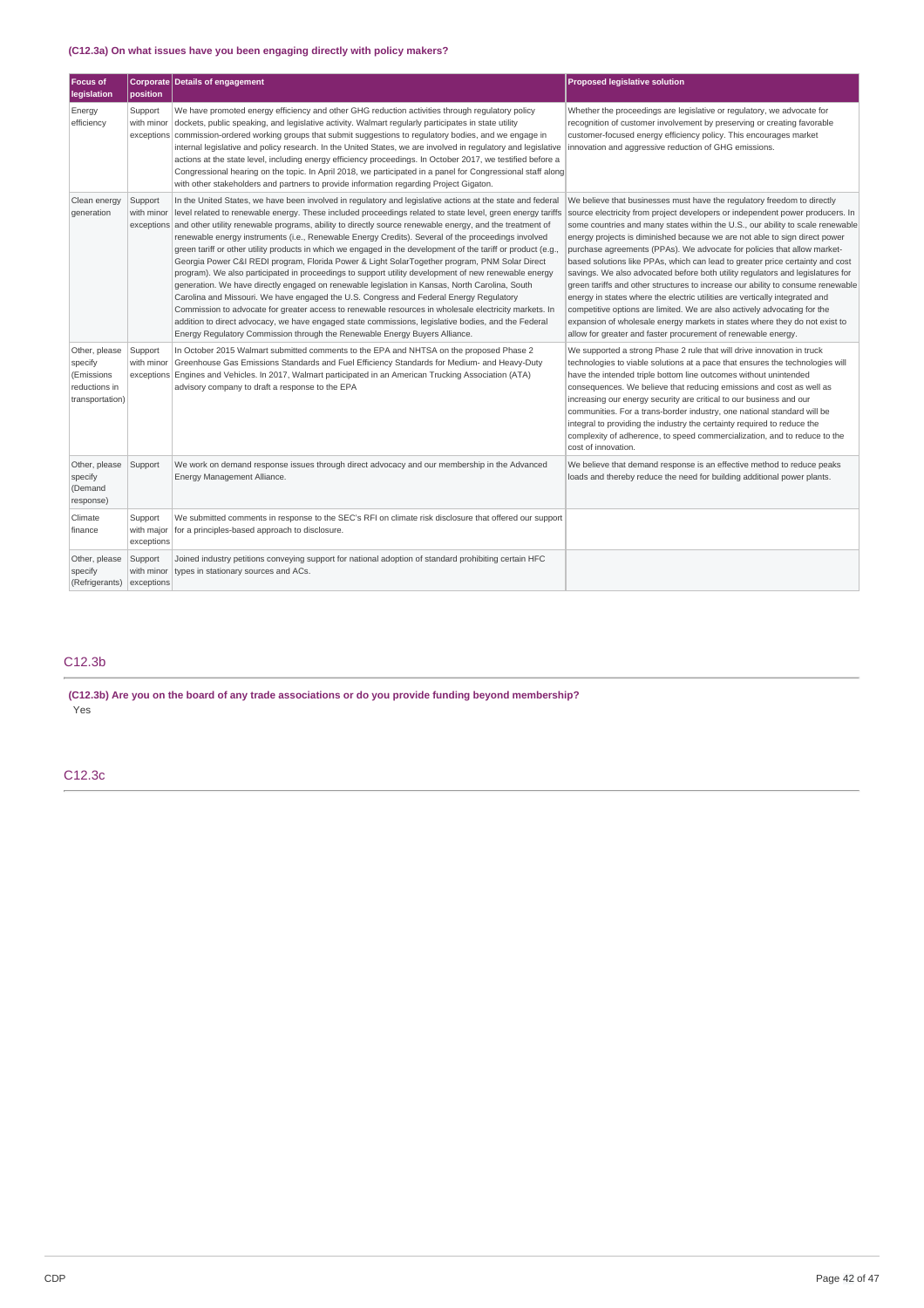#### **Trade association**

Consumer Goods Forum (CGF)

#### **Is your position on climate change consistent with theirs?**

Consistent

#### **Please explain the trade association's position**

The Consumer Goods Forum (CGF) is a global, parity-based industry network, driven by its members. It brings together the CEOs and senior management of over 400 retailers, manufacturers, service providers and other stakeholders across 70 countries and reflects the diversity of the industry in geography, size, product category and format. Forum member companies have combined sales of EUR 3.5 trillion. In November 2010, Walmart's CEO, Mike Duke, along with other members of the Consumer Goods Forum committed to help achieve zero net deforestation by 2020 and signed a resolution to begin phasing out hydroflourocarbons by 2015 and to transition toward natural refrigerants. In early 2016, the CGF announced the successful meeting its 2010 Board Resolution on Refrigeration and the publication of its first-ever Refrigeration Booklet. At the same time it also announced the new resolution on refrigeration that aims to support the global phase down of high GWP refrigerants (i.e., HFCs) in all new equipment, where viable, by 2025.

#### **How have you influenced, or are you attempting to influence their position?**

The Consumer Goods Forum is governed by its Board of Directors, which includes 50 manufacturer and retailer CEOs and Chairmen. Walmart's current CEO, Doug McMillon is on the Board of Directors for the Consumer Goods Forum. Additionally, Walmart representatives regularly participate in CGF working group meetings and conferences that directly or indirectly influence the activities and focus of the organization.

#### **Trade association**

Renewable Energy Buyers Alliance

#### **Is your position on climate change consistent with theirs?** Consistent

#### **Please explain the trade association's position**

The Renewable Energy Buyers Alliance (REBA) is a membership association for businesses and organizations seeking to procure renewable energy across the United States. Since 2014, the REBA community has grown to over 200 large energy buyers, and over 150 clean energy developers and service providers. Participants in the REBA community have been a part of 95% of all large-scale US corporate renewable energy deals to date. With dedicated expertise from four successful nonprofit programs that have helped organizations break through barriers in renewable energy procurement in recent years, REBA's goal is to catalyze 60 gigawatts (GW) of new renewable energy by 2025 and expand the number of organizations buying clean power from dozens today to tens of thousands.

#### **How have you influenced, or are you attempting to influence their position?**

The Renewable Energy Buyers Alliance is governed by its board, referred to as the Leadership Circle, consisting of 19 companies in 2019. In 2018 Walmart became a member of the REBA Leadership Circle and Walmart's current VP of Government Affairs represents Walmart at their meetings. Additionally, Walmart representatives regularly participate in REBA advisory committee meetings and conferences that directly or indirectly influence the activities and focus of the organization.

### **Trade association**

Business Roundtable

## **Is your position on climate change consistent with theirs?**

Consistent

#### **Please explain the trade association's position**

Business Roundtable exclusively represents chief executive officers (CEOs) of America's leading companies. These CEO members lead companies with 20 million employees and more than \$9 trillion in annual revenues. Walmart has endorsed the Business Roundtable's call for a U.S. national climate policy solution to reduce U.S.based emissions by at least 80% by 2050 through a market-based mechanism that includes a price on carbon. The Business Roundtable action is also in accord with the Paris Agreement on climate change.

#### **How have you influenced, or are you attempting to influence their position?**

In 2020, Walmart CEO Doug McMillon took over Chairman ship of the BRT Board of Directors. Walmart staff participate in BRT committee meetings and coordinate with committee chairs, regularly advising on matters of public policy and BRT positions.

 $C12.3e$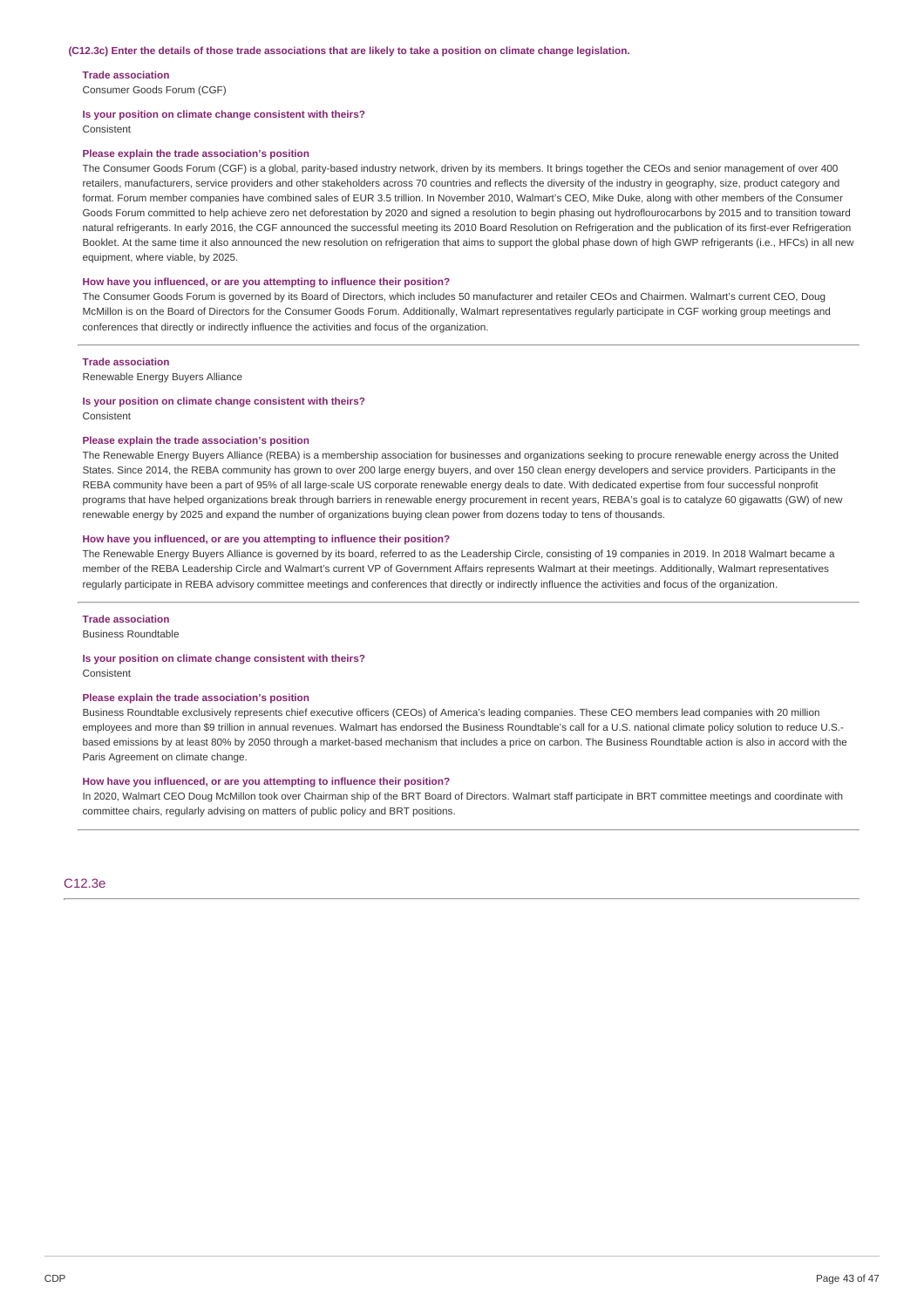#### **(C12.3e) Provide details of the other engagement activities that you undertake.**

Since 2019 and earlier, we have participated in several climate change related advocacy groups facilitated by notable NGOs including CDP, World Wildlife Fund (WWF). World Resources Institute (WRI), Business for Social Responsibility (BSR), Advanced Energy Economy, and others. These groups and initiatives included We Mean Business, Renewable Energy Buyer's Alliance (REBA), Business for Nature, RE100, the Advanced Energy Buyers Group and the Future of Fuels. These groups are striving to align corporate action on emissions reduction at the state federal and international levels. Below is a summary of the work we have engaged on with this groups/coalitions:

- We Are Still In: To promote the aims of the Paris Climate Agreement after the announcement of the U.S. withdrawal, Walmart joined an initiative called We Are Still In in 2016. This is a signal to world leaders that Americans will not retreat from the global pact to reduce emissions and stem the causes of climate change.

- Renewable Energy Buyers Alliance: We are members of this coalition that brings together purchasers and suppliers of renewable energy to make the process of transitioning to cleaner energy sources easier. In 2021, REBA released a federal policy [statement](https://rebuyers.org/blog/americas-largest-energy-buyers-call-on-federal-government-to-transition-to-zero-carbon-energy/#:~:text=The%20Energy%20Buyer%20Federal%20Clean,most%20importantly%252C%20carbon%252Dfree.) that outlines the coalition's goals for federal policy action that can enable a decarbonized grid by 2040.

- We participated in and announced new [deforestation](https://corporate.walmart.com/newsroom/2018/09/13/unilever-and-walmart-announce-forest-sustainability-initiatives-at-the-global-climate-action-summit) commitments at the Global Climate Action Summit in 2018

- We Mean Business: We over 400 businesses and partners in the [CERES/We](https://www.ceres.org/news-center/press-releases/411-businesses-and-investors-support-us-federal-climate-target-open) Mean Business letter to the Administration that expressed [encouraged](https://www.ceres.org/news-center/press-releases/411-businesses-and-investors-support-us-federal-climate-target-open) a strong, sciencebased U.S. interim and net zero climate target at the recent 2021 Biden Climate Summit

- Global Forest Watch Pro: To promote transparency and traceability across our supply chains, in 2017, Walmart joined the World Resources Institute and 20 other companies to launch Global Forest Watch Pro, an online platform that provides companies, banks and other stakeholders with data and tools for monitoring global forest loss because of the production of key commodities such as palm oil, soy and Brazilian beef.

- Consumer Goods Forum: We are a member and our CEO serves on its Board of Directors. This organization promotes collaboration between consumer goods retailers and manufacturers to drive positive change on issues such as climate change, plastic waste, deforestation and forced labor[.\[AW1\]](https://cdp.credit360.com/surveys/2021/dbbr64mv/141779#_msocom_1)

- Business for Nature: We sit on the strategic advisory group of this global coalition that brings together business and conservation organizations to call for governments to adopt policies to reverse nature loss in this decade. In 2020, we supported Business for Nature's Call to Action to reverse nature loss by 2030 and their policy positions encouraging science-based, interlinked frameworks at the UN Climate COP26 and the UN Convention on Biodiversity 15 that recognize the important role nature-based climate solutions play in addressing climate change.

### C12.3f

(C12.3f) What processes do you have in place to ensure that all of your direct and indirect activities that influence policy are consistent with your overall climate **change strategy?**

Public policy positions related to climate change continue to be managed at the Executive leadership level by Walmart's Executive Vice President of Corporate Affairs, providing oversight of Walmart's publicly stated global sustainability initiatives and goals, including those specifically related to GHG reductions in our operations and supply chain. In 2015, we updated the structure of corporate affairs teams to enhance alignment between global government affairs and public policy. In addition to internal subject matter experts in the international, state, federal and local markets, we have dedicated policy experts focused on new and emerging issues such as energy and climate policy. We have increasingly linked our public policy positions and strategy to our regenerative commitments. We are prioritizing identifying the critical policy levers that are necessary to accelerate our transition to zero emissions operations. This is an iterative process, but we work to vet solutions across criteria that recognizes the importance flexible compliance pathways to emissions reduction, offers regulatory certainty, cost-effectiveness and convenience to the customer and business

Walmart has established an internal energy and environment policy councils (EEPC) to assess potential new legislation/regulations and commitments within and across key markets. The policy councils include internal stakeholders from various parts of the organization (e.g., gov't affairs, legal, real estate, communications, compliance, supply chain, legal, tax and others) and meet monthly and is staffed by our Global Public Policy division. These councils report to an executive steering committee comprised of our VP of Global Public Policy, CSO, SVP Sustainability, VP Federal Policy, SVP State and Local policy, VP Facilities & Management, EVP Supply Chain & Logistics, VP Supply Chain Sustainability. Over the past year the Energy and Environment Policy Council (EEPC) has evaluated the BRT climate paper, the corporate statement on climate policy and provided feedback and insight on active legislative proposals on climate, energy, transportation, HFCs at the state, federal and global level, Previously, this approach was used to evaluate the Clean Power Plan, the Paris Agreement and a number of proposed state and federal carbon pricing policies in the U.S. In addition to the EEPC, the global policy team manages small internal working groups on trending and critical policy issues impacting the business like on areas associated with zero emissions transportation and HFCs.

### C12.4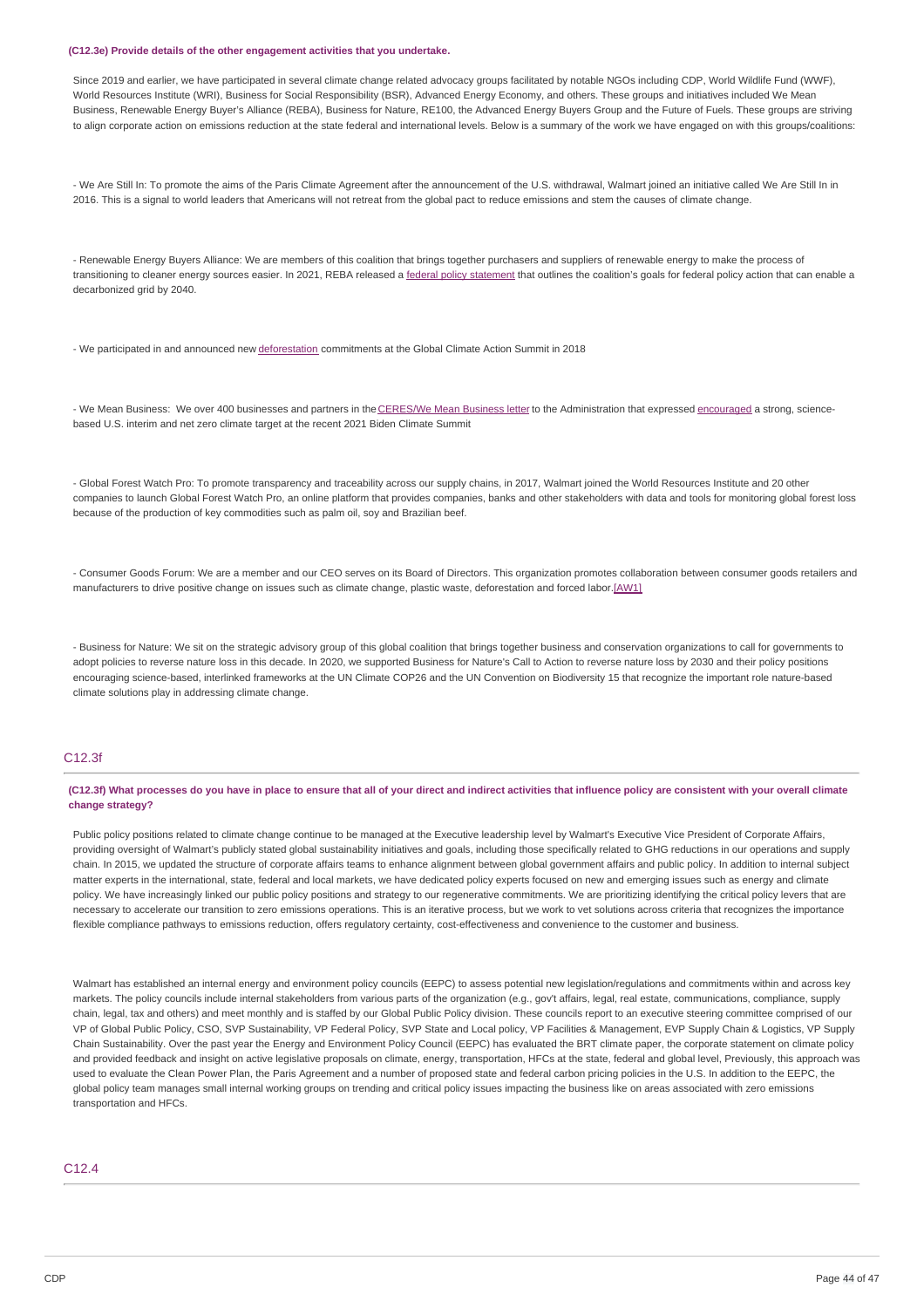(C12.4) Have you published information about your organization's response to climate change and GHG emissions performance for this reporting year in places **other than in your CDP response? If so, please attach the publication(s).**

**Publication** In mainstream reports

**Status** Complete

**Attach the document** WMT\_2021\_AnnualReport.pdf

**Page/Section reference** Pages 16-17

## **Content elements**

Risks & opportunities

#### **Comment**

Walmart Inc. 2021 Annual Report

## **Publication**

In mainstream reports, incorporating the TCFD recommendations

### **Status**

**Complete** 

### **Attach the document** 2020\_Financial\_and\_ESG\_Report.pdf

## **Page/Section reference**

Pages 131-148

### **Content elements**

Strategy Risks & opportunities Emissions figures Emission targets Other metrics

#### **Comment**

Walmart Mexico and Central America's 2020 Annual Report

### **Publication**

In voluntary sustainability report

#### **Status** Complete

**Attach the document** walmart-2021-esg-annual-summary (2).pdf

### **Page/Section reference** Pages 22-23

### **Content elements**

Governance Strategy Risks & opportunities Emissions figures Emission targets Other metrics

### **Comment**

Walmart Inc. 2021 ESG Report Summary (attached) with more detail online at https://corporate.walmart.com/esgreport/.

## C15. Signoff

### C-FI

(C-FI) Use this field to provide any additional information or context that you feel is relevant to your organization's response. Please note that this field is optional **and is not scored.**

No additional information.

### C15.1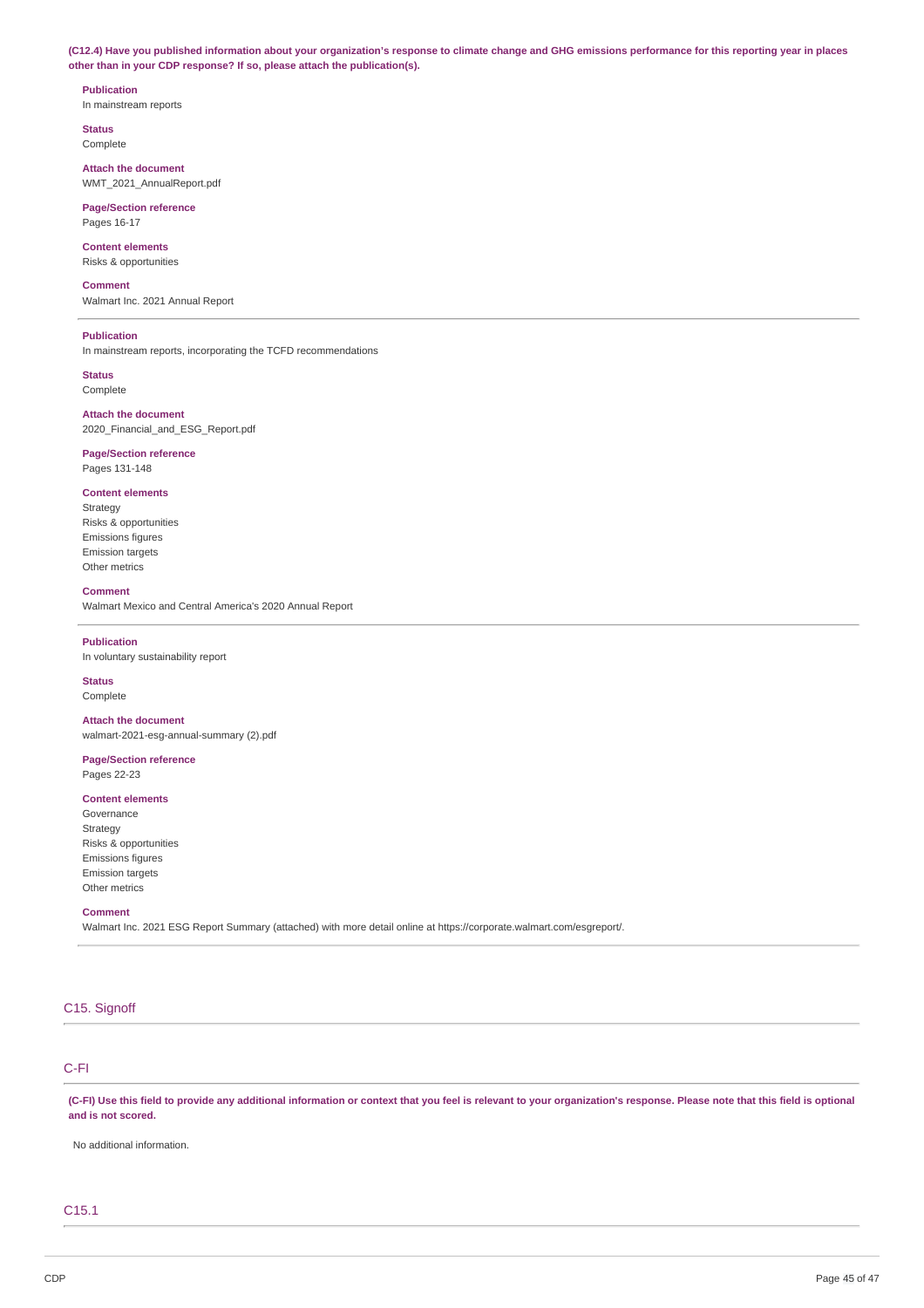### **(C15.1) Provide details for the person that has signed off (approved) your CDP climate change response.**

|                              | Job title                                                                                               |                                                              | <b>Corresponding job category</b>                                                                                                              |
|------------------------------|---------------------------------------------------------------------------------------------------------|--------------------------------------------------------------|------------------------------------------------------------------------------------------------------------------------------------------------|
| Row 1                        | Chief Financial Officer (CFO), Walmart Inc.                                                             |                                                              | Chief Financial Officer (CFO)                                                                                                                  |
|                              |                                                                                                         |                                                              |                                                                                                                                                |
|                              |                                                                                                         |                                                              |                                                                                                                                                |
|                              |                                                                                                         |                                                              |                                                                                                                                                |
|                              | SC. Supply chain module                                                                                 |                                                              |                                                                                                                                                |
|                              |                                                                                                         |                                                              |                                                                                                                                                |
|                              |                                                                                                         |                                                              |                                                                                                                                                |
| <b>SC0.0</b>                 |                                                                                                         |                                                              |                                                                                                                                                |
|                              | (SC0.0) If you would like to do so, please provide a separate introduction to this module.              |                                                              |                                                                                                                                                |
|                              |                                                                                                         |                                                              |                                                                                                                                                |
|                              |                                                                                                         |                                                              |                                                                                                                                                |
| <b>SC0.1</b>                 |                                                                                                         |                                                              |                                                                                                                                                |
|                              | (SC0.1) What is your company's annual revenue for the stated reporting period?                          |                                                              |                                                                                                                                                |
|                              |                                                                                                         |                                                              |                                                                                                                                                |
|                              |                                                                                                         | <b>Annual Revenue</b>                                        |                                                                                                                                                |
| Row 1                        |                                                                                                         | 559151000000                                                 |                                                                                                                                                |
|                              |                                                                                                         |                                                              |                                                                                                                                                |
|                              |                                                                                                         |                                                              |                                                                                                                                                |
| <b>SC0.2</b>                 |                                                                                                         |                                                              |                                                                                                                                                |
|                              | (SC0.2) Do you have an ISIN for your company that you would be willing to share with CDP?               |                                                              |                                                                                                                                                |
| No                           |                                                                                                         |                                                              |                                                                                                                                                |
|                              |                                                                                                         |                                                              |                                                                                                                                                |
|                              |                                                                                                         |                                                              |                                                                                                                                                |
| SC1.1                        |                                                                                                         |                                                              |                                                                                                                                                |
|                              |                                                                                                         |                                                              |                                                                                                                                                |
|                              |                                                                                                         |                                                              | (SC1.1) Allocate your emissions to your customers listed below according to the goods or services you have sold them in this reporting period. |
|                              |                                                                                                         |                                                              |                                                                                                                                                |
| <b>SC1.2</b>                 |                                                                                                         |                                                              |                                                                                                                                                |
|                              |                                                                                                         |                                                              |                                                                                                                                                |
|                              | (SC1.2) Where published information has been used in completing SC1.1, please provide a reference(s).   |                                                              |                                                                                                                                                |
|                              |                                                                                                         |                                                              |                                                                                                                                                |
| <b>SC1.3</b>                 |                                                                                                         |                                                              |                                                                                                                                                |
|                              |                                                                                                         |                                                              |                                                                                                                                                |
|                              |                                                                                                         |                                                              | (SC1.3) What are the challenges in allocating emissions to different customers, and what would help you to overcome these challenges?          |
| <b>Allocation challenges</b> |                                                                                                         | Please explain what would help you overcome these challenges |                                                                                                                                                |
|                              |                                                                                                         |                                                              |                                                                                                                                                |
|                              |                                                                                                         |                                                              |                                                                                                                                                |
|                              |                                                                                                         |                                                              |                                                                                                                                                |
| <b>SC1.4</b>                 |                                                                                                         |                                                              |                                                                                                                                                |
|                              | (SC1.4) Do you plan to develop your capabilities to allocate emissions to your customers in the future? |                                                              |                                                                                                                                                |
| No                           |                                                                                                         |                                                              |                                                                                                                                                |
|                              |                                                                                                         |                                                              |                                                                                                                                                |
|                              |                                                                                                         |                                                              |                                                                                                                                                |
| <b>SC1.4b</b>                |                                                                                                         |                                                              |                                                                                                                                                |
|                              | (SC1.4b) Explain why you do not plan to develop capabilities to allocate emissions to your customers.   |                                                              |                                                                                                                                                |
|                              |                                                                                                         |                                                              |                                                                                                                                                |
|                              |                                                                                                         |                                                              |                                                                                                                                                |
| <b>SC2.1</b>                 |                                                                                                         |                                                              |                                                                                                                                                |
|                              |                                                                                                         |                                                              |                                                                                                                                                |
|                              |                                                                                                         |                                                              | (SC2.1) Please propose any mutually beneficial climate-related projects you could collaborate on with specific CDP Supply Chain members.       |

## SC2.2